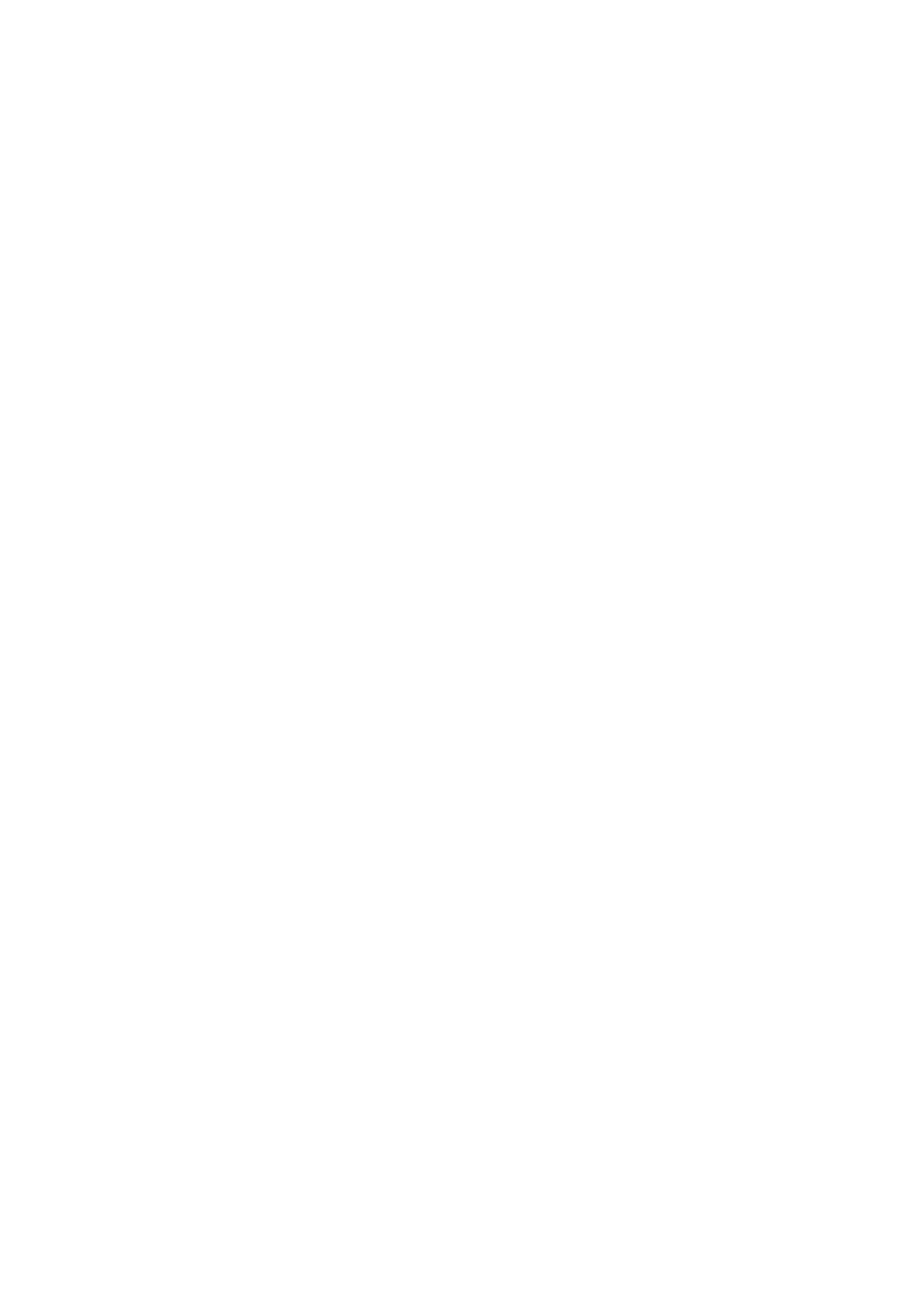## **Contents**

| List of tables and figures                                                |                                        |    |
|---------------------------------------------------------------------------|----------------------------------------|----|
|                                                                           | 1 Introduction: poverty and the media  | 5  |
|                                                                           | 2 Poverty in the UK                    | 8  |
|                                                                           | 3 Reporting poverty in the UK news     | 13 |
|                                                                           | 4 Tracking 'poverty news' across media | 27 |
|                                                                           | 5 On-screen representations of poverty | 33 |
|                                                                           | 6 Reproduction of poverty in the media | 39 |
|                                                                           | 7 Public responses to media poverty    | 48 |
|                                                                           | 8 Issues and conclusions               | 54 |
| <b>Notes</b>                                                              |                                        |    |
| <b>References</b>                                                         |                                        | 60 |
| Appendix: Research methods for reporting<br>63<br>poverty in the UK media |                                        |    |
| 72<br>Acknowledgements                                                    |                                        |    |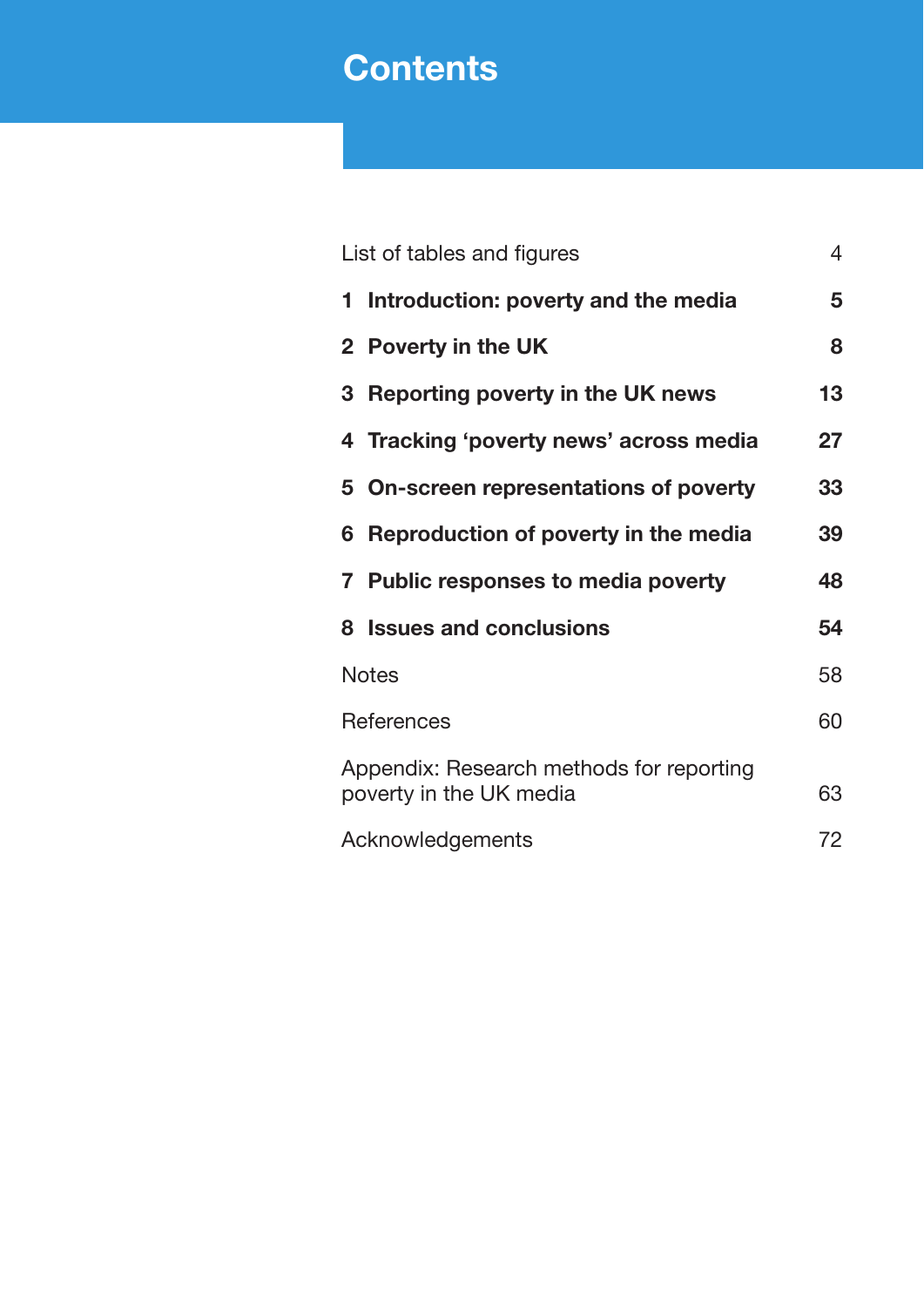## **List of tables and figures**

## **Tables**

| 1 | Attitudes to poverty in the UK                                                                                | 12 |
|---|---------------------------------------------------------------------------------------------------------------|----|
| 2 | Profile of the people experiencing poverty in<br>the UK where such information is available in<br>the UK news | 25 |
|   | A1 Sampling frame for the SPIU audit of<br>poverty in the UK news                                             | 64 |
|   | A2 Case studies for tracking poverty news<br>reports across media                                             | 66 |
|   | A3 Case studies for on-screen representations<br>of poverty                                                   | 68 |
|   | A4 Focus group profile                                                                                        | 69 |
|   | A5 Key informant profile                                                                                      | 70 |

## **Figures**

- 1 Number of people living in poverty in the UK according to government estimates, 1994–95 to 2005–06 9
- 2 Changing composition of people living in poverty in the UK, 1994-95 to 2005-06 9
- 3 Where is the poverty that is mentioned in the UK news? 14
- 4 How poverty in the UK is described when mentioned in the UK news 15

| 5 | Mentioning of poverty, wealth and ideas<br>related to poverty in the UK news                                          | 16 |
|---|-----------------------------------------------------------------------------------------------------------------------|----|
| 6 | Mentioning poverty in the UK news, by<br>media outlet: average number of 'poverty<br>reports' per genre               | 17 |
| 7 | Source of the issue that leads to UK<br>poverty being mentioned in the UK news                                        | 18 |
| 8 | Mode through which the issue is raised<br>that leads to UK poverty being mentioned<br>in the UK news                  | 19 |
| 9 | The issue (subject matter) that leads to UK<br>and non-UK poverty being mentioned in the<br>UK news                   | 20 |
|   | 10 Prominence of poverty in the UK news:<br>UK and non-UK based stories                                               | 20 |
|   | 11 Formats in which UK poverty is mentioned<br>in the UK news                                                         | 21 |
|   | 12 The way in which UK poverty contributes<br>to articles and broadcasts in the UK news                               | 22 |
|   | 13 The number of times a UK poverty report<br>mentions a core concept of poverty in the<br>UK news                    | 23 |
|   | 14 The sources through which UK poverty is<br>represented when poverty is mentioned in<br>the UK news                 | 24 |
|   | 15 Types of information in UK poverty reports<br>that could be used to profile the population<br>experiencing poverty | 24 |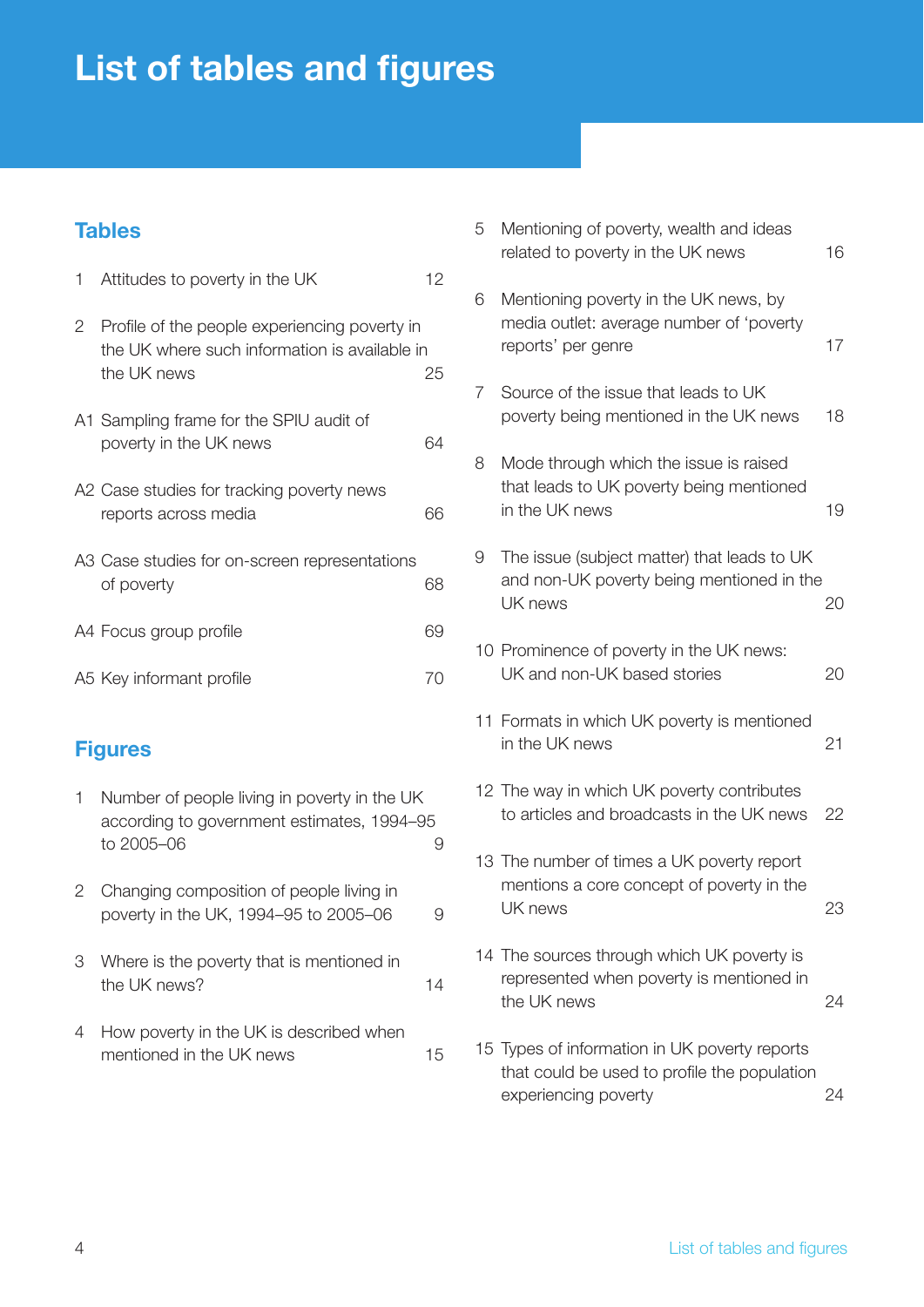## **1 Introduction: poverty and the media**

More than a quarter of a century has passed since Peter Golding and Sue Middleton published *Images of Welfare: Press and Public Attitudes to Poverty* (Golding and Middleton, 1982). Set against an understanding of the history of social policies for people living in poverty and focused on the late 1970s at a time when economic recession coincided with a welfare backlash, their seminal study investigated media content, the production of welfare news and its relationship to public attitudes to welfare and public understanding of poverty.

The recognition that the media fulfils an important role in shaping, amplifying and responding to public attitudes towards poverty makes the work of Golding and Middleton no less important today. However, times have changed. For almost ten years, the UK Government has pursued its pledge to eradicate child poverty within a generation. There is no longer a pervasive public anxiety over welfare, although welfare fraud and whether claimants are deserving of support remain concerns of the British public, particularly with regard to immigrants and asylum seekers (Irwin, 2006). Furthermore, the media has undergone profound changes in recent years, with a wider range of communication modes being used and more opportunities being afforded for participatory journalism.

Thus, it is an opportune moment to reconsider the role of the media in helping to shape public understanding of poverty in the UK. These issues are of particular concern to the Joseph Rowntree Foundation (JRF) at the current time. Through the 'Public Interest in Poverty Issues' programme, the JRF seeks to better understand attitudes to UK poverty, with a view to exploring the implications of these attitudes for communication and change. This study builds on previous JRF-supported work that highlighted ambiguity and confusions among public attitudes to UK poverty. It also complements work that is developing a more practical resource

for journalists on reporting poverty. The report starts by considering the significance of the media in furthering our understanding of poverty.

## **Sources of information about poverty**

How we encounter poverty shapes how we understand and respond to it. For example, direct personal experience of poverty, either as a child or as an adult, is more closely associated than any other socio-demographic characteristic with liberal attitudes towards poverty (Park *et al*., 2007). With over ten million people experiencing poverty in the UK at the current time (DWP, 2008), direct personal experience should have a significant bearing on how poverty is understood in the UK. Indeed, poverty dynamics mean that considerably more than ten million people in the UK will have had direct personal experience of poverty *at some time* in their lives.

Furthermore, contact between the non-poor and people experiencing poverty means that many more than ten million people encounter poverty in the UK at the current time. Contact takes place in many settings (workplace, wider public space, social networks, extended familial networks) and may take the form of fleeting interactions, client– service provider associations or close personal relationships.

However, the extent to which direct personal encounters with and experiences of poverty are recognised as poverty is less certain. Research has demonstrated that people experiencing poverty do not always acknowledge that they live in poverty (McKendrick *et al*, 2003). Similarly, contact with people experiencing poverty may not always be acknowledged. Unlike earlier historical periods, poverty in the UK today is not synonymous with destitution, starving millions and barefoot children; people experiencing poverty in the UK today tend to be clothed, sheltered (if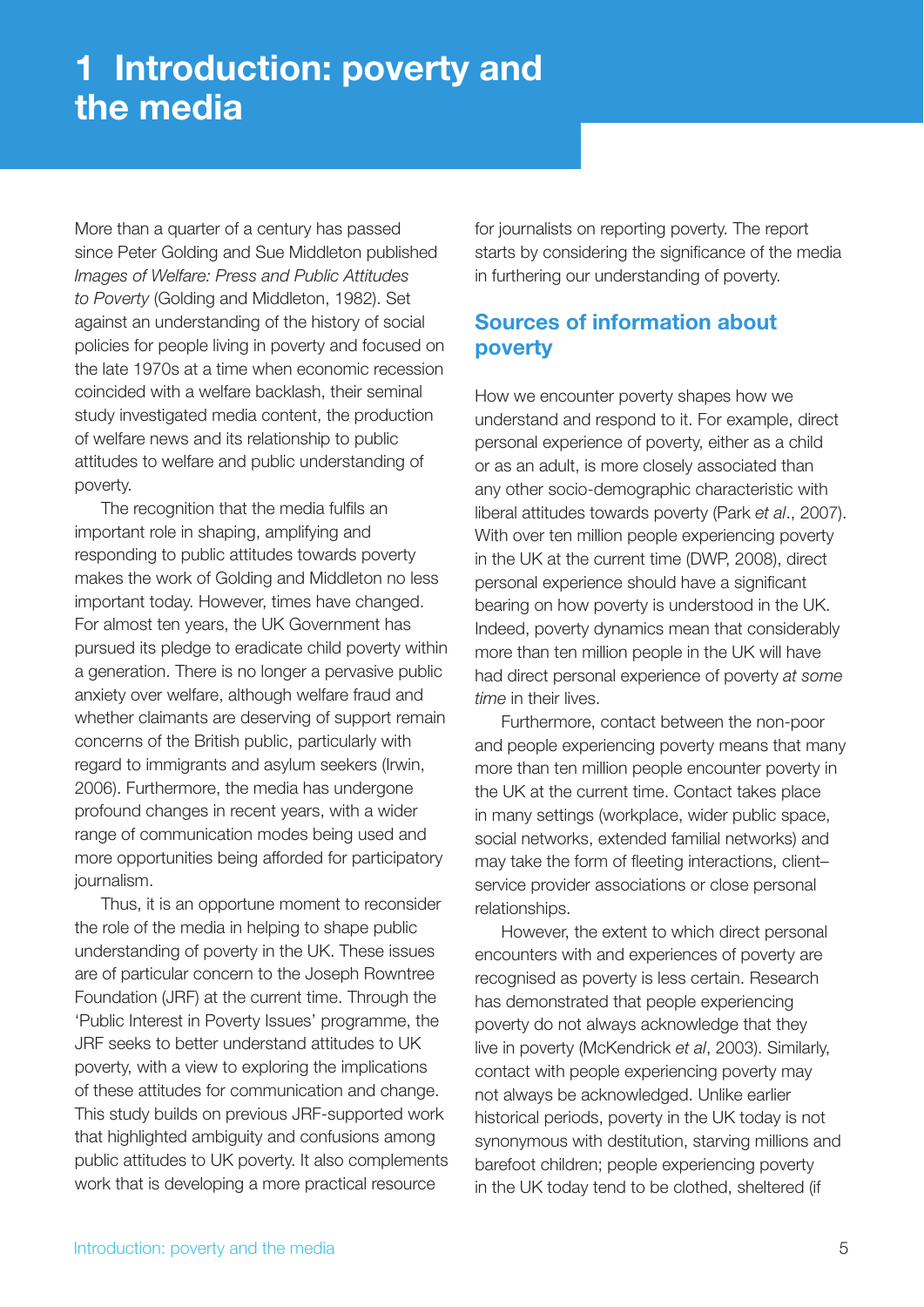not housed) and fed. However, they do not have enough wealth or income to partake of what might be reasonably expected of people living in the UK. Furthermore, the desire to project a dignified appearance in public implies that poverty encountered is not always poverty recognised.

It follows that poverty is more likely to be acknowledged when it is described as such when presented through the mass media. Newspapers, television, films, blogs and radio all present poverty to their respective audiences. The media might focus directly on poverty (such as when the incidence of poverty is reported in the news) or attention might be drawn to poverty as a significant context (such as when commentators speculate on the impact of an economic downturn). In either case, the media has the potential to be an important source of information about poverty and a forum for debate on poverty. It is this potential that suggests that the media might play a key role in shaping people's understanding of poverty.

### **New media, new times?**

The media has changed beyond all recognition in recent years. Many of these changes have been driven by the impact and response to new information and communications technologies. First, changes should be acknowledged in the traditional operational modes of newspapers, television and radio. Although circulation remains high, many national newspapers are experiencing significant reductions in circulation numbers (in hard copy). At the same time, local newspapers continue to fulfil an important role in local debates, although, increasingly, there are free newspaper distributions in many localities, and organisations (such as local authorities) are producing their own service newspapers. Similarly, the number of radio and TV stations to which people have access has increased.

Second, 'new media' is transforming the 'old media'. Newspapers, television and radio stations are embracing new technologies as they present mixed modal media. For example, national newspapers are often accompanied by their own lifestyle magazines and are supported by an internet site that makes key content more readily available to a wider (worldwide) audience.

Third, these new technologies not only are becoming a key source of information for an increasing number of people in the UK, but also have the potential to transform the media by embracing more public participation. For example, text messaging is widely used as a means for the audience to communicate with the media and online forums afford more opportunities for the public to respond to issues raised in the media. Ownership of news media is pluralised through the proliferation of online discussion forums and the blogosphere.

Fourth, new technology has had a significant impact on both news gathering and news reporting. Relatively cheap and portable recording and transmission technologies, the proliferation of broadcasting outlets through digital TV and radio, and the internet, have transformed the news media landscape. This has led to 24-hour rolling news broadcasts and a corresponding demand for information to fill this. One result has been growing demands on broadcast journalists to provide more copy and meet tighter deadlines, while allowing them less time to actually gather the information they need to report (Marr, 2005).

These trends hold out possibilities for farreaching changes in the relationship between the media and its audiences, with – in principle at least – more opportunities than hitherto for the consumer to be a producer of news and debate. This study explores whether these new circumstances are reflected in changes in media coverage and public attitudes towards poverty.

## **About this study**

Poverty is prevalent in the UK at the current time and, notwithstanding the recent interventions of government, further anti-poverty strategies are required to reduce poverty significantly in the UK.

However, as Sir Michael Partridge, the former Permanent Secretary at the Department of Social Security, has pointed out, such policies must be 'politically deliverable. If policies are hugely unpopular, democratic governments tend not to press ahead with them' (Partridge, 1994, p. 13). The sentiment has been reinforced more recently from New Labour; speaking at the 'Poor Relations' conference in 2005, Ed Balls asserted: 'we need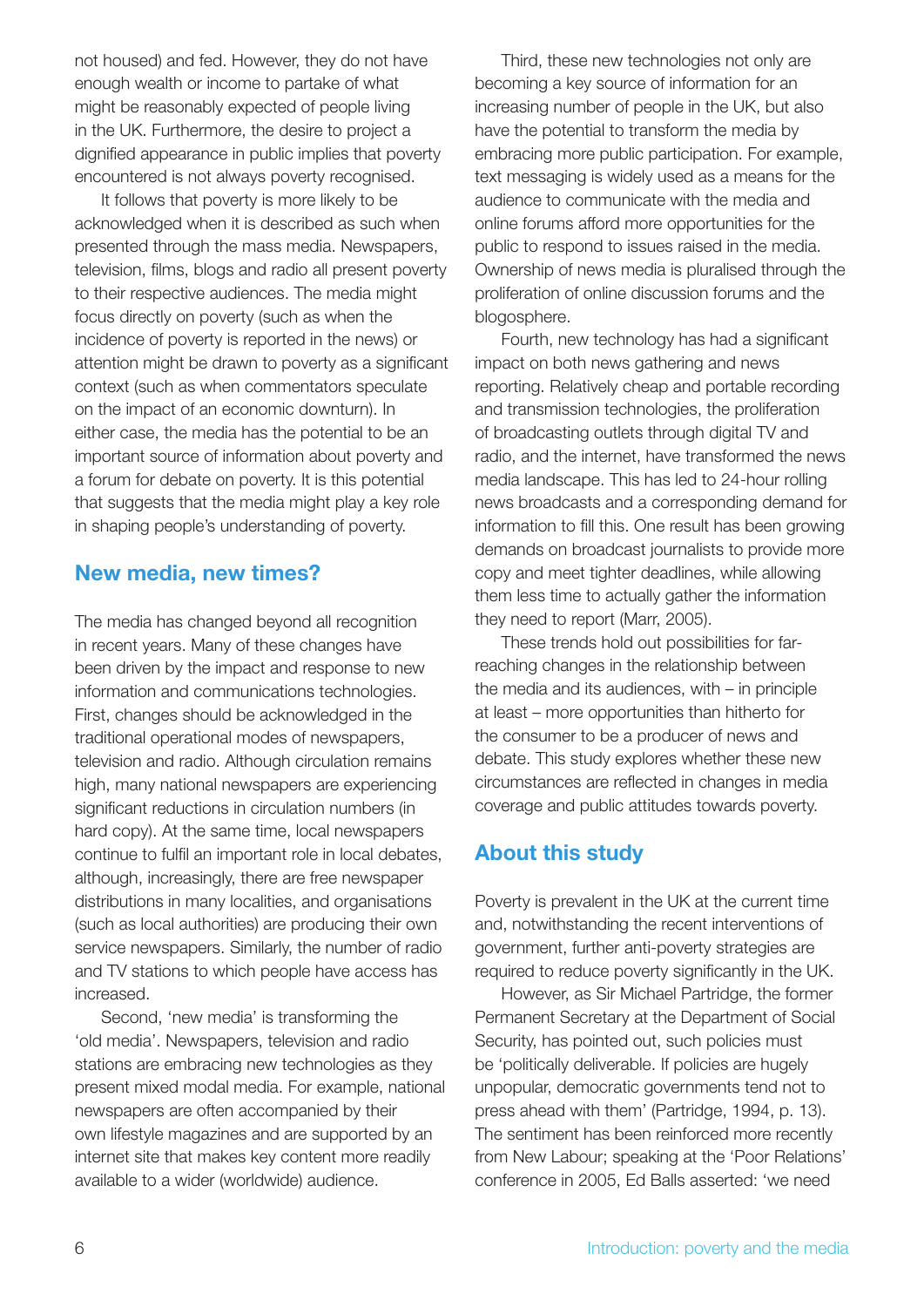campaigns to surround the Treasury with bells and buggies, demanding an end to child poverty in the UK. Just like the Jubilee 2000 campaign did for global poverty'. Public support is a precondition for effective anti-poverty measures, but evidence suggests that the British public are only conditionally supportive of anti-poverty policies.

This study explores the role of national, local and community media in reflecting and influencing public ideas of poverty and welfare. Although it would be naive to attribute public attitudes towards poverty and public support for antipoverty initiatives solely to the mass media, it is important to acknowledge the pivotal role of the mass media in reflecting and influencing public ideas of poverty. The research aimed to:

- compare representations of poverty across different contemporary UK media;
- identify the principal factors and considerations influencing those involved in producing media coverage of poverty;
- understand how UK media representations of poverty relate to the public's understanding of poverty and any differences between the responses of different groups;
- identify examples of effective practice in communicating poverty issues to the public and derive transferable lessons from these.

To achieve these objectives, the research process involved five interlinked investigations:

- systematic content analysis of the coverage of poverty in news reporting (Chapter 3);
- interpretive case study analysis of how the same poverty news story is reported across different news outlets (Chapter 4);
- interpretive case study analysis of how poverty is presented across different genres of television programme (Chapter 5);
- interviews with key informants involved in the production, placement and presentation of poverty coverage in the mass media (Chapter 6);
- focus group/workshops exploring public interpretations and responses to media coverage of poverty (Chapter 7).

The common themes to emerge across these investigations are discussed in Chapter 8, prior to the drawing of conclusions. Research methods are detailed in the Appendix, although a summary is provided at the start of each chapter.

Before reporting on the findings, the next chapter outlines aspects of the nature of poverty in the UK at the current time.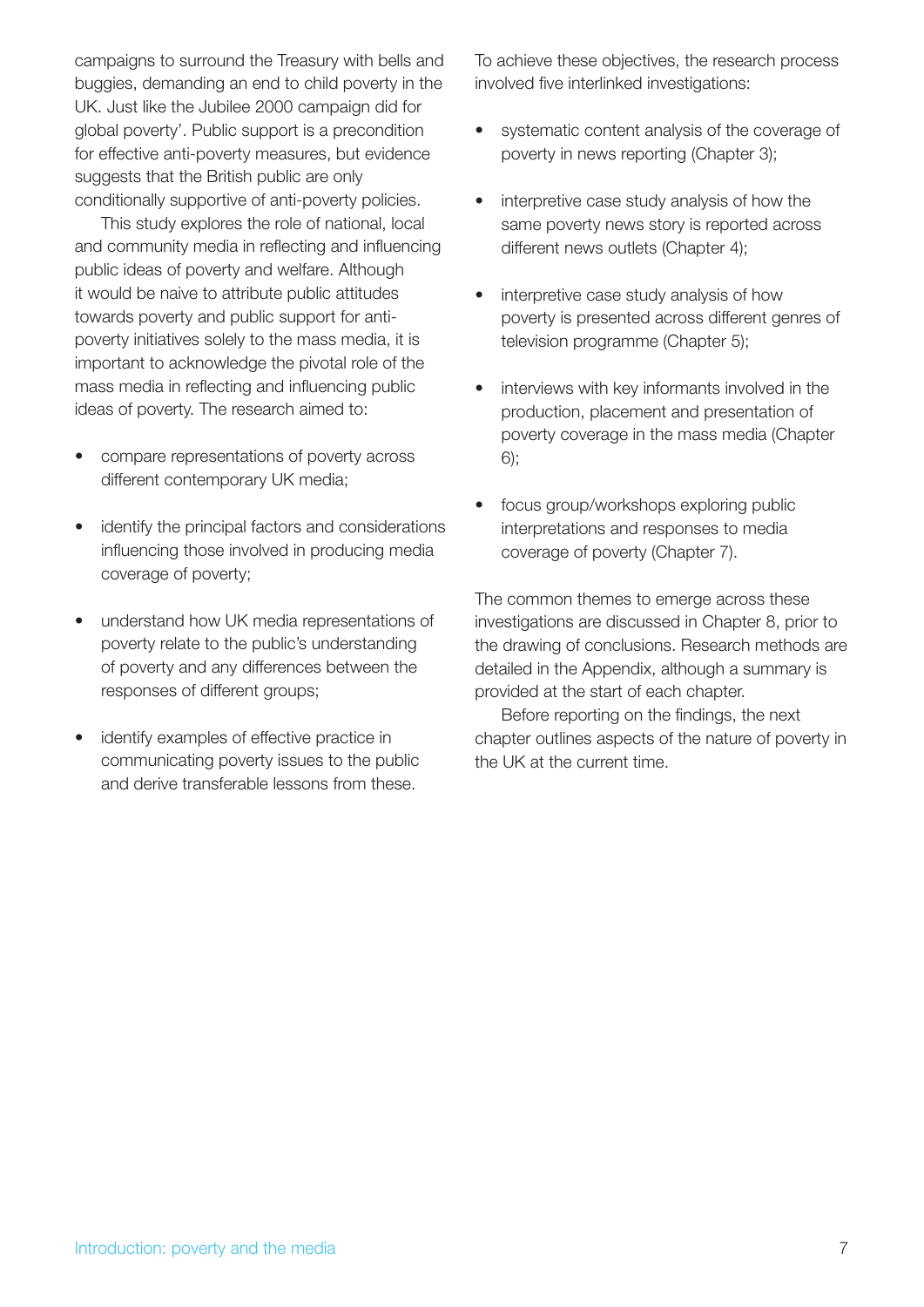## **Contemporary poverty in the UK**

Over ten million people in the UK are currently living in poverty (DWP, 2008). More precisely, in 2006–07, 2.9 million children, 5.3 million workingaged adults and 2.5 million pensioners were living in UK households with an income below 60 per cent of median household income, equivalised using the OECD scale,<sup>1</sup> on a before housing costs<sup>2</sup> basis. This means that almost one in five people (18 per cent) in the UK are experiencing poverty, as the UK Government identifies it  $3$ 

Of course, there are different ways of measuring low income, which will lead to various estimates of the number and proportion of people understood to be experiencing poverty (Howard *et al*., 2001). For example, the UK Government's absolute measure of poverty – comparing current household income against household income in 1998–99 – suggests that 6.9 million people (12 per cent of the population) are experiencing poverty.4 On the other hand, the numbers experiencing poverty may be even higher than the 10.4 million suggested at the outset; the UK Government's relative measure of poverty on an after housing costs basis suggests that as many as 13.2 million people (22 per cent of the population) are experiencing poverty.

Although policy analysts and statisticians might argue about the preferred measure for estimating poverty, and, hence, the actual number of people living in low-income households with poverty, what is certain is that a substantial number and proportion of people living in the UK are experiencing poverty in the early part of the twenty-first century.

#### *Recent trends in the incidence of poverty*

Mixed messages arise when considering recent changes in the number of people experiencing poverty (Figure 1). Significant progress in tackling poverty would appear to have been made when

measuring whether incomes have increased in real terms since 1998–99 – that is, the total number of people living in poverty has fallen from 11.2 million in 1998–99 to 6.9 million in 2006–07. However, if we understand poverty to be living on an income that is too far below typical contemporary income levels, then it is found that the total number of people living in poverty has fallen only from 11.2 million in 1998–99 to 10.7 million in 2006–07.

Significantly, the composition of those living in poverty has changed since 1998–99 (Figure 2). Thus, while the number of children experiencing poverty has fallen from 3.4 million to 2.9 million (30 per cent to 27 per cent of all people experiencing poverty) and the number of pensioners experiencing poverty has fallen from 2.8 million to 2.5 million (25 per cent to 23 per cent of all people experiencing poverty), the number of working-aged adults experiencing poverty has risen from 5 million to 5.3 million (45 per cent to 50 per cent of all people experiencing poverty). This is not to suggest that less attention should be directed to tackling child or pensioner poverty; both government and independent analyses have confirmed progress towards achieving the target of eradicating child poverty by 2020, but also have identified concerns that the current pace of change is insufficient to achieve this goal (Hirsch, 2006).

More generally, the risk of experiencing poverty is shared unequally across and within groups (DWP, 2008). A higher than average risk of poverty is experienced by:

- *children* in particular, children in unemployed lone-parent families, children of couples where the parents are unemployed or work only parttime, and those in families with four or more children;
- *older pensioners* both couples and singles over 75, with single female pensioners affected most adversely;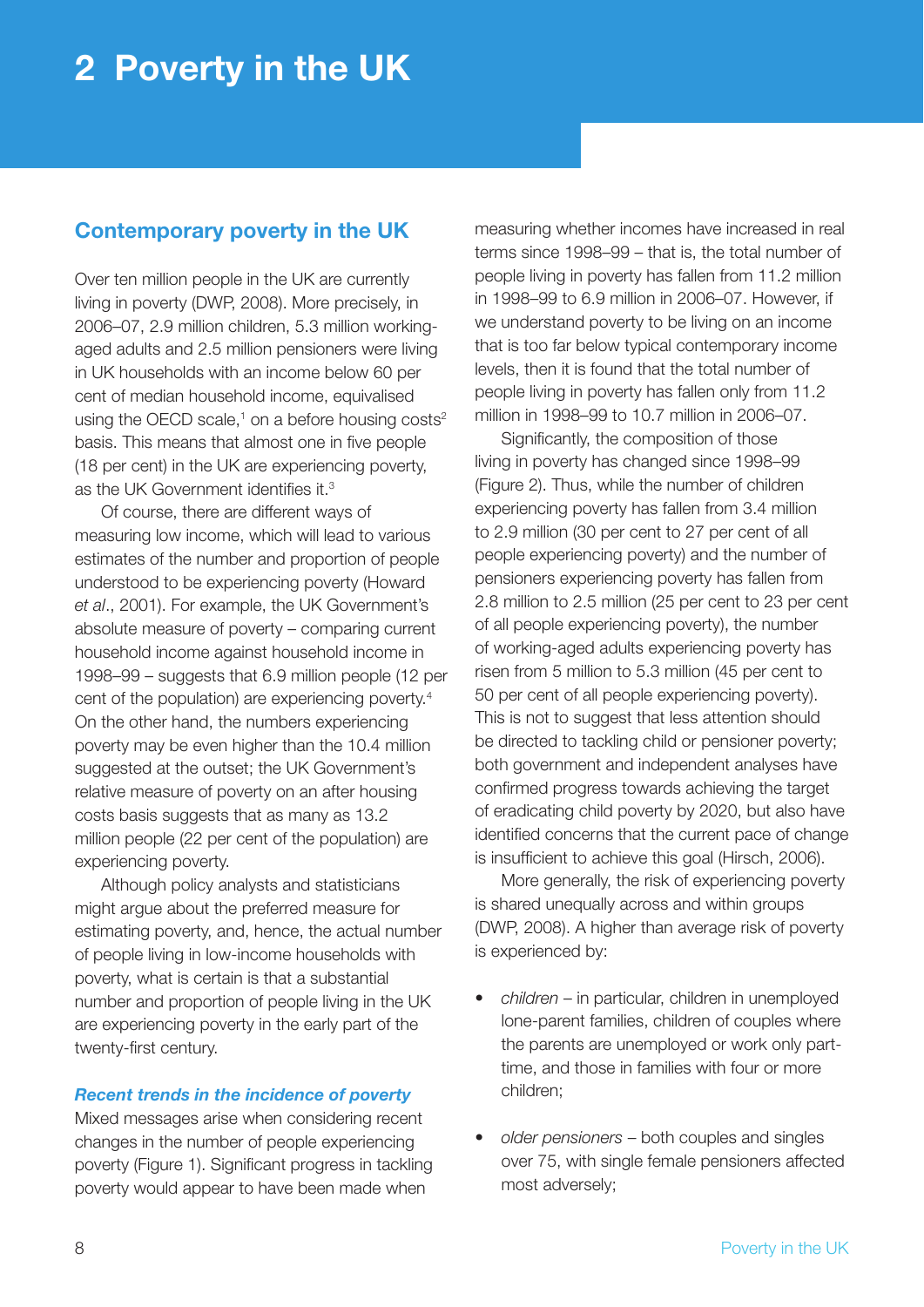



'Poverty' refers to a household income, OECD equivalised and before housing costs, which is 60 per cent below median household income. Refer to text for more details. Source: DWP (2008, Tables 3.1 and 3.2).



#### Figure 2: Changing composition of people living in poverty in the UK, 1994–95 to 2005–06

'Poverty' is understood in relative terms. Thus, people are considered to be living in poverty if the household in which they reside has a household income that is 60 per cent below median household income (OECD equivalised and before housing costs). The 'poverty threshold' changes annually (assessment is against contemporary income). Source: derived from DWP (2008, Tables 4.3, 5.3 and 6.3).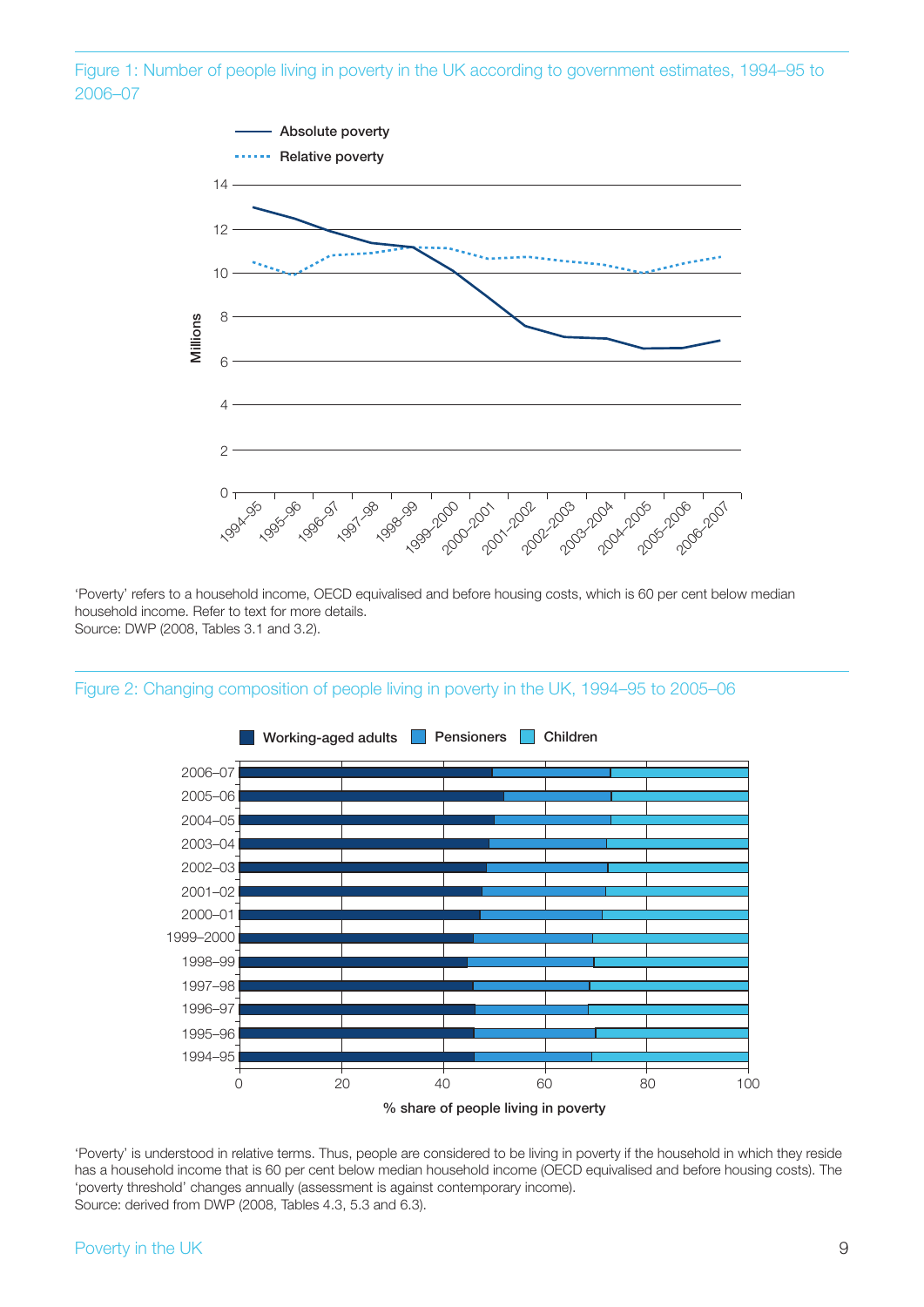- *minority ethnic groups* households headed by someone of Pakistani or Bangladeshi ethnic origin;
- *disabled people* individuals in families containing one or more disabled people and not in receipt of disability benefits:
- *local authority and housing association tenants*;
- *those with no educational qualifications* – working-age adults living in families in which the adults have no educational qualification are more at risk;
- *individuals living in inner London*.

### *Recent policy to address poverty*

Poverty is now firmly established on the UK political agenda. Since 1997, successive UK governments have sustained a multifaceted approach to tackling poverty and social exclusion. Key characteristics of this approach include the following.

- The commitment made in 1999 to eradicate child poverty within a generation (Blair, 1999).
- Investment in a welfare-to-work strategy and the guiding principle of 'work for those who can and security for those who cannot' (Lister, 2001). This was exemplified by numerous active labour market and employability policies, such as the various New Deals implemented since 1997 (Millar, 2000; Ritchie, 2000; Walker, 2000).
- The formation of the Social Exclusion Unit (SEU) to tackle particular forms of social exclusion (e.g. teenage pregnancy, rough sleeping) and facilitate a cross-government policy response. The SEU was replaced with the Social Exclusion Taskforce, which published *Reaching Out*, its action plan on social exclusion, in November 2006 (HM Government, 2006).
- The publication since 1999 of an annual *Opportunities for All* report, to describe the

Government's strategy and to monitor progress in addressing poverty and social exclusion.<sup>5</sup>

- The retention as reserved powers in Westminster of two of the main levers of government control over poverty – welfare benefits and taxation policy  $-$  following the introduction of devolution in July 1999.<sup>6</sup>
- Complementary anti-poverty work in the devolved administrations, such as the pursuit of the Social Justice Strategy (1999–2004) (Scottish Executive, 1999) and 'Closing the Opportunity Gap' (2004–08) in Scotland (McKendrick *et al*., 2008); the Task Group on Child Poverty and *A Fair Future for Our Children* (Welsh Assembly Government, 2005) in Wales; and the Anti-Poverty Forum and *Ending Fuel Poverty: A Strategy for Northern Ireland* (Department for Social Development, 2003) in Northern Ireland.

#### *Attitudes towards poverty and anti-poverty strategies*

Numerous studies over a prolonged period have shown that the British public is only conditionally supportive of anti-poverty policies. Characteristic features of attitudes towards poverty and welfare in the UK over the last 30 years include:

- a sustained distinction between support for universal services (e.g. NHS, education) and suspicion towards services targeted at particular groups (e.g. unemployment benefits) (Klein, 1974);
- preference for absolute over relative conceptions of poverty (Taylor-Gooby, 1983);
- moral distinctions of the relative 'deservingness' of welfare users (Norris, 1978);
- belief that entitlement should be conditional on a work ethic (Deacon, 1978);
- belief in individual rather than social-structural explanations of poverty (Coughlin, 1980);
- exaggerated concerns about fraud and 'scrounging' (Taylor-Gooby, 1985);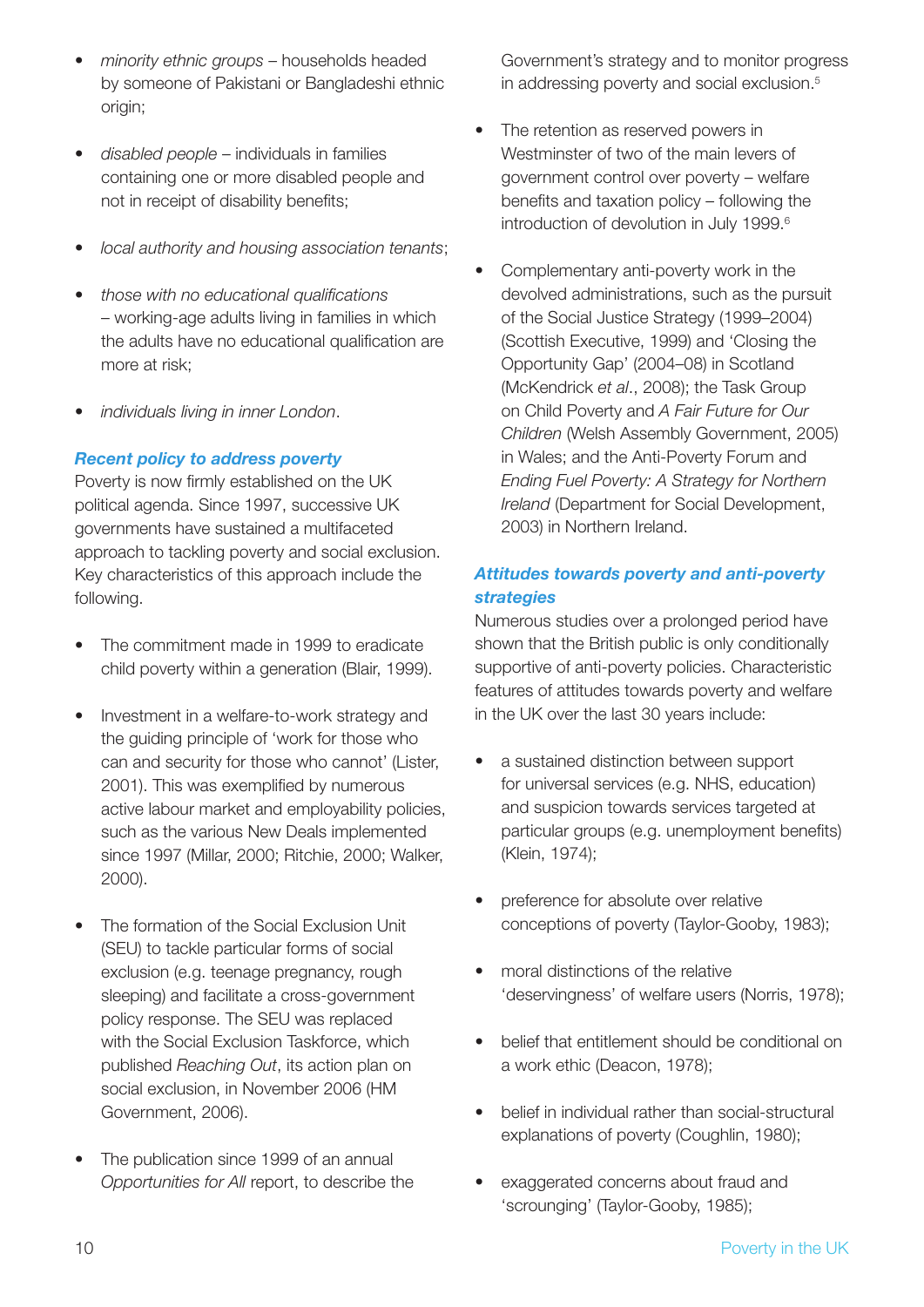• ambivalence towards income redistribution (Taylor-Gooby, 1995).

These features were reaffirmed by Alison Park et *al.* (2007) in their analysis of the questions about poverty that are included in the British Social Attitudes Survey (see Table 1). In their exploration of the meaning, perceived prevalence and causes of poverty, they found that 55 per cent of people considered that there was 'quite a lot' of poverty in the UK today and that the proportion who perceived that poverty had increased over the last ten years and was set to increase over the next ten years was considerably more than those who perceived that poverty has decreased. There was more support than hostility towards income redistribution and more than four times as many agreed than disagreed that 'ordinary working people do not get a fair share of the nation's wealth'.

Against this evidence of apparent concern about poverty in the UK, 44 per cent perceived that there was 'very little' poverty in the UK, more people perceived that poverty was inevitable or that it arose from an individual's failings rather than from social injustice and more people considered that benefits for unemployed people were too high than those who considered they were too low (Park *et al*., 2007).

On the whole, half of the British public had a more 'liberal'7 attitude towards poverty, while the other half had a more 'sceptical' attitude (see Table 1). 'More 'liberal' attitudes were characteristic of younger people, more highly educated people, those with most personal experience of poverty, readers of broadsheets and regional papers (as opposed to tabloids), those supporting centre or left-of-centre political parties, unemployed people, lone parents and those from households whose main source of income was from benefits or were in the lowest income quartile. Geographic variations were also evident, with the majority of those from inner London having 'liberal' attitudes, in contrast to a minority of those from the East of England.

#### *Understanding poverty in this report*

This research focuses on how the media in the UK represents poverty and how the wider public understands it. The research approach adopted is to critically appraise any reference to poverty in the media and by the public. It would be inappropriate to impose a definition of poverty on the research and to restrict analysis to what the research team understand to be poverty. The preferred approach also permits exploration of the extent to which media representations and public understanding differ from the formal working definitions of poverty used by Government.<sup>8</sup>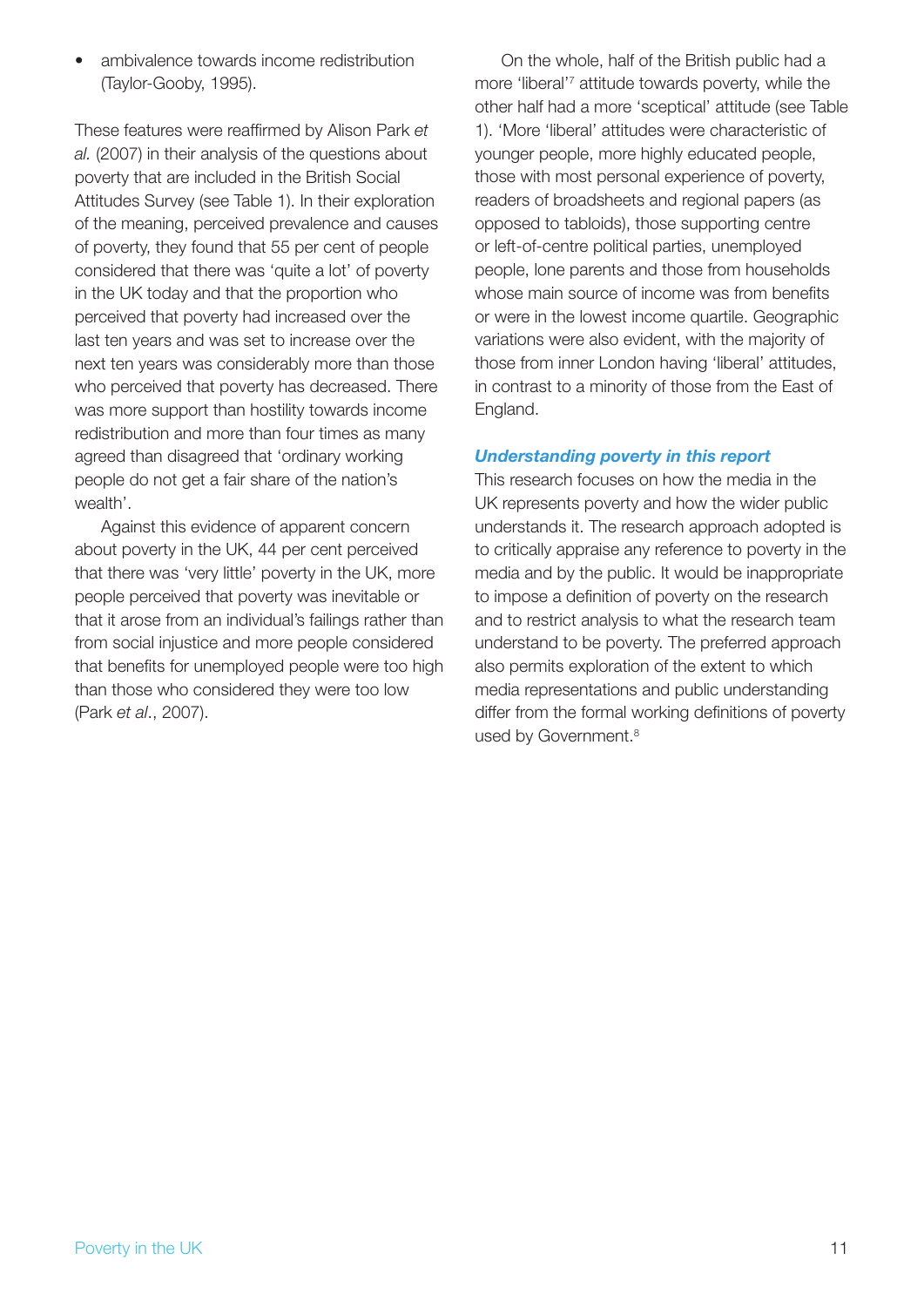#### Table 1: Attitudes to poverty in the UK

|                                                                                                                                                                                        | $\frac{0}{0}$ | Cases |
|----------------------------------------------------------------------------------------------------------------------------------------------------------------------------------------|---------------|-------|
| Definitions of poverty                                                                                                                                                                 |               |       |
| Per cent who think that a person is living in poverty if they have enough<br>to buy the things they really need, but not enough to buy the things that<br>most people take for granted | 19            |       |
| Per cent who think that a person is living in poverty if they have enough<br>to buy what they need to eat and live, but not enough to buy other things<br>they need                    | 47            |       |
| Per cent who think that a person is living in poverty if they have not got<br>enough to eat and live without getting into debt                                                         | 90            | 3,272 |
| Prevalence of poverty in Britain today                                                                                                                                                 |               |       |
| Very little                                                                                                                                                                            | 41            |       |
| Quite a lot                                                                                                                                                                            | 55            | 3,272 |
| Poverty in Britain over the last ten years                                                                                                                                             |               |       |
| Increasing                                                                                                                                                                             | 35            |       |
| Staying at the same level                                                                                                                                                              | 39            |       |
| Decreasing                                                                                                                                                                             | 19            | 3,272 |
| Poverty in Britain over the next ten years                                                                                                                                             |               |       |
| Increasing                                                                                                                                                                             | 46            |       |
| Staying at the same level                                                                                                                                                              | 33            |       |
| Decreasing                                                                                                                                                                             | 13            | 3,271 |
| Why do people live in need?                                                                                                                                                            |               |       |
| Unlucky                                                                                                                                                                                | 13            |       |
| Laziness or lack of will-power                                                                                                                                                         | 28            |       |
| Social injustice                                                                                                                                                                       | 19            |       |
| Inevitable part of modern life                                                                                                                                                         | 32            | 3,272 |
| Government should redistribute income from the better off to the less well off                                                                                                         |               |       |
| Agree                                                                                                                                                                                  | 42            |       |
| Neither agree nor disagree                                                                                                                                                             | 24            |       |
| Disagree                                                                                                                                                                               | 32            | 3,621 |
| Ordinary working people do not get a fair share of the nation's wealth                                                                                                                 |               |       |
| Agree                                                                                                                                                                                  | 61            |       |
| Neither agree nor disagree                                                                                                                                                             | 23            |       |
| Disagree                                                                                                                                                                               | 13            | 3,621 |
| Levels of benefit for unemployed people                                                                                                                                                |               |       |
| Too low and cause hardship                                                                                                                                                             | 34            |       |
| Too high and discourage them from finding jobs                                                                                                                                         | 40            | 3,272 |
| Summary of attitudes towards poverty                                                                                                                                                   |               |       |
| Liberal                                                                                                                                                                                | 51            | 2,077 |
| Sceptical                                                                                                                                                                              | 49            | 2,077 |
| Source: Park et al. (2007, Tables 1 and 2).                                                                                                                                            |               |       |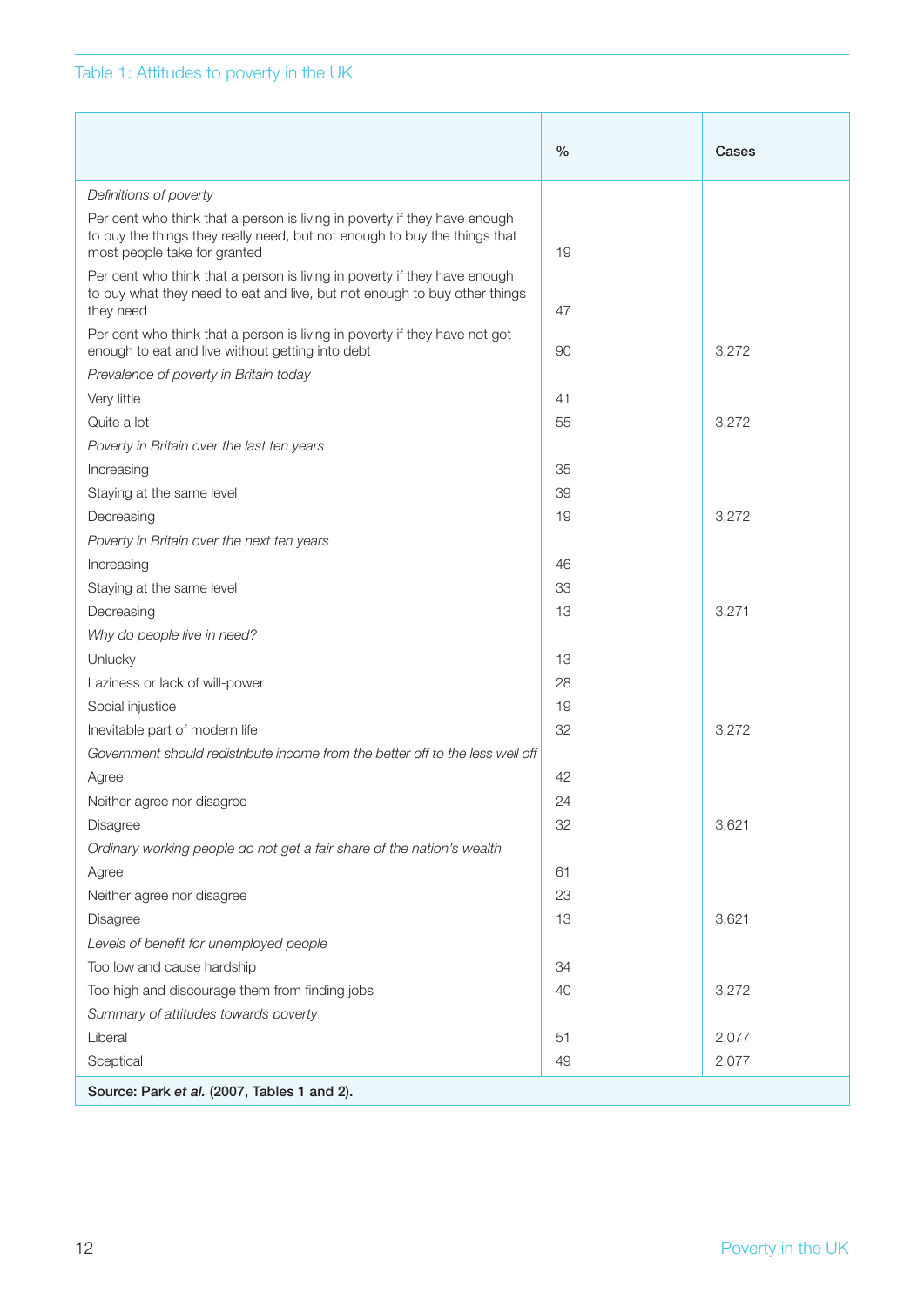## **3 Reporting poverty in the UK news**

This chapter seeks to describe the way in which poverty is reported in the UK news. The primary concern is to understand how poverty in the UK is reported. However, as will become apparent, the poverty that is reported in the UK news also pertains to poverty experienced outside the UK, particularly those parts of the less economically developed world that are blighted by environmental, economic or political crises. Clearly, the reporting of non-UK poverty is significant as it contributes to the UK public's understanding of poverty. Thus, a further key objective for this chapter is to compare the UK media's reporting of poverty in the UK with its reporting of poverty experienced outside the UK.

Over 150 newspapers, over 100 radio news programmes, over 75 television news programmes, a small sample of news magazines and a range of news coverage in new media were sampled over a study week (from 30 July to 5 August 2007). The sample was stratified to cover national, regional, local and community media, and to collect data from the three devolved national regions of the UK and three government office regions in England in which Park *et al*. (2007) identified significant differences in attitudes toward poverty (inner London, East of England and North West). The content of each news source was systematically reviewed using a comprehensive coding framework developed by the Scottish Poverty Information Unit (SPIU). The content of 'poverty reports' identified in the initial review was cross-checked thrice to verify accuracy. Although limited to a single study week, the systematic nature and wide-ranging scope of the review afforded an opportunity to glean new insight into the nature and variations in the coverage of poverty in UK news.

Our starting position is that limiting the review to the words 'poverty', 'impoverished' or 'poor' would have underestimated the reporting of poverty in the UK news. First, we adopt

a more expansive list of core descriptors of poverty. Although the condition of deprivation is not synonymous with poverty, the reporting of deprivation in the news is used in a manner that is interchangeable with poverty. For example, 'poor areas' or 'deprived areas' are used as general descriptions of localities of a certain ilk, rather than as precise descriptions of a particular condition in a locality. Hence, all variations of deprived and poor are considered to be 'core descriptions' of poverty. Second, we recognise that many words that are used in news reports are direct synonyms of poverty, e.g. 'destitute', 'broke', 'living on less than \$1 a day'. Finally, there are subpopulations and conditions that constitute poverty. That is, in the minds of the reader and the journalist, these words refer to poverty, e.g. peasant, underclass (subpopulations) and homelessness, starving (conditions). Together, reports that use either the core descriptors of poverty or deprivation, or one of the many direct synonyms of poverty, or that make reference to subpopulations or conditions that constitute poverty are analysed as 'poverty reports' in this review.

This is not the first content analysis of poverty in the news. Golding and Middleton's seminal study had the remit of analysing stories that were mainly about 'dealing with all aspects of welfare as defined by the responsibilities of the Secretary of State for Social Security' (Golding, 1991, p. 69). Fourteen media were reviewed for 125 days of coverage (excluding Sundays) in 1976. Their concern was broader than poverty, but shed insight into the overall volume of reports, the prominence of reports, the groups reported, the source of reports and variations in reporting across media. More recently, the Fairness and Accuracy in Reporting (FAIR) study reviewed the reporting of poverty in three weeknight newscasts in the USA for 38 months (de Mause and Rendall, 2007). Again, the volume of reports, the source of reports, the groups reported and variations across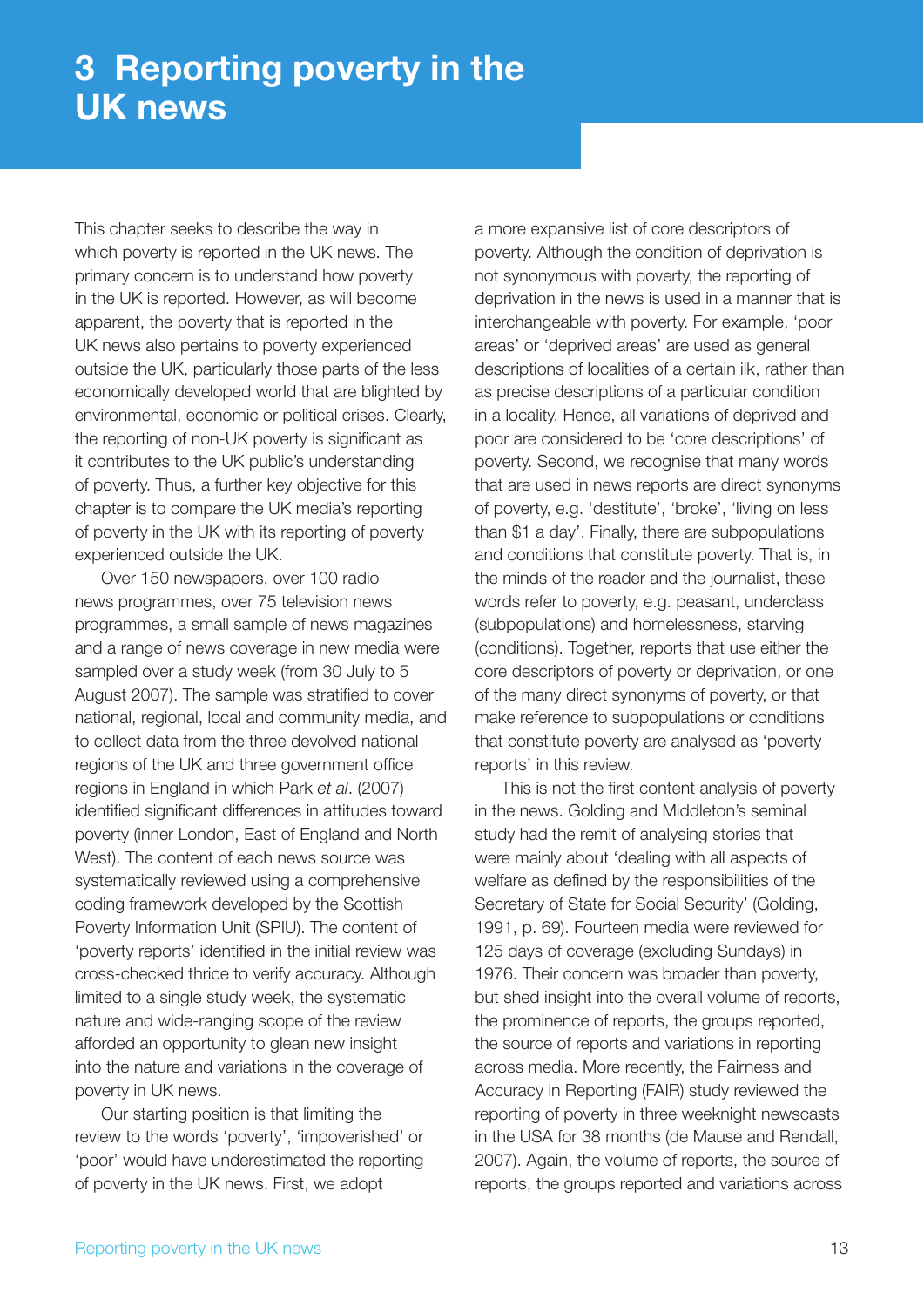media were reported. Additionally, the FAIR study considered political contributions to the reports and the way in which people experiencing poverty are represented. It was concluded that a more positive presentation of poverty was associated with special occasions and deserving groups.

While this study is more limited than its forerunners in that it is focused on a single week's coverage, it is also more comprehensive in that a wider range of themes are analysed and the sampling frame aims to be broadly representative of the UK news media in all of its constituent forms.

Six overarching themes are discussed from this systematic content analysis of UK news media coverage of poverty. We start by considering the geography of poverty in the UK news, before moving on to review how much poverty is reported, how poverty and related ideas are presented, sources of information, the format of stories that refer to poverty and the substance of poverty in news reports.

## **The geography of poverty in the UK news**

Figure 3 describes the places to which poverty reports in the UK news refer. Poverty in the UK and international poverty are reported roughly to the same degree (46 per cent of poverty stories in UK news refer to the UK and 54 per cent refer to places beyond the UK).

There are similarities in emphasis, with both UK and international reports being inclined to focus at the scale of the nation (50 per cent of UK stories focused on the UK as a whole and 60 per cent of international stories focused on nations or regions). Thus, on the whole, there is a tendency to present poverty as a collective experience (or, at least, as a collective experience for certain groups of people within large areas).

Although the focus of this chapter is to consider how poverty in the UK is reported in the UK news, comparative comment is made where reporting poverty in the UK differs significantly from reporting international poverty.

## **How much poverty is reported in the UK news?**

Over the course of the study week, 297 articles or broadcasts referred directly to poverty in the UK, or to a synonym of poverty, or to conditions or subpopulations in the UK that are wholly synonymous with poverty across the 372 traditional sources of media that were reviewed (radio, television, newspaper and news magazines) and the eleven blog sites studied. A further 343 articles or broadcasts referred to poverty beyond the UK, giving a total of 640 poverty reports.



#### Figure 3: Where is the poverty that is mentioned in the UK news?

Based on the 640 cases for which a report referred to poverty or one of its synonyms. Source: SPIU UK media content analysis, July–August 2007.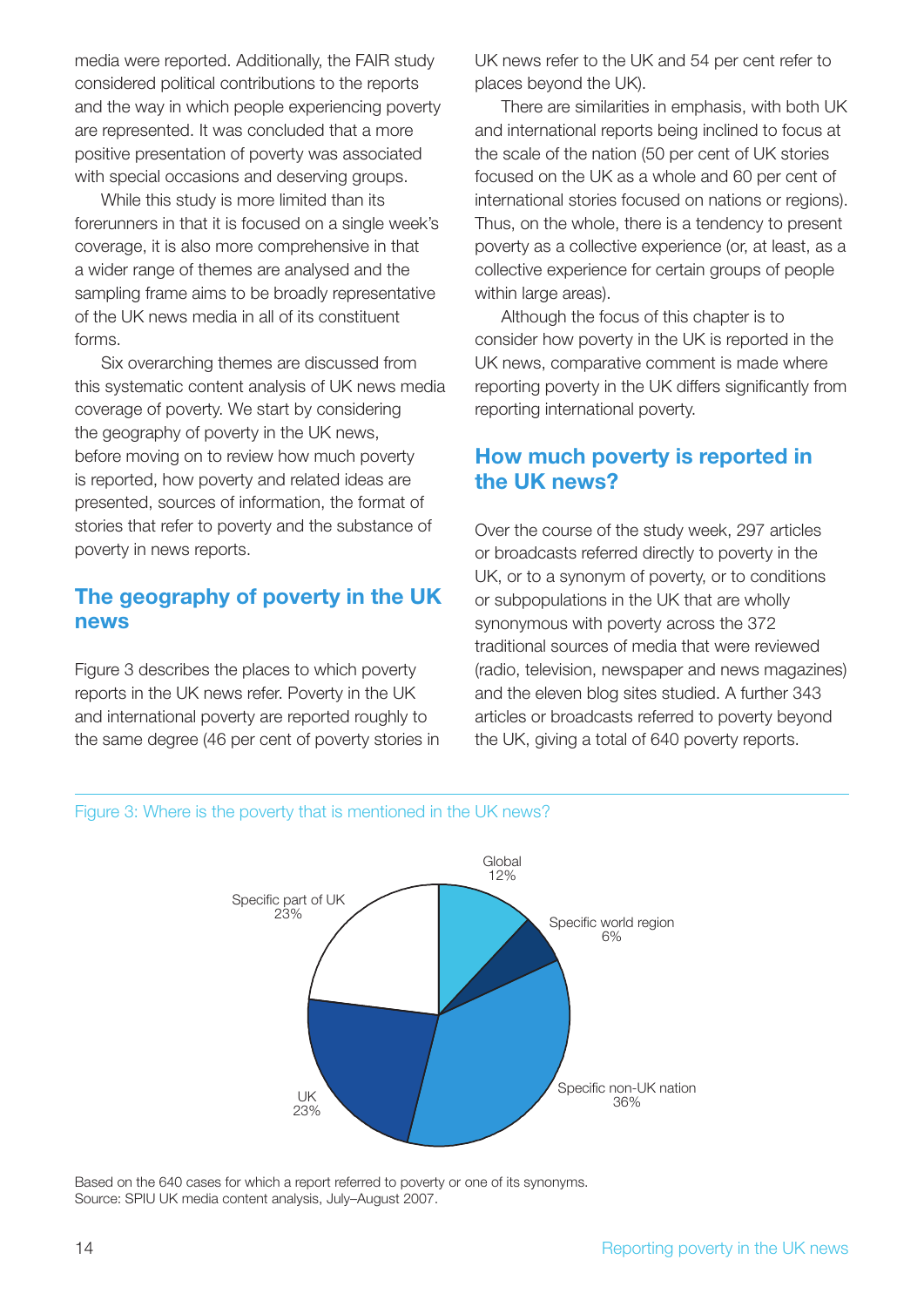Although 640 is a substantial number, this does not necessarily mean that poverty is well represented in the UK news media. Indeed, 640 is actually a very small proportion of the total articles or broadcasts produced by these media sources. For example, during the study period*, The Observer* (Sunday) carried 340 stories, the *Sunday Mirror* 272 stories, the Wednesday edition of *The Herald* in Scotland carried 144 stories, *The Muslim News* carried 84 stories, the magazine *Maxim* carried 169 stories, the *Six o'Clock News* on BBC Radio 4 carried eight stories on the Monday and ITV *News at Ten* carried ten stories on the Thursday. Thus, these seven sources alone carried over 1,000 stories.

### **How poverty is described in the UK news**

#### *Describing the condition of poverty*

As might be expected, 'poverty', 'poor' and 'impoverished' are the most common words used to describe 'poverty' in UK news (122 mentions, equivalent to 41 per cent of reports). However, this implies that words other than these are used to describe poverty in more than two-thirds of cases. Figure 4 reports the most common ways in which

the experience of UK poverty is described in news media in the UK. Reference to not having the basic need of shelter is next most prevalent (25 per cent of reports), with a range of colloquial descriptors (16 per cent), area descriptions (14 per cent using the descriptors 'poor area' or 'deprived area') and reference to financial destitution (12 per cent) being reported in a significant minority of reports.

There are three significant differences between how poverty in the UK and poverty outside the UK are reported in the UK news. First, although 'poverty', 'poor' and 'impoverished' are the most common words used to describe the condition of poverty, these words tend to be used more frequently when referring to poverty outside the UK (56 per cent, compared to 41 per cent of reports in the UK). Second, poverty reports in the UK are more likely to use colloquial descriptions of poverty1 (16 per cent, compared to 6 per cent outside the UK), whereas reports on poverty outside the UK are more likely to use numerical descriptors of poverty (9 per cent of reports, whereas these were not used in the UK). Finally, the conditions synonymous with poverty differed markedly, i.e. reports in the UK were more likely to refer to financial destitution (12 per cent, compared





Based on the 297 cases for which a report refers to UK poverty or one of its synonyms. Multiple responses are possible, as some reports used more than one concept of poverty. Source: SPIU UK media content analysis, July–August 2007.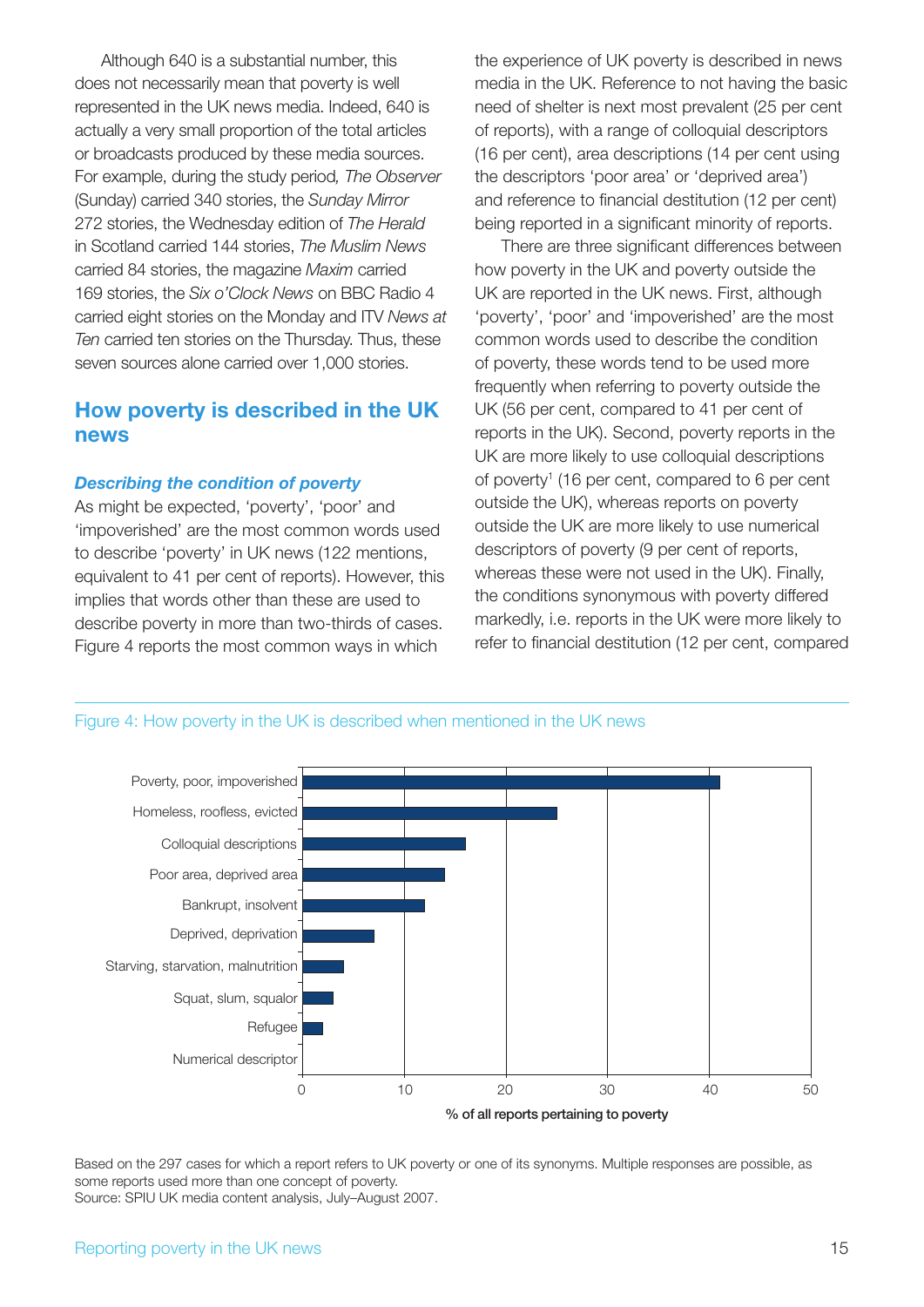to 2 per cent outside the UK), whereas reports on poverty outside the UK were more likely to refer to either a lack of food (19 per cent, compared to 4 per cent in the UK) or refugee populations (9 per cent, compared to 2 per cent in the UK).

#### *The condition of poverty and related concepts*

The range of articles or broadcasts that are of interest in an analysis of the representation of poverty in the UK news extends beyond those described above that mention or describe poverty. Three additional types of report are of interest. First, SPIU identified those reports that refer to concepts with which poverty is related, but not synonymous, e.g. unemployment or 'high school dropouts'. This is indicative of a concern with broader issues of social justice. Second, SPIU identified antonyms of poverty, such as jet-set', 'superstars' or 'Lottery millionaires'. This is suggestive of whether the UK news is more concerned with affluence than poverty. Finally, and more subjectively, SPIU judged that some reports were significant on account of reporting a story that could – indeed, perhaps should – have carried a poverty angle *but did not*. For example,

in the reporting of a post office closure in a rural village, *it might have been expected* that the report would have highlighted the more severe impact of that closure that would be experienced by those people living in poverty in that locality (who would be less able to access services further afield). In examples such as these, it has been judged that the report could (perhaps should) have carried a poverty angle, although it did not.

In total, 1,688 articles or broadcasts were identified as being of interest in the study (783 referring to the UK and 905 referring to beyond the UK). As already noted, 640 reports referred to poverty. Concepts related to, but not synonymous with poverty were reported in 665 of the 1,688 articles. It is interesting that almost as many articles (567 of the 1,688) referred directly to antonyms of poverty, such as 'jetset', 'superstars' or 'Lottery millionaires'. Finally, and more subjectively, 232 of the 1,688 articles were considered to be significant on account of reporting a story that could – indeed, perhaps should – have carried a poverty angle *but did not*.

Figure 5 highlights that poverty, concepts related to poverty and antonyms of poverty are fairly evenly reported in the UK media. On the





A record was made for each news report that explicitly referred to: (i) poverty and its synonyms; (ii) concepts related to poverty; (iii) antonyms of poverty, e.g. wealth. This chart describes the percentage share of total records (1,688 cases, including 232 reports in which poverty was 'missing'). Multiple responses are possible, as some reports included more than one of these types of concept.

Source: SPIU UK media content analysis, July–August 2007.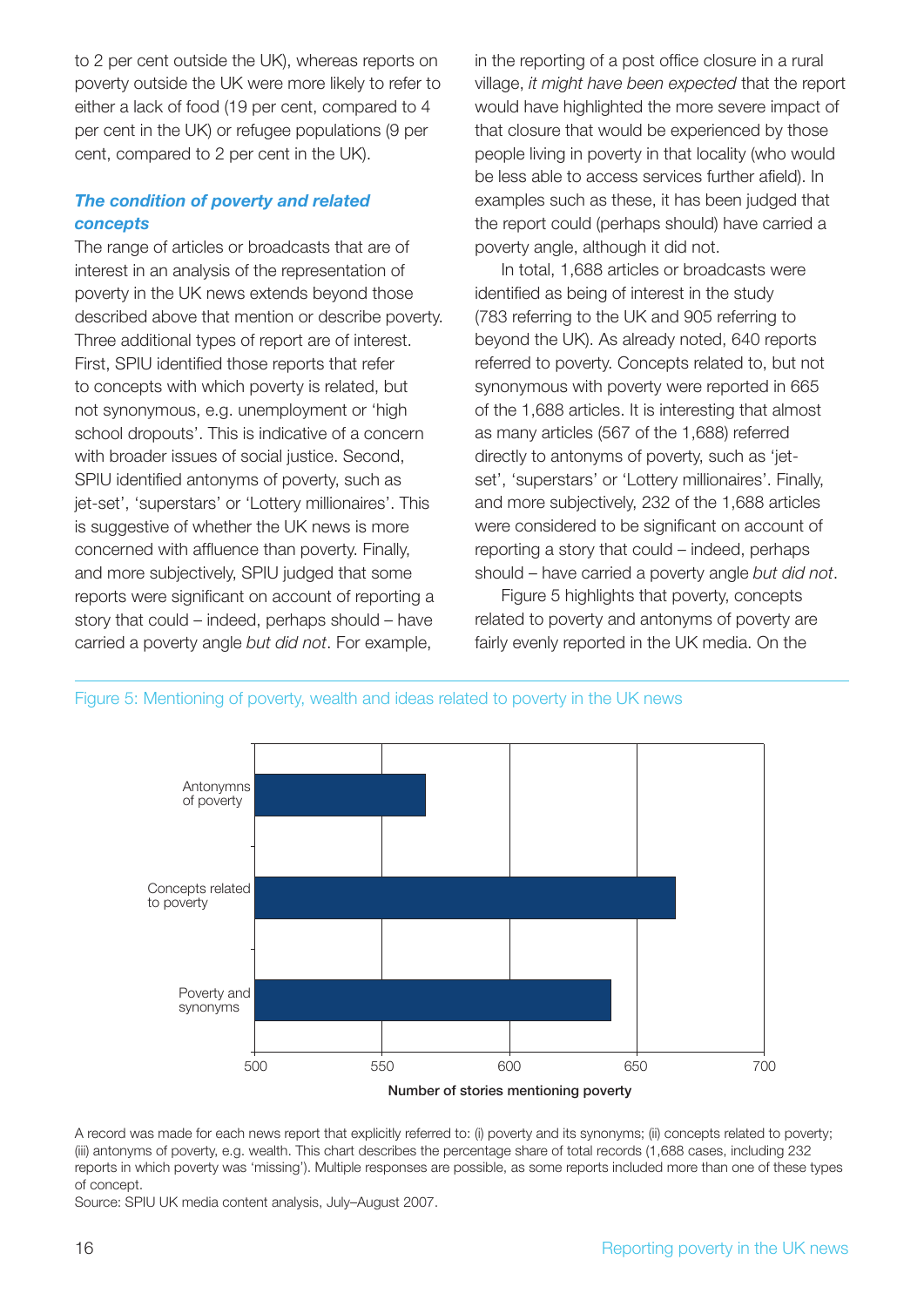whole, these data suggest that the UK media are, at the very least, as concerned with issues of social justice as they are with affluence. The remainder of this chapter focuses on the 297 stories mentioning poverty in the UK (making comparisons where appropriate to the 343 stories mentioning poverty outside the UK).

### **From where does the poverty reported in the UK news originate?**

#### *Variation by news media*

The likelihood of poverty being reported varies by news media. Figure 6 compares the average number of times that poverty was mentioned in different news media. On the whole, newspapers are more likely than news magazines and, in

turn, television and radio to mention poverty. For example, on average, poverty was mentioned 8.8 times in Sunday broadsheet newspapers, 4.6 times in daily broadsheet newspapers, 1.9 times per regional newspaper, 0.3 times in regional commercial television news programmes and 0.2 times in regional commercial radio news programmes.<sup>2</sup> Reporting poverty is more commonplace in the press than broadcasting.

This data also indicates that geography matters. For newspapers, radio and television, poverty is more likely to be mentioned in the national than in the regional and local media. Poverty would appear to be an issue that is of most concern at the national scale.

However, it should also be acknowledged that there is significant variation within genres. This is

Figure 6: Mentioning poverty in the UK news, by media outlet: average number of 'poverty reports' per genre



Refer to the Appendix, Table A.1 for details of sample frame and sample size. Source: SPIU UK media content analysis, July–August 2007.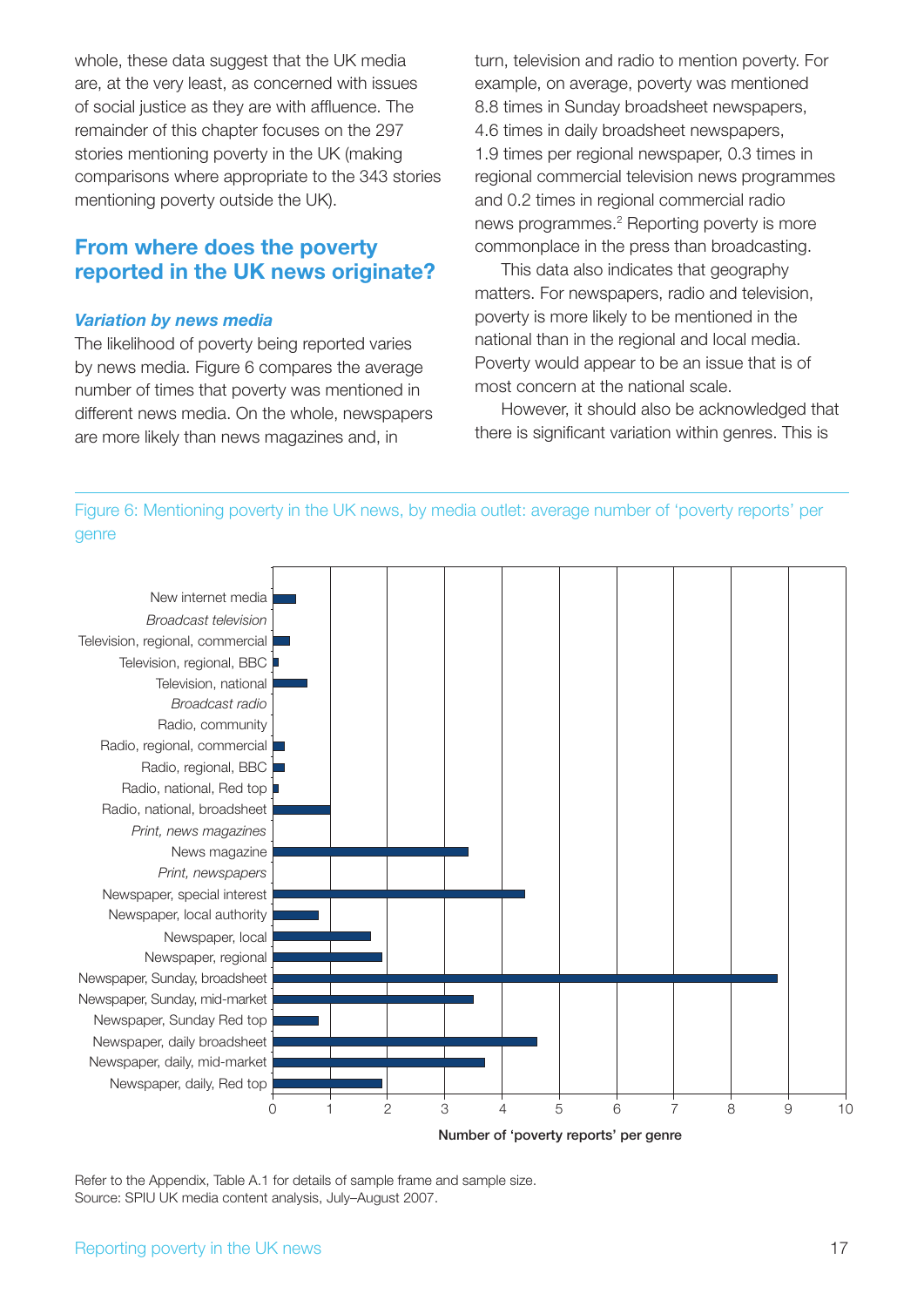most evident for newspapers. First, the greater extent to which the Sunday broadsheets mention poverty is readily apparent; these newspapers are almost more than twice as likely to mention poverty than daily broadsheets, the genre that is ranked second in terms of coverage. Second, there is a consistent step-change in the reporting of poverty for daily titles and Sunday titles across red tops (low), middle-market titles (medium) to broadsheets (high). Third, there are interesting findings for the specialist press, with very low coverage being characteristic of newspapers published by local authorities and higher levels of coverage being characteristic of the special interest press. Self-interest may account for this pattern of response. Respectively, the lower coverage in local authority newspapers may reflect a concern to promote a positive image of the area (and of the work of the council) and the higher coverage in special interest newspapers may reflect a desire to raise awareness of poverty as a means of promoting the interests of their readers.

#### *Catalyst*

A different approach to describing the source of poverty reports in the UK media is to consider the catalyst for the story that mentions poverty. This

catalyst can be described in terms of who it is that promotes the issue (Figure 7), the mode through which the issue is promoted (Figure 8) and the subject matter (Figure 9). For example, a campaign (mode, reported in Figure 8), led by a member of the public (who, reported in Figure 7), which mentions poverty in the context of housing policy allocation (issue, reported in Figure 9) provides a rich understanding of the drivers of the articles and broadcasts that placed poverty in the news for the study week.

A range of sources are responsible for raising issues that lead to UK poverty being mentioned in the UK news; no single source is overly dominant in discussing poverty. However, Figure 7 suggests that government is a significant catalyst, raising the issue that led to almost one-third of UK poverty reports in the UK media in the study week. Individuals (including people experiencing poverty) and professional experts are also important catalysts. Interestingly, agencies (including the voluntary sector) account for a much smaller proportion of reports.

As for sources, mentions of UK poverty in the UK news arise in a range of ways (Figure 8), of which the most prevalent are specific events (24) per cent of reports) and research or publications



Figure 7: Source of the issue that leads to UK poverty being mentioned in the UK news

Based on the 297 cases for which a report refers to UK poverty or one of its synonyms. Source: SPIU UK media content analysis, July–August 2007.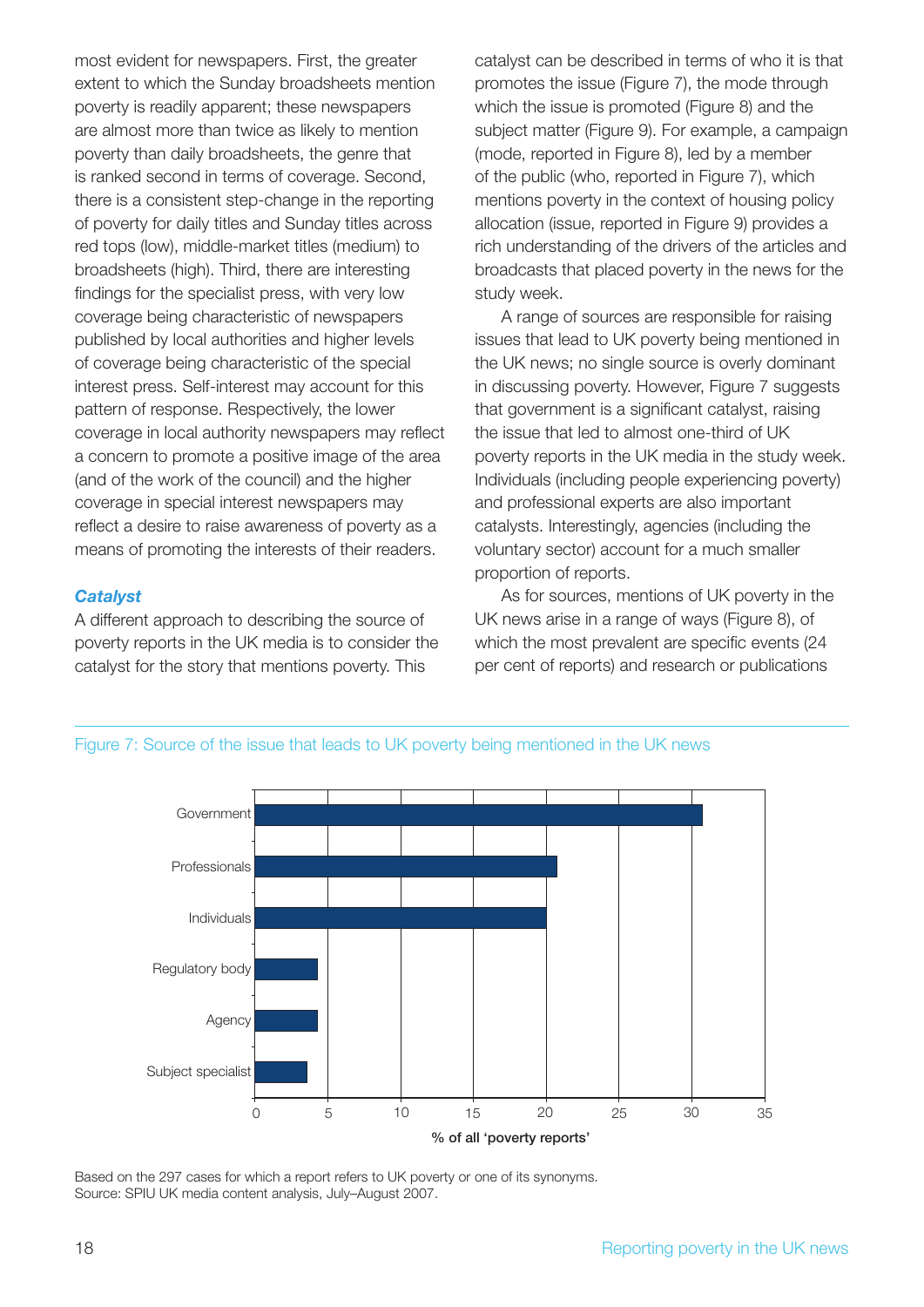(24 per cent of reports). Campaigns, personal experience and think pieces each account for onetenth of UK poverty reports. There are similarities between the ways in which UK poverty and international poverty are brought to the attention of the media, i.e. specific events are the catalyst for a significant proportion of reports in each. However, differences can also be discerned. First, specific events are the source of more poverty reports outside the UK (32 per cent, compared to 24 per cent of reports in the UK), as are investigative studies (21 per cent, compared to 7 per cent) and specific events based on policy (18 per cent, compared to 3 per cent). On the other hand, research or publications were a more common source of poverty reports in the UK media (24 per cent, compared to 13 per cent outside the UK), as were campaigns (12 per cent, compared to 4 per cent).

Finally, the catalyst for mentions of poverty can also be described in terms of the subject matter of the article or broadcast. Poverty is rarely the primary focus. It is much more common for poverty to be discussed with respect to another issue, e.g. poverty to be mentioned in the context

of an article or broadcast focused on crime. Figure 9 compares the subject matter of reports of poverty in the UK (dark blue bar) with outside the UK (mid-blue bar). There are clear differences over the subject matter of poverty reports. Education, housing and service provision are much more likely to be the context for reporting poverty in the UK, whereas international aid interventions, political conflict, environment and charity are much more likely to be the issues for which poverty is discussed beyond the UK. Economy, politics and to a lesser extent culture are contexts common to both.

## **Form: how is poverty reported in the news?**

#### *Prominence of articles and broadcasts that mention poverty*

Although a substantial proportion of those articles and broadcasts that referred to poverty were found to be the main or a major article on the page in which it was reported (or lead story in radio and television news) (see Figure 10), poverty outside the UK tended to be mentioned in reports that





Based on the 297 cases for which a report refers to UK poverty or one of its synonyms. Specific events based on policy refer to the very specific instance when an event is convened to introduce a new policy initiative. Source: SPIU UK media content analysis, July–August 2007.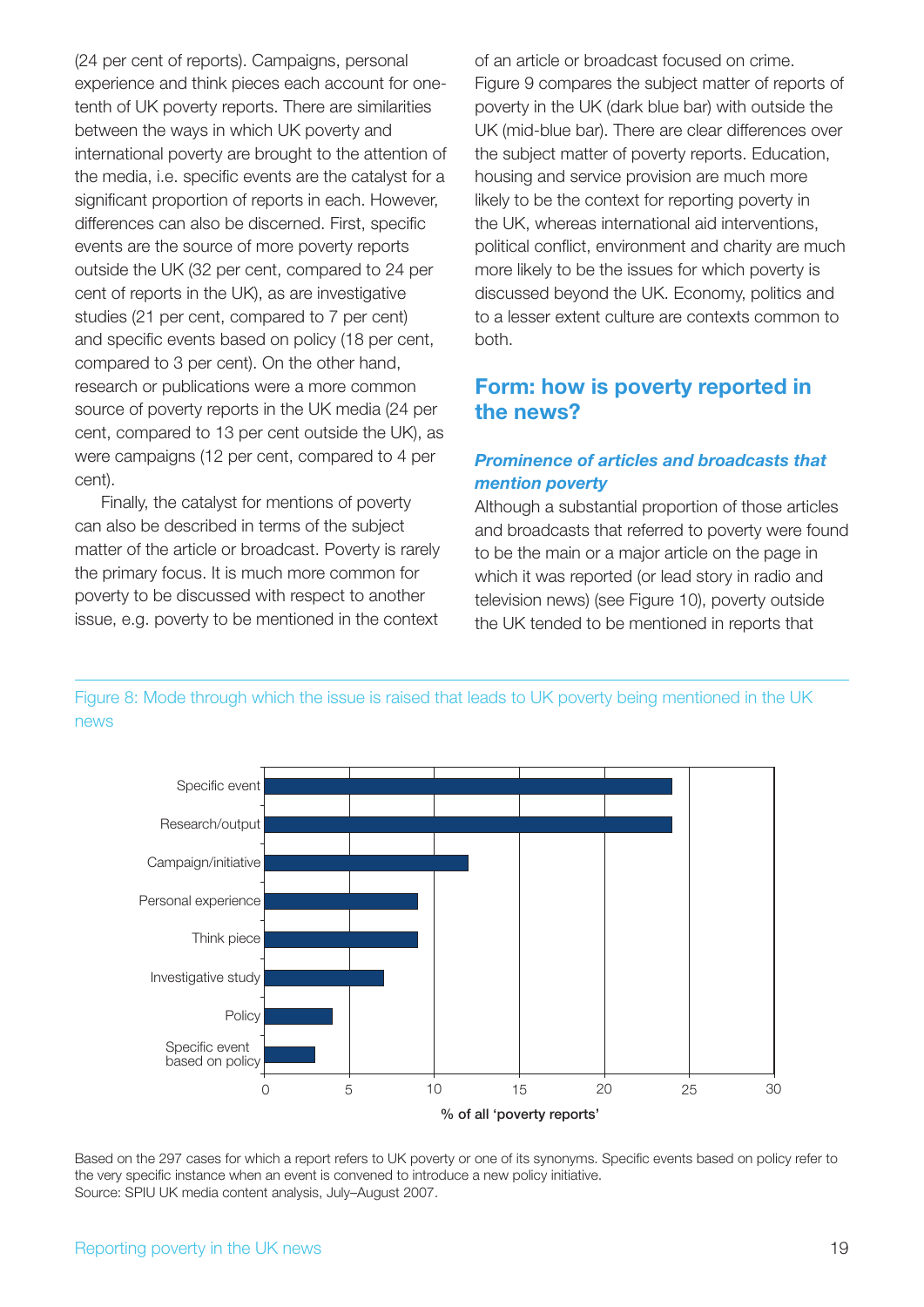### Figure 9: The issue (subject matter) that leads to UK and non-UK poverty being mentioned in the UK news



Based on the 297 cases for which a report refers to UK poverty or one of its synonyms and the 343 cases for which a report refers to poverty beyond the UK. The percentage shares of the ten most common issues are reported in this figure. Source: SPIU UK media content analysis, July–August 2007.



#### Figure 10: Prominence of poverty in the UK news: UK and non-UK based stories

The authors made a subjective judgement on whether each of the 640 reports that referred to poverty or one of its synonyms was the main, major but not main, or minor feature on the page in and beyond the UK. This judgement was based on prominence on page. It should be stressed that these judgements pertain to the news report and not the prominence of poverty or one of its synonyms. For example, a news report would be classified as prominent, even if it made only fleeting reference to poverty.

Source: SPIU UK media content analysis, July–August 2007.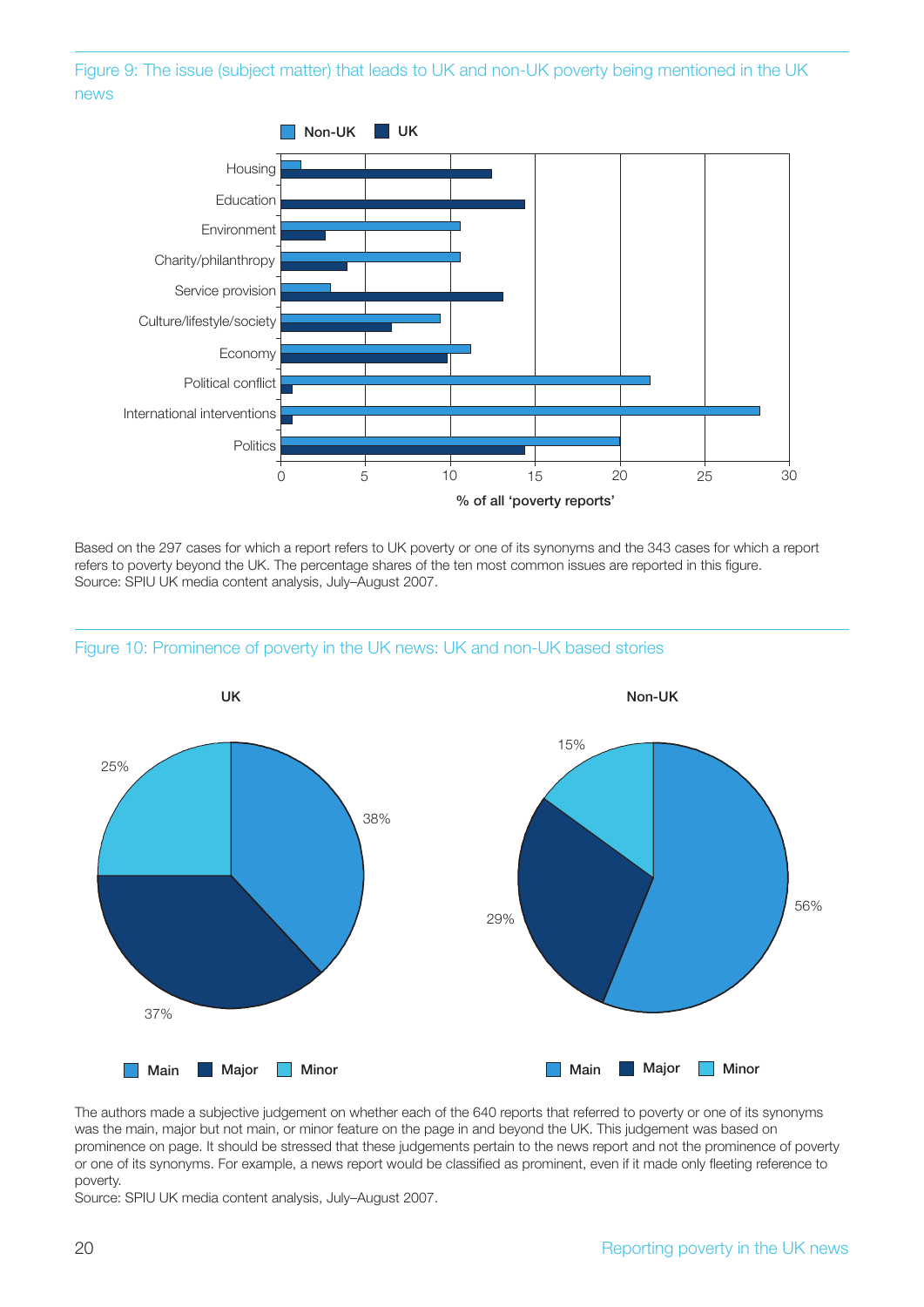were even more prominent on the page. More than half of reports of poverty outside the UK were carried in an article or broadcast that was the main or lead item (56 per cent), compared to 'only' 38 per cent for reports of UK poverty. However, caution is required in interpreting this data, as it does not make reference to the relative significance of poverty as an issue within the article (see Figure 12 later in this chapter). For example, the article might be the main item on the page, but it might make only a fleeting reference to poverty, whereas a less prominent article might have a more substantial focus on poverty.

#### *Images of poverty*

Imagery is important in shaping understanding of the issue at hand and imagery of poverty and people experiencing poverty can be particularly poignant. Initial figures on the prevalence of imagery in poverty reports are misleading. Thus, although one-half of reports mentioning poverty in the UK are accompanied by an image (51 per cent), in three-quarters of these reports the image that accompanies the report is not an image of poverty (74 per cent). It is more likely that it will be a headshot of an authoritative expert voice such

as a politician or a journalist. Images of poverty are evident in only 13 per cent of poverty reports in the UK. Marginally more reports mentioning poverty outside the UK are accompanied by an image (19 per cent) and marginally more of these reports comprise an image of a child experiencing poverty (26 per cent of all poverty images, compared to 16 per cent of all poverty images for reports of UK poverty).

#### *Format of poverty reports*

The vast majority of UK poverty reports, as might be expected in news media, refer to news of the day (47 per cent, Figure 11). However, it is the range of formats beyond news articles in which poverty is mentioned that is more significant. For example, significant proportions of those articles that mention poverty are from the audience (9 per cent from readers' letters) and key opinion formers (9 per cent political columnists and 10 per cent in feature articles).

Poverty outside the UK was more likely than UK poverty to be mentioned in a feature article (21 per cent, compared to 10 per cent in the UK), although otherwise there was much similarity in the modes through which poverty was mentioned.



Figure 11: Formats in which UK poverty is mentioned in the UK news

Based on the 297 cases for which a report refers to UK poverty or one of its synonyms. Over 20 report types were identified; the percentage shares of the five most common formats are reported in this figure. Source: SPIU UK media content analysis, July–August 2007.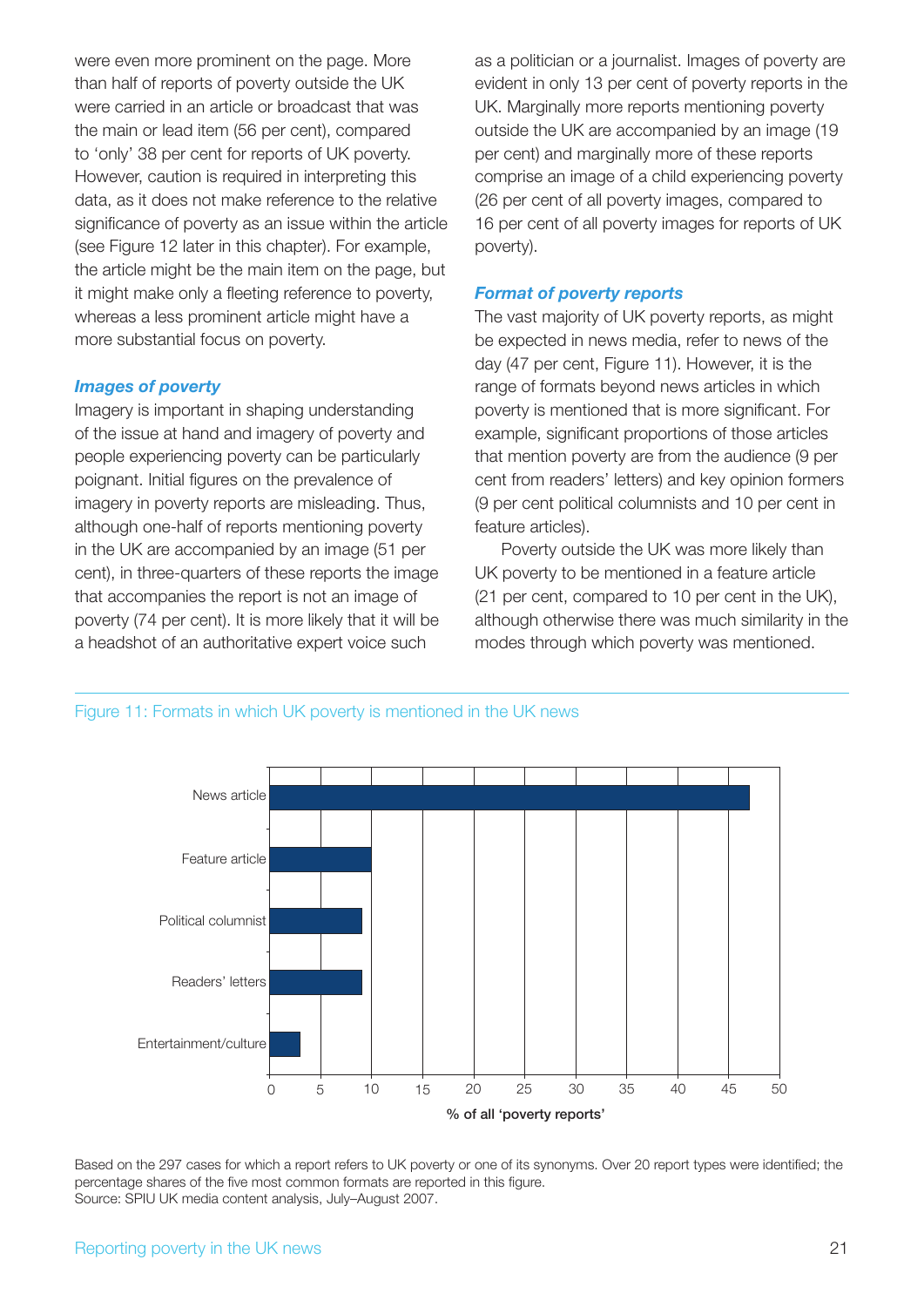## **Substance: what is the content when poverty is reported in the news?**

In this final section, we move beyond straightforward description to reflect more critically on the way in which poverty is presented in the UK news. First, we look beyond simple counts of the number of articles that refer to poverty to consider two supplementary indicators of the prominence of poverty in news reports. Thereafter, we consider two issues that shed insight into the way in which people experiencing poverty are represented in the UK news.

#### *Prominence of poverty*

As reported previously, not all of the articles and broadcasts in which poverty is mentioned actually focus on poverty and the prominence of reports that mention poverty (Figure 10 above) should not be assumed to be a measure of the prominence of poverty when reported in the UK media. Indeed, as Figure 12 suggests, poverty was the primary focus of the article or broadcast for only one-quarter of reports in which UK poverty was mentioned (26 per cent). One-tenth of reports mentioned poverty as an explanation for some other phenomenon on which the article or broadcast was focused (12 per cent) and almost one-fifth referred to poverty

as an outcome of that phenomenon (19 per cent). However, the most common use of poverty in the UK news  $-$  in more than two-fifths of reports (43 per cent) – is when references to poverty are incidental to the issue at hand, i.e. a throwaway comment or using a mention of poverty to lend greater weight to the point being conveyed.

Of course, there is no imperative on journalists to always mention poverty in a report, and it could be argued that it is positive if poverty is mentioned at all. However, many of these 'incidental' references use poverty to lend emphasis or to sensationalise and do little to further an understanding of poverty in the UK. At the very least, the incidental nature of much poverty reporting would suggest that poverty is not quite as prominent in the media as an initial count of 'poverty reports' tended to suggest.

The way in which poverty is reported is similar for UK and non-UK poverty reports, although there are fewer incidental references to poverty in non-UK reports (33 per cent, compared to 43 per cent in the UK), whereas it is more common that non-UK poverty is described as an outcome (27 per cent, compared to 19 per cent in the UK).

Another indicator of the prominence of poverty is the number of times one of the core concepts of poverty (derivations of poverty or deprivation) is

Incidental 43% **Outcome** 19% Explanation 12% **Focus** 26%

The authors made a subjective judgement on whether poverty was the main focus of the report, whether poverty was significant as an explanation, whether poverty was significant as an outcome, or whether the mention of poverty is incidental to the report. Based on the 297 cases for which a report refers to UK poverty or one of its synonyms. It should be noted that a small minority of reports referred to poverty both as an explanation and as an outcome. Furthermore, reports that focus on poverty might include presenting poverty as an explanation for other social phenomena or as a result of other social processes. Source: SPIU UK media content analysis, July–August 2007.

#### Figure 12: The way in which UK poverty contributes to articles and broadcasts in the UK news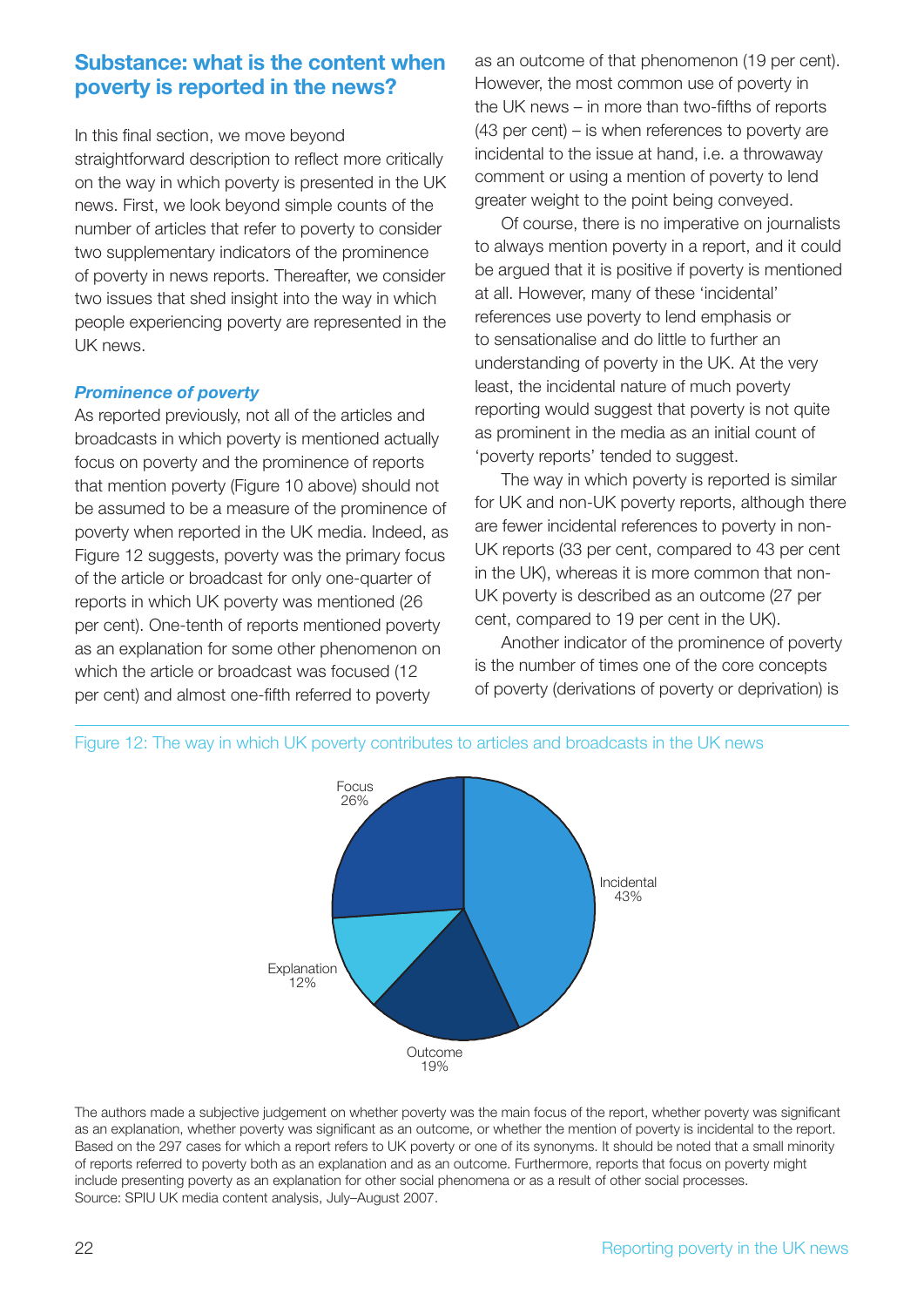used in any single article or broadcast. As Figure 13 shows, less than one in five reports of UK poverty makes more than one reference to poverty or deprivation in any single report. Indeed, the core concepts of poverty and deprivation are not even mentioned in almost one-half of UK stories (49 per cent) that report on the condition of poverty.

#### *Representing people experiencing poverty*

There is growing concern that the voices of people experiencing poverty should be heard in antipoverty activity. Given that poverty is not always the primary focus of articles and broadcasts in which poverty is mentioned, the possibility is raised that the prominent voices in the 'poverty reports' are not concerned directly with poverty. SPIU was concerned with most prominent 'representation of poverty' in these reports.

As Figure 14 reports, people experiencing poverty featured in fewer than one in eight UK 'poverty reports' in the UK news (13 per cent). It is much more common that the only source of information is the journalist writing the article (or presenting the broadcast) and it is more common for data to be used to describe poverty (20 per cent) than people's experiences (13 per cent). In contrast, outside the UK, it is more common for people's experiences of poverty to be conveyed (17 per cent) than for poverty data to be presented (3 per cent).

Figure 15 reports more specifically on data that was available in 'poverty reports' to profile the population experiencing poverty. Significantly, statistical evidence (24 per cent) was used no more frequently than general comment by others on people's experience of poverty (26 per cent, indirect experience) or by direct reference to the experiences of people living in poverty (28 per cent). Pictures of people living in poverty contributed to population profiling in one in ten cases. Imagery was more likely to assist in the profiling of people experiencing poverty outside the UK (18 per cent).

In the majority of cases, stories containing mentions of poverty do not explicitly describe people according to age, gender, ethnic group, work status, disability status and parental status (see Table 2). UK poverty is largely anonymous in the UK media. However, some significant points emerge among those reports that make reference to someone's socio-economic profile. It is very uncommon for references to be made to disabled people experiencing poverty; it is more likely for mention to be made of men than women; and it is, marginally, more likely for mention to be made of the working poor than the non-working poor. In each of these cases, groups with a higher risk rate of poverty are reported with less frequency than those with a lower risk.



#### Figure 13: The number of times a UK poverty report mentions a core concept of poverty in the UK news

Based on the 297 cases for which a report refers to UK poverty or one of its synonyms. Core concepts of poverty are defined as derivations of poverty and deprivation.

Source: SPIU UK media content analysis, July–August 2007.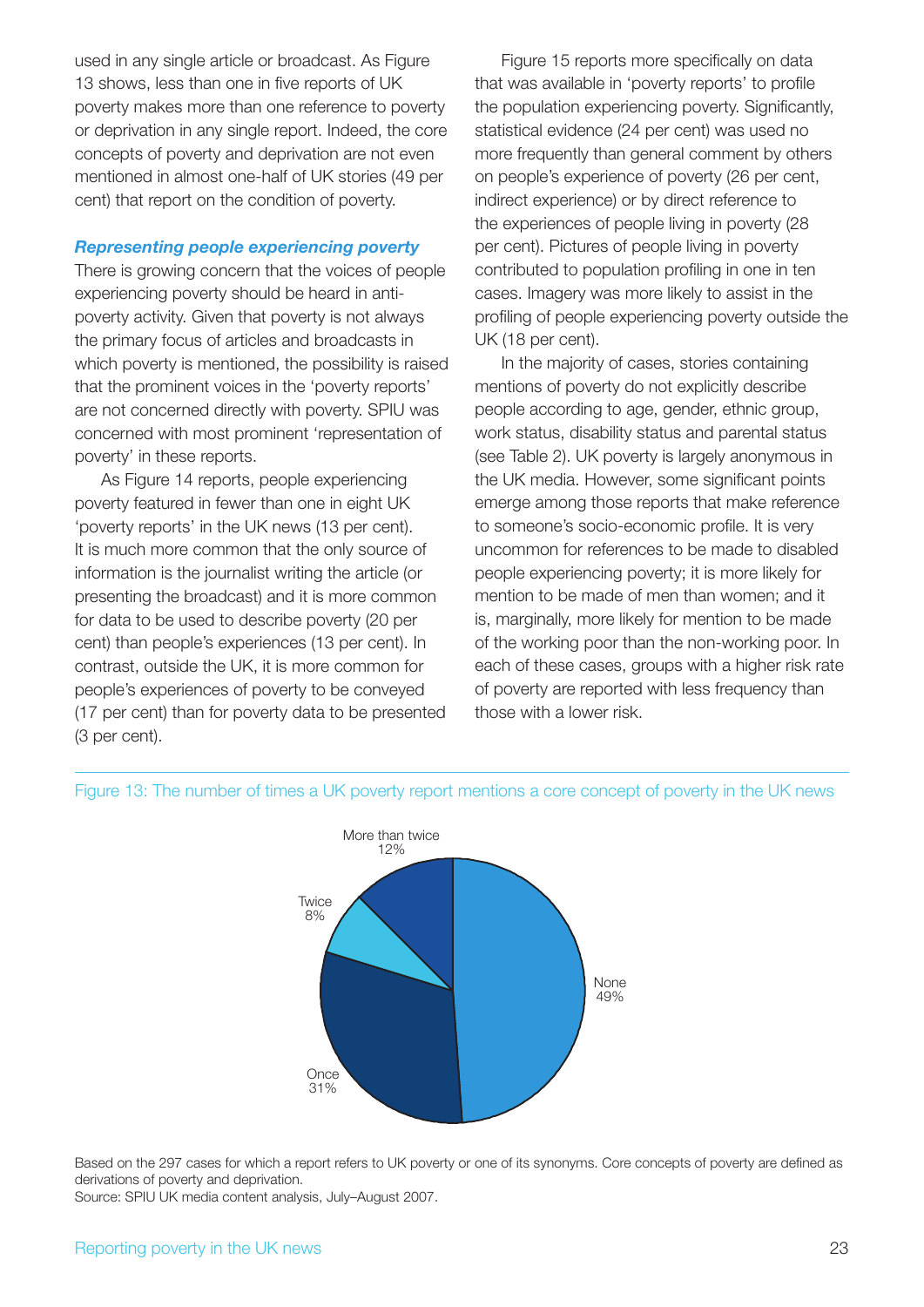#### Figure 14: The sources through which UK poverty is represented when poverty is mentioned in the UK news



Based on the 297 cases for which a report refers to UK poverty or one of its synonyms. This figure presents data on the five most prevalent sources of poverty information.

Source: SPIU UK media content analysis, July–August 2007.

#### Figure 15: Types of information in UK poverty reports that could be used to profile the population experiencing poverty



Based on the 297 cases for which a report refers to UK poverty or one of its synonyms. Source: SPIU UK media content analysis, July–August 2007.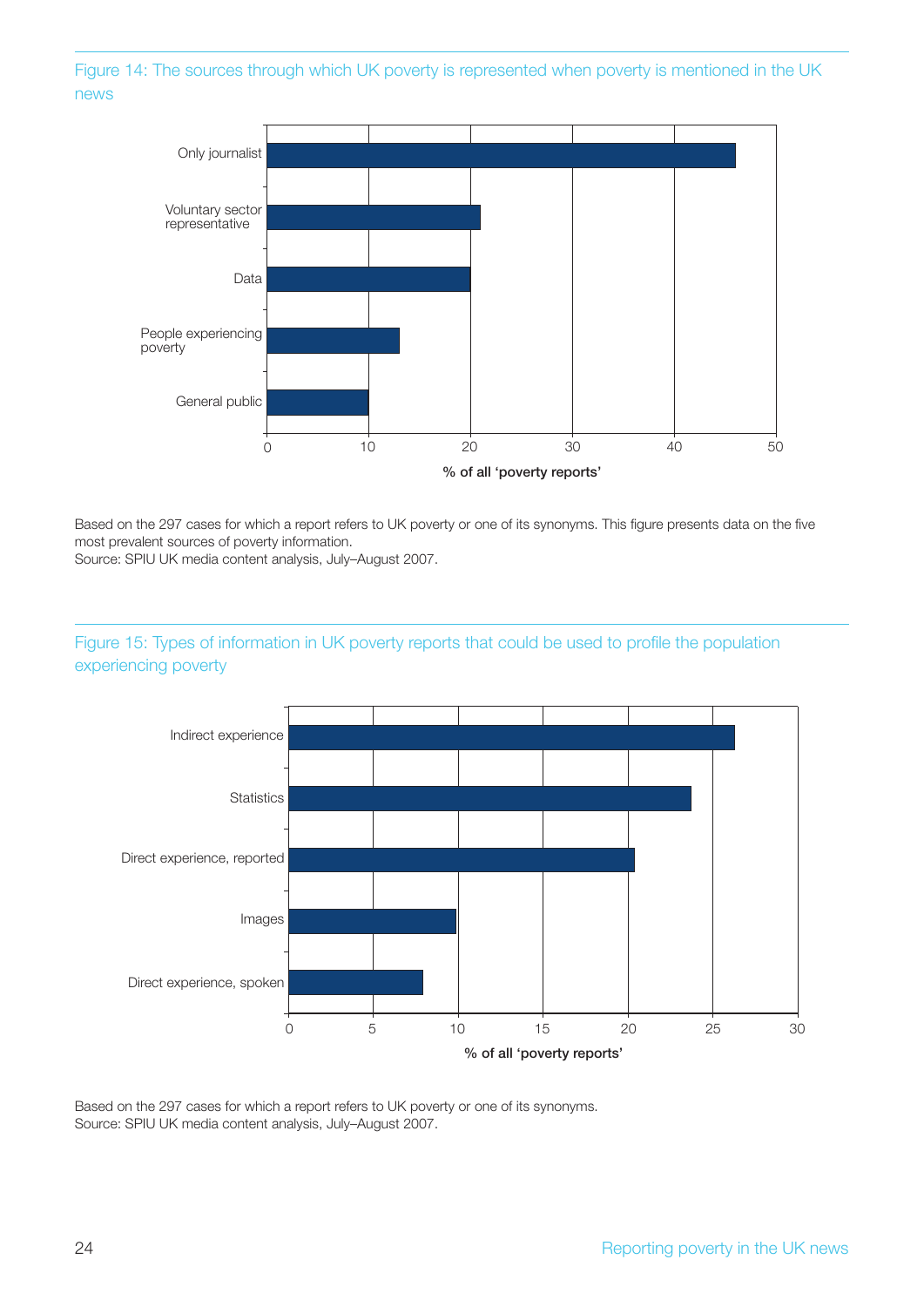#### Table 2: Profile of the people experiencing poverty in the UK where such information is available in the UK news

|                                                                                        | $\frac{0}{0}$ |  |  |  |
|----------------------------------------------------------------------------------------|---------------|--|--|--|
| Age                                                                                    |               |  |  |  |
| No explicit mention of age group                                                       | 42            |  |  |  |
| Age status when identifiable (sum to 100 per cent)                                     |               |  |  |  |
| Adult                                                                                  | 58            |  |  |  |
| Child                                                                                  | 28            |  |  |  |
| Adult and child                                                                        | 14            |  |  |  |
| Gender                                                                                 |               |  |  |  |
| No explicit mention of gender                                                          | 67            |  |  |  |
| Gender status when identifiable (sum to 100 per cent)                                  |               |  |  |  |
| Men                                                                                    | 55            |  |  |  |
| Women                                                                                  | 37            |  |  |  |
| Mention of both men and women                                                          | 8             |  |  |  |
| Ethnic group                                                                           |               |  |  |  |
| No explicit mention of ethnic group                                                    | 81            |  |  |  |
| Ethnic status when identifiable (sum to 100 per cent)                                  |               |  |  |  |
| White                                                                                  | 76            |  |  |  |
| Non-white                                                                              | 21            |  |  |  |
| White and Non-white                                                                    | 3             |  |  |  |
| Work status                                                                            |               |  |  |  |
| No explicit mention of work status                                                     | 67            |  |  |  |
| Work status when identifiable (sum to 101 per cent,<br>due to rounding)                |               |  |  |  |
| Working                                                                                | 49            |  |  |  |
| Not working                                                                            | 36            |  |  |  |
| Retired                                                                                | 16            |  |  |  |
| Disability status                                                                      |               |  |  |  |
| No explicit mention of disability status                                               | 95            |  |  |  |
| Parental and marital status                                                            |               |  |  |  |
| No explicit mention of parental and marital status                                     | 86            |  |  |  |
| Tenure status                                                                          |               |  |  |  |
| No explicit mention of tenure status                                                   | 64            |  |  |  |
| Tenure status when identifiable <sup>a</sup>                                           |               |  |  |  |
| Homeless                                                                               | 38            |  |  |  |
| Home-owner                                                                             | 35            |  |  |  |
| Social housing                                                                         | 15            |  |  |  |
| Private rented                                                                         | $\mathbf 5$   |  |  |  |
| Based on the 297 cases for which a report refers to UK poverty or one of its synonyms. |               |  |  |  |

**a A further 5 per cent described home-owners who had become homeless and 3 per cent described renters (could not specify whether they were renting privately or through social housing. Source: SPIU UK media content analysis, July–August 2007.**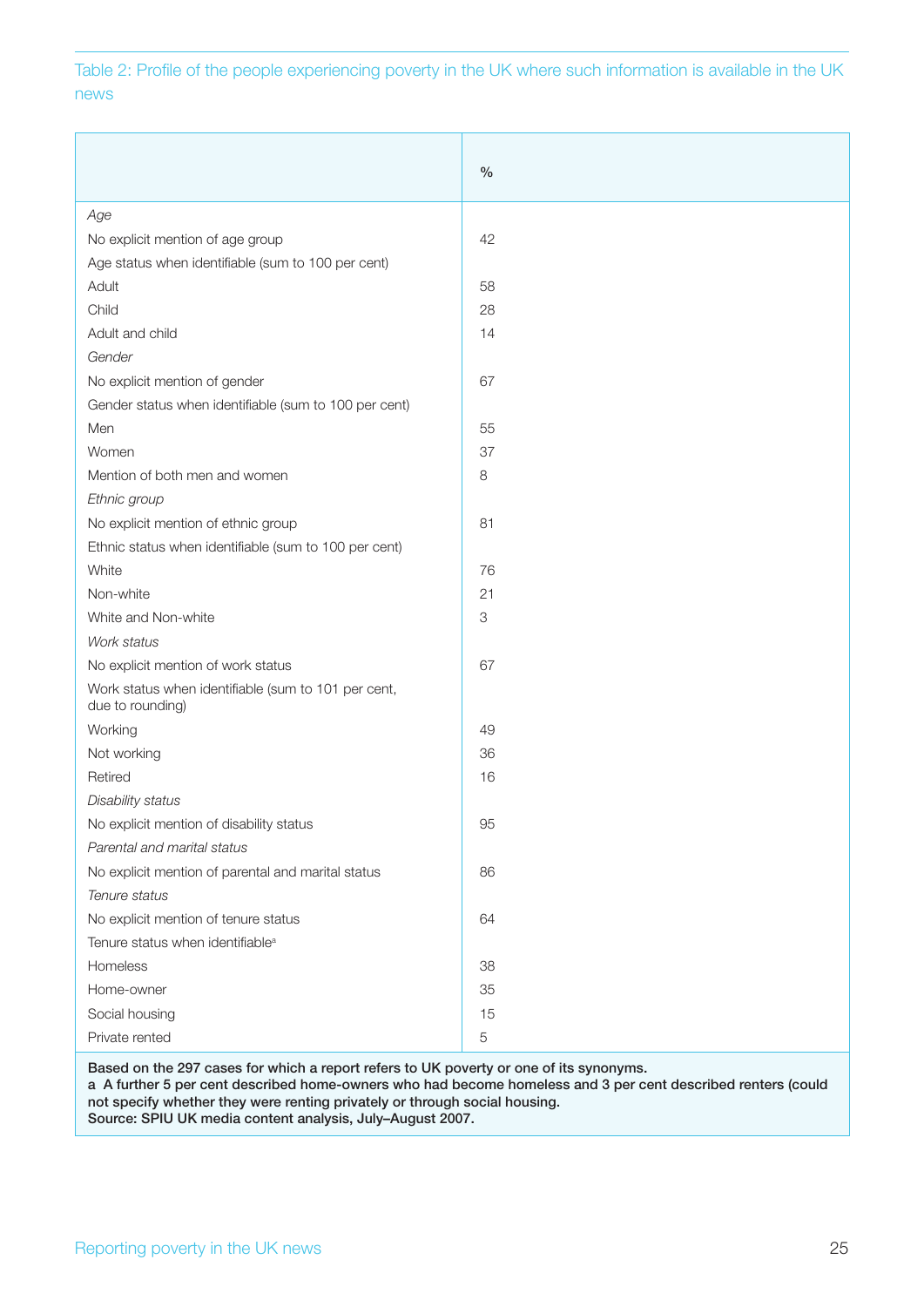## **Conclusion**

The objective of this chapter was to better understand the extent and the ways in which poverty is reported in the UK media. The existing knowledge base has been extended by focusing on a wider range of issues than hitherto (prominence) and by devising a sampling frame that provided a UK framework and afforded comparative comment across media.

The significance of poverty in society is reflected in its coverage in the UK media. Reports mentioning poverty addressed a wide range of issues, place and people. Content analysis must be handled carefully if it is to be used to critique existing practice. However, the analysis raises significant points for consideration by the media, those campaigning to ensure poverty is represented in the media and researchers.

First, it is evident that the reporting of poverty is lower in local and regional media, compared to national media. Individuals in communities throughout the UK experience poverty. There may be scope for local media to pay more heed to this local issue. Second, it is significant to note that the rise of the celebrity culture has not led to displacement of media concern with matters of social justice. Poverty and issues related to poverty are reported in the UK media. Third, it may be worth considering why there are relatively fewer investigative studies of UK poverty (compared to poverty outside the UK). The reporting of poverty in the UK could move beyond 'response' mode if some of the hidden dimensions, misrepresentations or complexities of poverty were to be aired.

Campaigning groups are far from absent in the reporting of poverty in the UK media. However, it would appear that most of their contributions to the UK media are in 'response' mode, i.e. they are not catalysts generating the reports. There

may be scope for more interventions to shape the complexion of the reporting of poverty in the UK. Similarly, the experiences of people living in poverty are not prevalent in UK poverty reports. Campaigning groups may already be responsible for bringing more direct experience to bear on media reports, but there is scope for more representation of experiences in the UK media. Particular groups may be concerned at the skew in how poverty is presented or the general anonymity surrounding the population experiencing poverty. In particular, the relatively low representation of women (compared to men) is an interesting anomaly.

Of course, this study is based on only one week's worth of analysis and more could be achieved through subsequent studies that used the SPIU framework to replicate the analysis. Furthermore, there is a need to consider the issue of prominence. There is evidence to be found in the UK media of poverty being mentioned in television news, radio news, newspapers, news magazines and new media. However, other SPIU indicators suggest that the prevalence of poverty reporting is less significant than the initial article counts imply. Similarly, the nature of 'incidental' reports of poverty is worthy of further consideration. In both instances, arguments can be posited that what is reported in the UK media is both strength and weakness. The underlying question of what constitutes appropriate, proportionate and effective reporting of poverty can only partly be addressed through this research. Finally, throughout the analysis, attention has been drawn to the differences between the reporting in the UK media of UK poverty and the reporting of poverty that originates outside the UK. How audiences rationalise these very different constructions of poverty is a critical issue in the quest to understand how the UK public respond to UK poverty.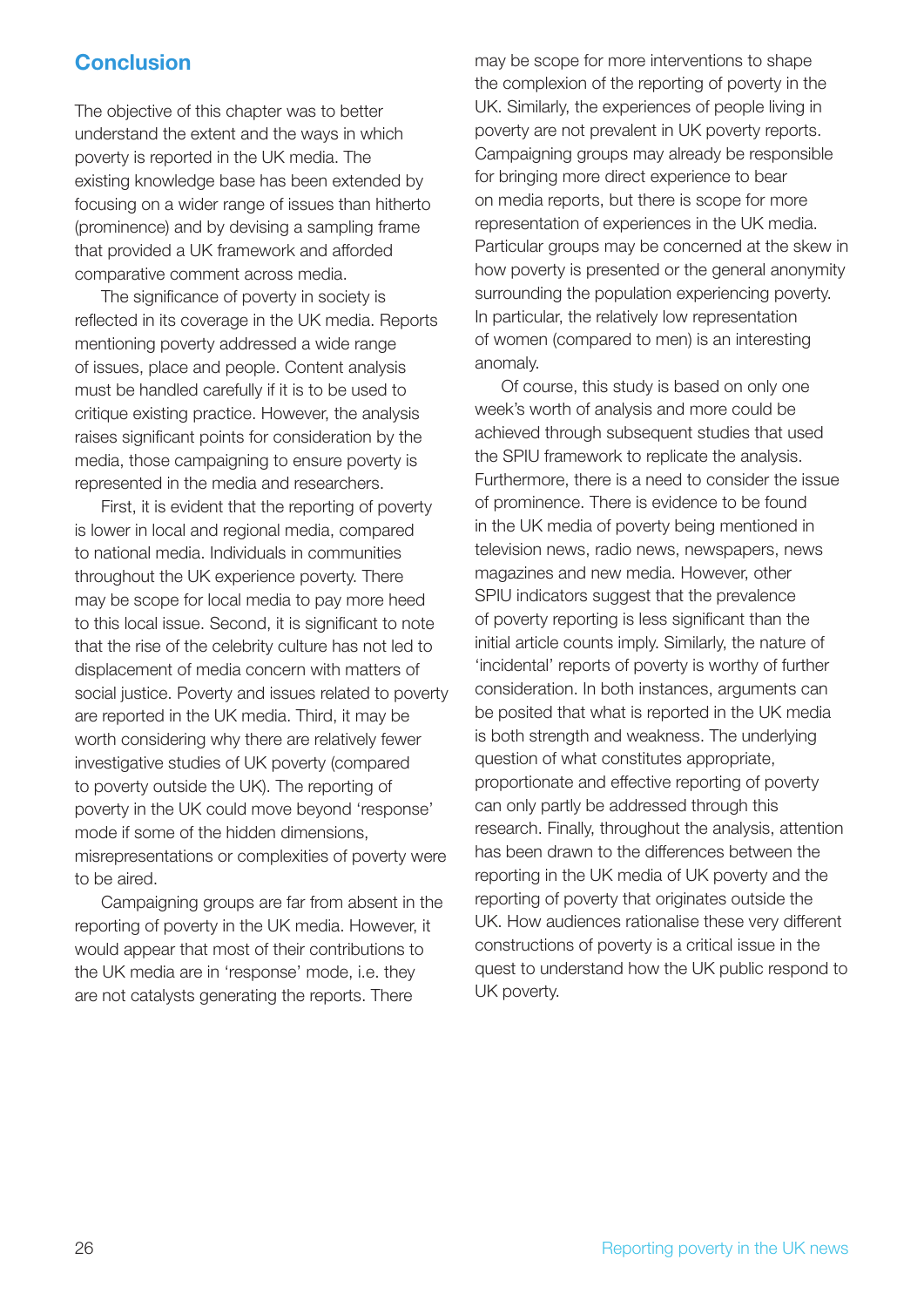## **4 Tracking 'poverty news' across media**

## **Introduction**

Chapter 3 presented an overview of the coverage of poverty in the UK news media. This chapter complements this overview by presenting detailed case study analysis of how the same poverty story is presented across different news media. This involves asking the following questions.

- What degree of focus is given to the story and the poverty-related aspect(s) of the story (Bell, 1991)?
- What choices (conscious or otherwise) have been made between the various available words or images to describe or represent an issue or event? What 'discourses' (Foucault, 1980) – that is, ways of thinking and speaking about something – do these choices reproduce (Fowler, 1991)? A key objective of this chapter will be to make visible the language and ideas used by those 'writing and reporting poverty'. Identifying and reflecting on the language used in 'writing and reporting poverty' helps us to appreciate commentators' understanding of poverty.
- What relationships or divisions are set up between different individuals or groups and where is responsibility for poverty seen to lie (Fowler, 1991; van Dijk, 1998)?

Six case studies are reported in this chapter (refer to Table A2 in the Appendix). These case studies were purposively selected to examine stories that originated from a range of organisations, e.g. international agencies (UNICEF), national government (HM Treasury, Office of Prime Minister and the Department for Work and Pensions), regional government (Welsh Local Government Association) and academia (research supported by the Joseph Rowntree Foundation). The catalysts

for these case studies were divided evenly between those that were reporting new data (two) and those that were reporting on government initiatives (four). One of these case studies was widely reported in the UK media during the study week of the content analysis (Gordon Brown's pledge to eradicate global poverty).

This is a small-scale exploratory study in which the examples reported are understood to be indicative and suggestive of the ways in which the same poverty story can be reported variously across the UK media, as opposed to a large-scale representative study.

There was significant coverage of all of these stories (albeit less on the local story in Wales than might have been expected). Interestingly, there was considerably more coverage of the academic research report and its scope was wider, in that it gave rise to general debate. The influence of media/external relation officers over the coverage a story gets is considered in Chapter 6.

## **Case study review**

#### *The Government's response to the Farepak review: making history, but whose?*

Farepak, a Christmas savings club/hamper firm, collapsed in October 2006 causing thousands of mainly lower-income households to lose their savings. The Government set up the Pomeroy Review to look into Christmas hamper savings schemes in general and make recommendations for the future.

There is a distinct difference between national and local media regarding how the stories are headlined. The majority of the national press focus on (the irony of) Farepak's bank, HBOS, having set up a Christmas savings account. One local title, *thisiswiltshire.co.uk*, focuses on the reasons why Farepak collapsed. All the other local titles focus on future measures and thus the positive actions of government. Indeed, many headlines use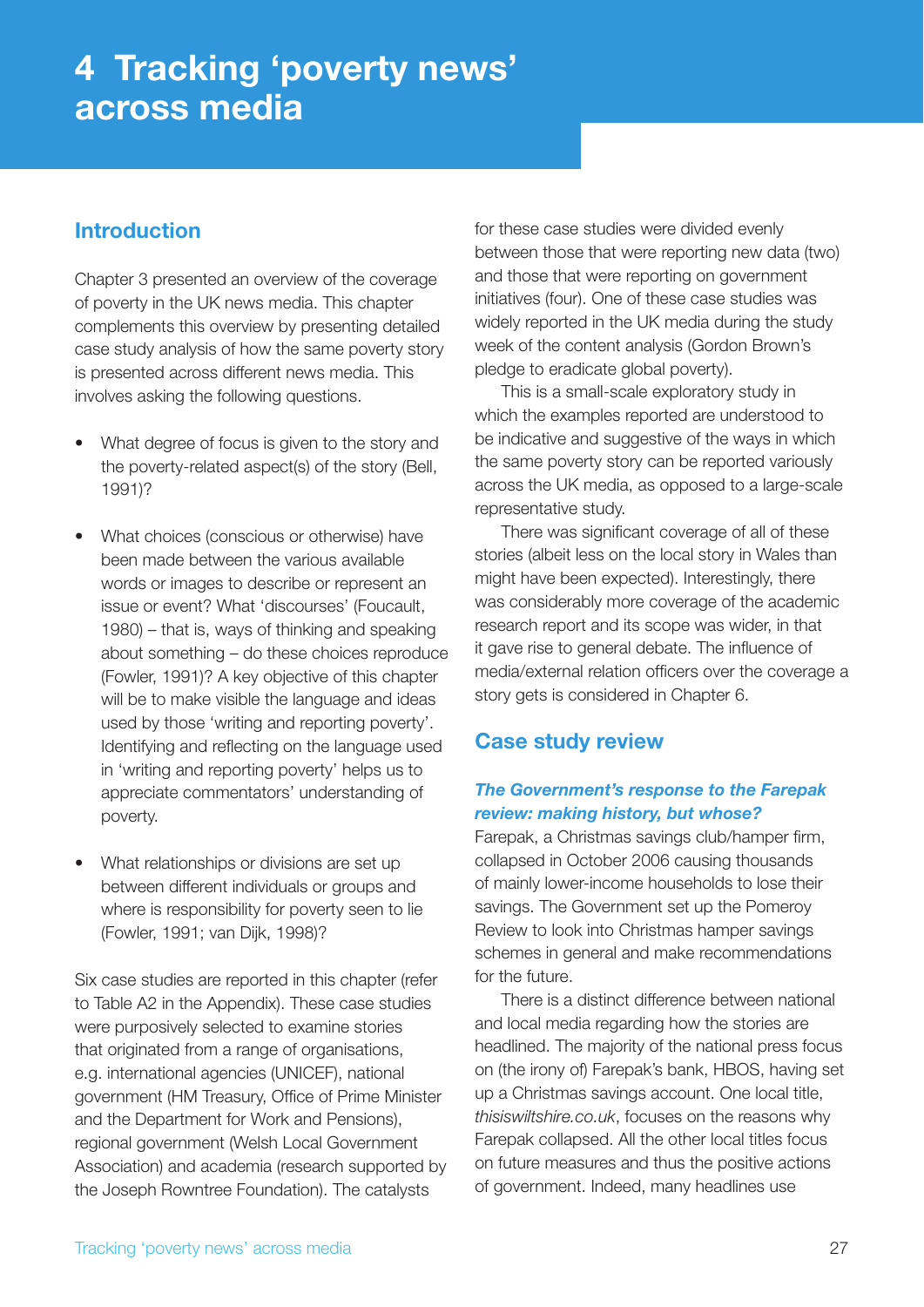Consumer Minister Ian McCartney's words: 'There will never be another Farepak'. He generalises from the particular (by introducing the notion of '*a* Farepak') to give the moment historic weight and constructs the Government as omnipotent 'saviours' in this larger context.

Even without using McCartney's words, the majority of other titles portray the Government in a similar way by using the language of protection: common words are 'control', 'assurance' and 'safeguards', and words like 'protection' and 'shield' that draw on military vocabulary. Despite the fact that something being done about the situation can be read as positive, arguably the way it is constructed disempowers the savers. They are passive victims requiring (a) protagonist(s) to 'protect' them, which is ironic given that a campaign group called 'Unfairpak' was set up very soon after the collapse. This group was given limited newspaper coverage (one example is in *The Northern Echo*), although a few other print titles do give voice to savers in general, and all the broadcast coverage includes interviews with savers. The *Evening Post* (Nottingham) places savers in the headline: 'Notts doubts over hamper cash pledge'. The *Evening Gazette* (Teeside) has an interesting reworking of the historicisation seen in other titles: its headline is simply 'Never again', but, after outlining the Government's plans, it allows savers who have lost money to react and they say that, regardless, they will 'never again' trust such companies. This perspective is also focused on by the BBC Wales broadcast.

There is a relatively equal spread of the savers being constructed as poor people (for example, 'hard-up families', 'low-income households', 'poorer families', 'poorer sections of society', 'low earners', 'needy families'); as purchasers (for example, 'consumers', 'customers'); and as both together (for example, 'cash-strapped shoppers', 'low-income customers'). The general trend is that local titles focus on poverty – the *Evening Post* (Bristol) using the particularly emotive '*our* poor families') – and national titles focus on both poverty and consumption.

There are few pictures accompanying the press coverage. In the broadcast coverage, shots of families decorating Christmas trees and interviews with savers are juxtaposed with impersonal shots of the Farepak headquarters, perhaps attaching

positive connotations to one and negative connotations to the other and empathising with the savers.

Even though the stories without exception empathise with the savers, we can observe an 'us and them' pattern (Van Dijk, 1998) that implicitly constructs the savers as 'other' than the readers, thus distancing reader from saver. The manner in which this is done also patronises people experiencing poverty in ways that are condescending. Examples are: 'To *those of us* who keep our money in interest-paying bank accounts, it seems truly bizarre that *anyone* would choose to put *their* money [in Christmas savings clubs]' (*Liverpool Daily Post*); '*These people* [who use Christmas savings clubs] are to be applauded when they save' (Peter Johnson of Park Group in the *Liverpool Daily Post*); 'there are *people out there* who want to save for Christmas' (Brian Pomeroy in the *Evening Post* [Bristol]).

#### *Conviction in Gordon Brown's war on global poverty*

Gordon Brown's first official visit as Prime Minister to the United States of America in July 2007 was always likely to receive widespread coverage in the national press. His decision to use the trip as an opportunity to outline his vision to tackle global poverty makes for an interesting example of how non-UK poverty is relevant to, and received in, the UK media. Conviction, urgency and war are the dominant discourses to be conveyed in the UK press.

Press coverage of the event is largely covered in the national press, with reflective commentaries by political columnists and prominent news reports, often accompanied by images. Images are predominantly of a statesmanlike leader, captured at the podium delivering his vision for tackling global poverty. These images dominate, although some of the titles also include images of the people experiencing poverty in Darfur; these images are exclusively of women and children presented as downtrodden and in obvious need of medical assistance.

Powerful language is the preserve not only of the red tops. There is reference to the 'moral alliance' and Brown is quoted as 'want[ing] to summon into existence the greatest coalition of conscience in pursuit of the greatest of causes'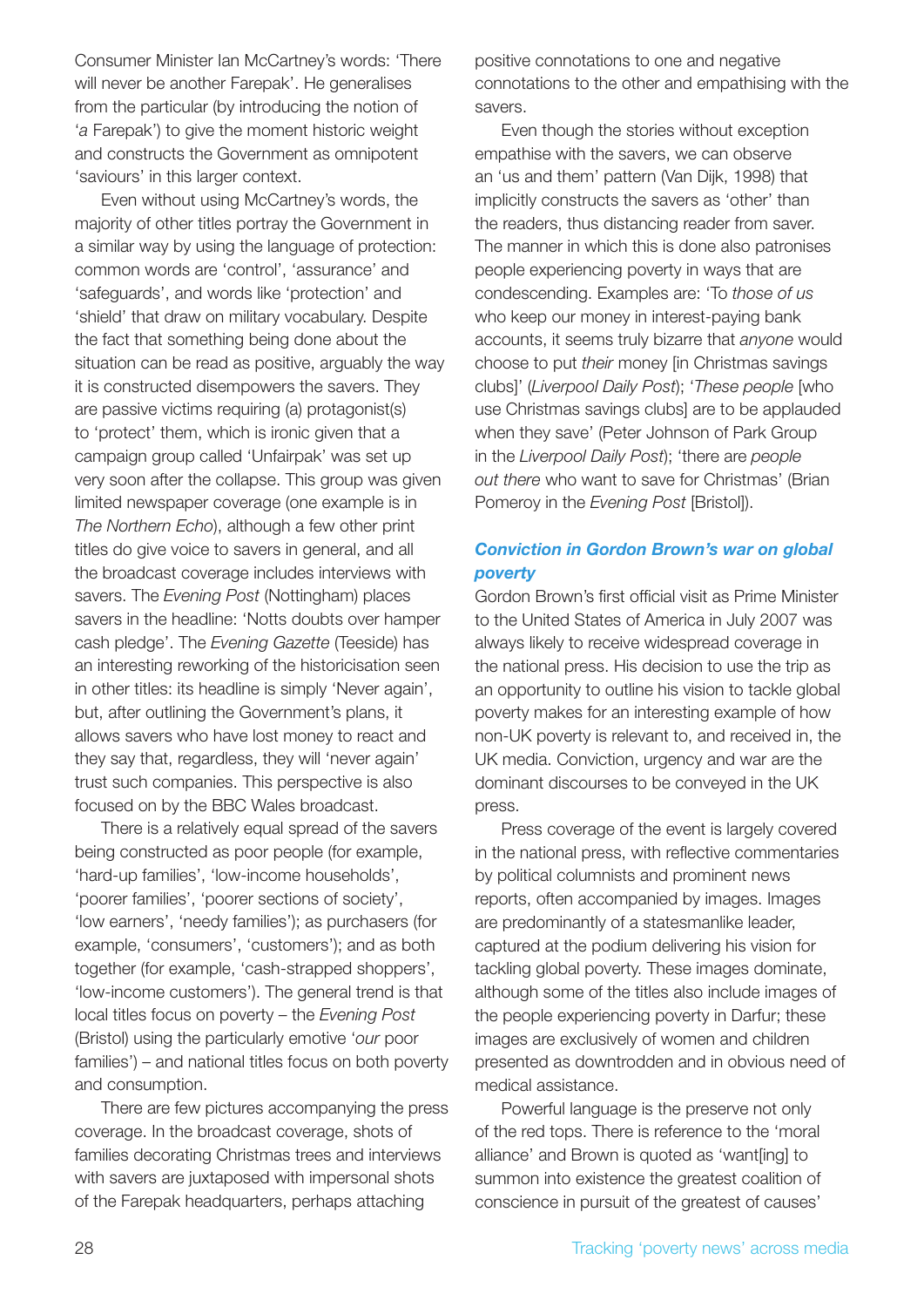to address what is described as 'the greatest humanitarian disaster of the present day'. This moral imperative is layered on to the standard fare of journeys ('we are a million miles away from the goal [of eradicating poverty])', militarism ('seeking allies for war on poverty') and urgency ('devastating emergency that needs emergency action').

The crusading tenor of the new reports stands in contrast to the more cynical and reflective thoughts of political commentators. Here, the interest is more diffuse. Attention is paid to the 'special relationship' between the USA and the UK, the moral convictions of the PM and the nature of the crisis that has to be solved. Ulterior motives are implied or, at the very least, the inadvertent gains are acknowledged for Gordon Brown's status of promoting his desire to tackle poverty in this way.

Above all, the paternalistic responsibilities of those with levers of power are explicit. Poverty is a problem that must be solved by those in power for those without.

#### *Child Poverty Unit: actions, battles and journeys*

On 29 October 2007, the UK Government's Department for Work and Pensions and Department for Children, Schools and Families, along with a representative seconded from Barnardo's, announced the creation of their new Child Poverty Unit (CPU), the aim of which is to develop a joint strategy on child poverty.

The Government is presented as active. General 'action' words are 'effort' (*Birmingham Post*), 'tackle hardship/poverty' (*Times Educational Supplement; Western Morning News*) and 'break the cycle of deprivation' (*Times Educational Supplement; Birmingham Post*).

Much of the coverage uses more specific discourses. The following are examples of military discourse that represents the Government fighting the abstract entity 'poverty': 'step up … battle against' (*The Birmingham Post*); 'step up the onslaught on' (*The Herald* [Glasgow]). However, this military discourse is reworked (consciously or otherwise) to criticise the Government's failures. The *Western Morning News* says 'a new unit tasked with tackling child poverty in the UK has come under fire only days after being announced

with a *fanfare* by ministers'. This substitutes government versus poverty with critics versus government, and 'fanfare' suggests superficiality. Similar reworking occurs in a comment piece in *The Guardian* that accuses the Government of a '*cavalier* attitude' and says 'they did nothing about … [what] happened on *their watch* [referring to inflated payl'.

A common media discourse that is used to describe the Government's desire to eradicate poverty is that of the 'journey'. Examples are: '*off course*'; 'the government … must *accelerate progress* towards its goal' (*Birmingham Post*); 'government accused of *falling behind* on child poverty targets' (*Daily Telegraph*); '[target] missed by miles on their *present trajectory*' (*The Guardian*); 'the government … is not *on track* to achieve' (independent policy adviser Lisa Harker in *The Herald*). This constructs the situation in an even more abstract fashion than the military discourse. Rather than *engaging with* an (albeit abstract) entity, here the Government is simply *travelling towards* one – that is, a *lack* of poverty. It is notable, then, that all the examples of 'journey' discourse in the CPU coverage are critical of government. This begs the question why journalists would choose to construct their criticism in such abstract, and thus relatively *un*critical, terms. The answer is perhaps that it is not a choice on the part of the journalist, but merely a habit of using 'taken for granted poverty speak'.

#### *Welsh councils' initiative: caring and building*

The Save the Children and Welsh Local Government Association Child Poverty Project is a pilot involving Gwynedd and Rhondda Cynon-Taff Councils that was launched in late August 2007.

Several stories write of the two councils having 'been selected', which may suggest that wording was part of the initial press release. Gwynedd Council Director Iwan Trefor Jones says in the *Cambrian News* story that the council will 'make the best use of this exciting opportunity'. Both examples construct local government as beholden to national government.

The work of the project is described as 'pioneering', an interesting example of 'journey' discourse (journeying into 'new' territories). Indeed, the *Cambrian News* uses the words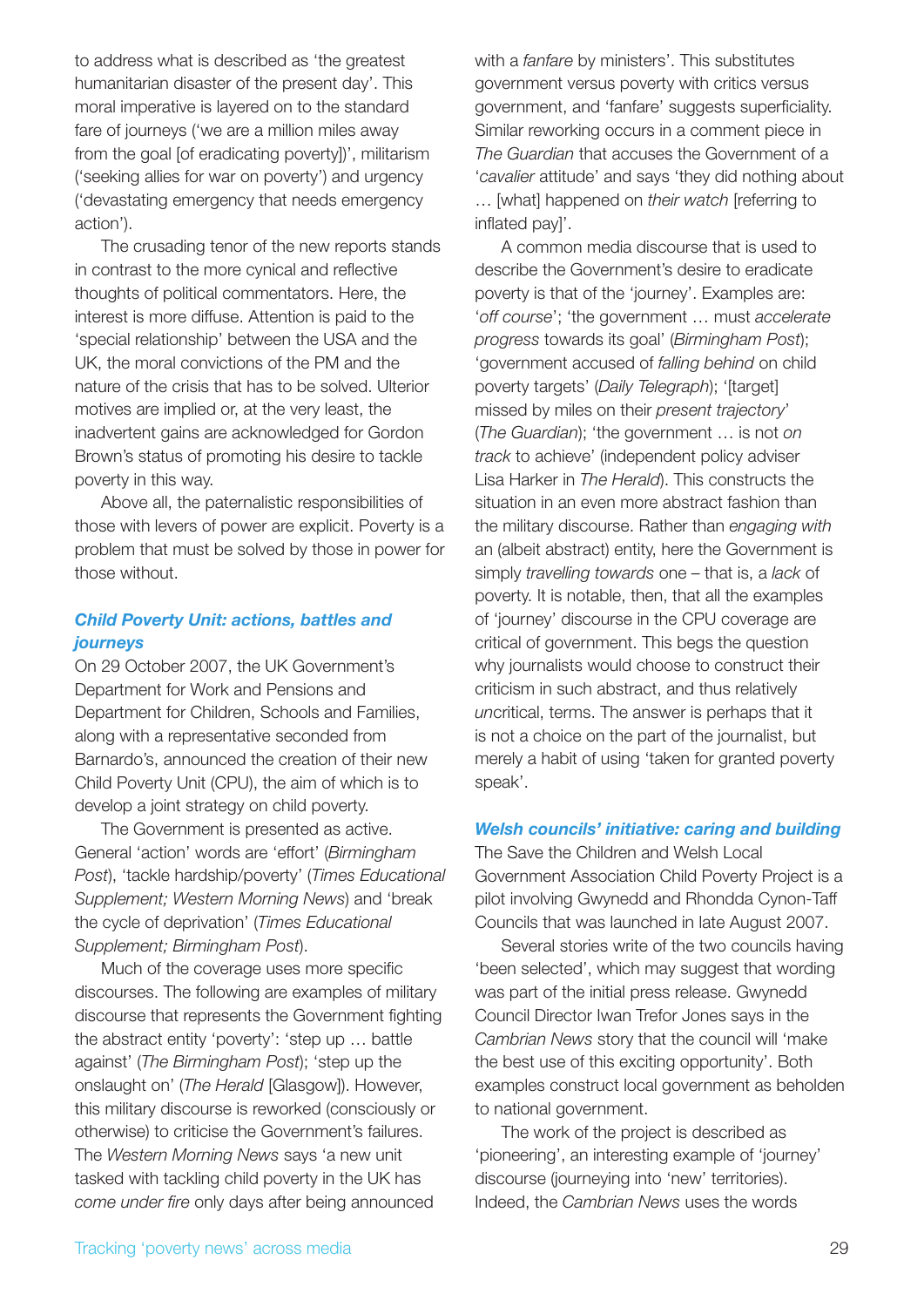'this is a *positive step towards* that all-important *goal* [eradicating child poverty by 2020]'. The *Shropshire Star* cites Social Justice Minister Edwina Hart saying 'Tackling the issue of child poverty is a *cornerstone* of the Welsh Assembly Government's policy, and I trust that this pilot project will *pave the way* … to *consolidate and build* on the work they [councils] are already doing'. This is further illustration of the 'journey' discourse, but it also draws on 'building' discourse, and 'pioneering' fits well with this composite discourse. The repetition in most newspapers that the project will 'place child poverty *at the heart* of local authority policy' completes a description of local government, painted for the most part by 'official' voices, as altogether more 'grounded' and 'human' than national government.

#### *UNICEF report: government versus family, Britain versus 'the continent'*

A UNICEF report placed the UK at the bottom of a 'league table' of child well-being in OECD nations. Explicit focus on poverty was only one aspect of this report, so it is interesting to analyse its coverage in news media in terms of how important or central poverty is portrayed by different titles.

The two most definable 'camps' or discourses in the debate around why the UK came bottom in this study are government responsibility and parental responsibility. This is crystallised in two pieces in which members of both camps (from the same political party) use the same metaphor: 'Wake up call to all parents' (Conservative MP Caroline Spelman in the *Sunday Mercury*  [Birmingham]); 'a wake-up call to the government' (Conservative Councillor John Blundell in the *Coventry Telegraph*). ITN News's choice of Robert Whelan from Civitas and Martin Narey from Barnardo's as interviewees serves to cement the 'two camp' picture, although they also include, as do most broadcast stories and many print ones, Sir Al Aynsley Green, the Children's Commissioner for England and Wales, who serves as a middle ground with his focus on child-centredness. The *Sunday Mirror*'s headline 'Threadbare family lives' draws on both the parental responsibility and the government responsibility discourses, and the story goes on to develop both.

Scottish coverage is more firmly placed in

the government responsibility camp than other coverage. *The Press and Journal* (Aberdeen), for example, gives us 'Scottish call for radical measures' and the *Evening Express* (Aberdeen) has the editorial 'Our nation's shame'. Some of the local titles choose not to ask *why* the UK came bottom of the table, but to *challenge* the fact that it did. *Thisiswiltshire.co.uk*, for example, has 'It's not all gloom for town's teens', while *The Citizen*  (Gloucester) has 'Happy kids buck the trend'.

Some comment pieces do not engage with either of the two main discourses, instead drawing on psychological and cultural discourses, and arguably a national identity discourse that 'others' those nations that came top in the study. *The Observer* tells us '*British kids* are not "miserable" … they're stroppy: *our adolescents* are vile and sarcastic ingrates, which explains exactly why their lives are worth living', while *The Birmingham Post*  says:

*I think these continental children have rather missed the point of growing up. Isn't it all about considering yourself miserable, misunderstood and shocking adults? How are they going to do a better job than their parents if they've all had such idyllic childhoods?*

There was a significant quantity of broadcast coverage of this story. The shots were of young people at school and in the home, and the language focused on young people's relationships with their peers and parents in the Netherlands and the UK, thus taking more of a personal than a structural approach to well-being. That said, *Newsnight* dedicated an entire programme to discussion of the findings that engaged more with structural aspects.

#### *Dorling report: divisions and revisions*

The Joseph Rowntree Foundation report *Poverty, Wealth and Place in Britain, 1968 to 2005* by Daniel Dorling was published on 17 July 2007.

The key theme picked up by the media is the 'wealth divide', which is variously refocused as an 'urban–rural divide' in some rural titles and a 'north–south divide' in some Scottish and northern English titles. Many local titles contextualise the findings with local examples. Examples of how the divide is labelled are 'Two Britains' (*Liverpool*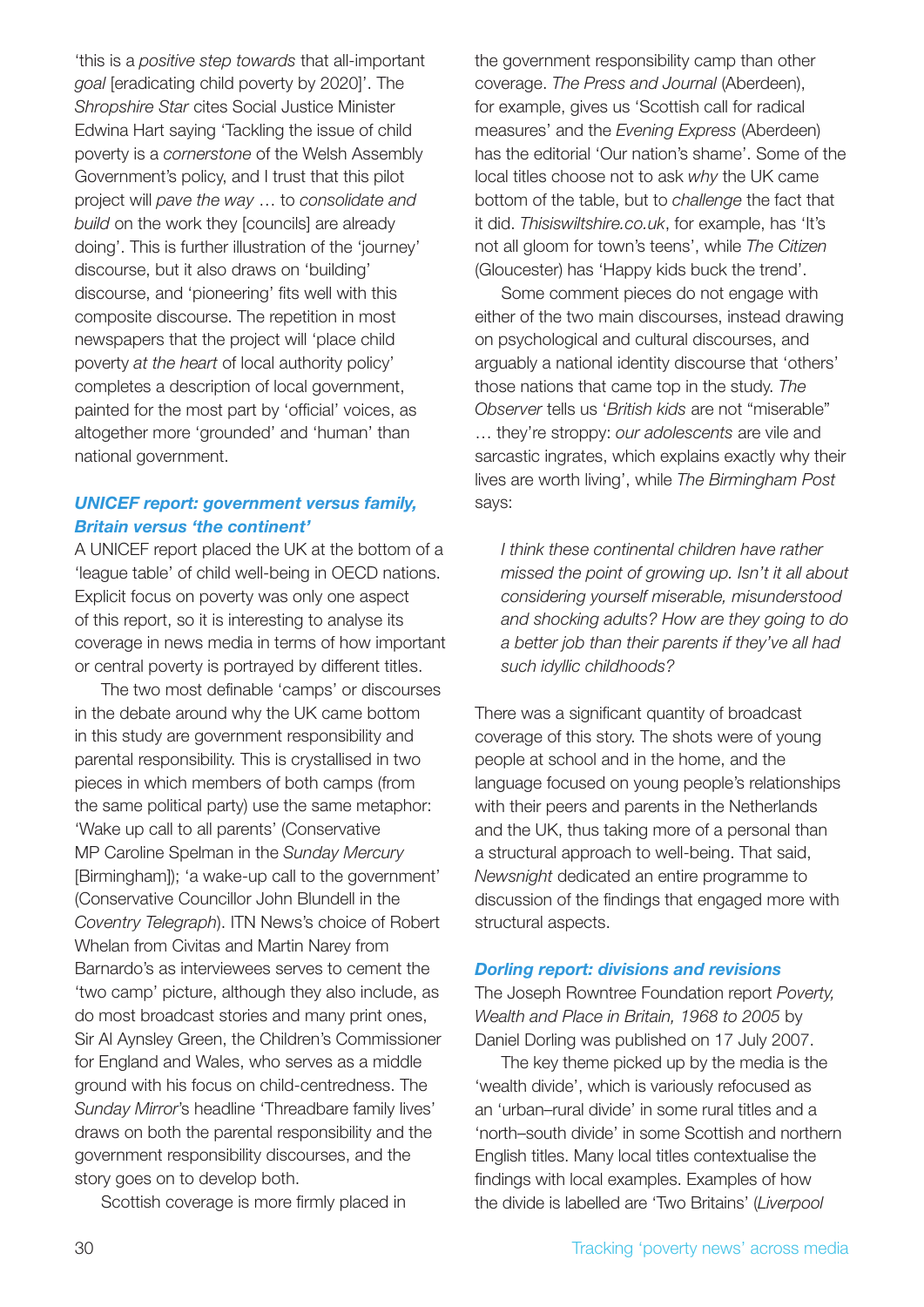*Daily Post)*, 'Rich and poor "in different worlds"' (*Western Morning News*) and 'A tale of two cities in London?' (*bbc.co.uk*) and BBC (broadcast) news uses a split screen for part of its item. Other common words are 'gap', 'ghettos' and 'apartheid' (social–economic). Photographs accompanying the press coverage are of individuals with money worries (portrayed by a 'head in hands' pose), individual sad children and past images of schools and workplaces. In contrast to this, the broadcast footage is of areas of housing, thus again taking a more structural approach.

Much of the broadcast coverage includes an interview with the author of the report who speaks about the findings in some detail; the press coverage on the other hand tends towards a more general discussion and debate about the overall 'wealth divide'.

A significant minority of titles use the word 'poverty' in their headlines; this is notable, as such explicit reference to poverty is barely seen in the rest of the coverage considered in this report. *Indymedia* gives further detail by pointing out that 'the poor' are 'generally working'.

Scottish businessman Tom Hunter pledged around this time to give £1bn away in his lifetime. *The Sunday Times* comments that the timing of this and the report 'made for a neat juxtaposition', while *The Guardian* is critical with its headline 'Rich donor's hefty cheques will never solve poverty'. *The Guardian* also draws a link between current and past philanthropy with its headline: 'What the new Victorians do for us. With Britain's super-rich dripping charity, it's almost like the 19th century'.

It is not just the philanthropy link but also the topic in general that introduces discussion of history. The Victorian discourse is a site of struggle, with headlines like *The Guardian*'s 'Urban Britain is heading for Victorian levels of inequality' set against critiques of poverty campaigners such as the *Scotland on Sunday*'s 'music hall caricature of proletarian victimhood'. Political discourses that are usually forced to the periphery in the present day are similarly invoked and challenged. Compare the *Express*'s critique of a 'narrow socialist mindset' with *The Guardian* telling us it is 'worth recalling Engels' and *The Herald* lamenting that 'redistribution has been beaten out of the body politic as much as a subversive idea is beaten out of a dissident'. More recent history that is rarely

given voice in current media, such as the closure of the mines during Thatcherism and the continued drop in manufacturing and industry since then (*Wigan Evening Post*), and the decline in the membership of trade unions (*Birmingham Evening Mail*) are similarly invoked as contributing to 'the great divide'. So, although *The Times* has the critical headline 'Let's make money by regurgitating stuff about the poor', the release of this report would appear to have re-energised discourses that are little heard of and thus have encouraged important debate.

## **Conclusion**

There are several striking features of this study of news coverage of poverty. The first is that poverty does not appear as a news item for its own sake, but in relation to other more 'newsworthy' issues, such as politics. A second feature is the conspicuous absence of the voices of those in poverty themselves from much of the reporting (other than in the Farepak example). A third is the repertoire of clichés and standard rhetoric that characterises the reports of non-specialist journalists. Such reporting has the effect of portraying poverty as an abstract occurrence rather than the result of social conditions or the distribution of resources. An effect of this representation, as noted by Scott (1982, p. 57) in another context, is that it becomes difficult to construct an understanding of poverty as a structural outcome of inequalities, and therefore to develop the basis for a collective response to it:

*Inequalities are accepted by people in a factual way, not a moral way, just as they accept the weather – there is apparently nothing they can do about it. These inequalities, however,*  are justified by those who are privileged in *terms of particular vocabularies of motive, and those who are less privileged will voice similar justification when required to make some general statement about their perceptions of*  stratification.

(Scott, 1982, p. 57)

Other themes to emerge across the stories can be summarised as follows.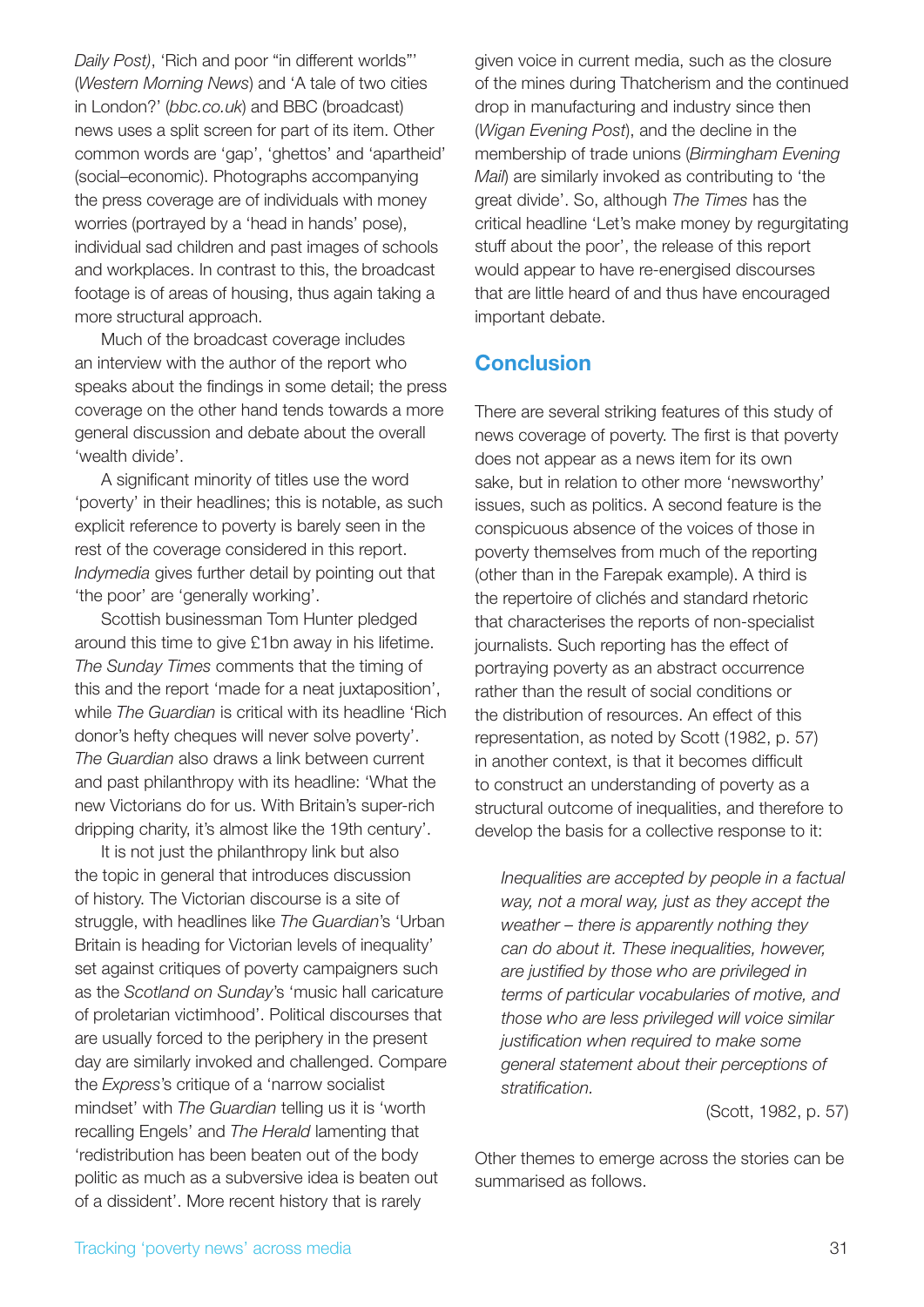- Media reporting holds out the possibility for better informing the public about the nature of poverty. However, this is undermined in that poverty is rarely spoken about explicitly. Furthermore, there is a tendency towards conservatism in analysis in that, when it is reported, political and historical discourses are employed to support arguments. Thus, there is scope for the reporting of poverty to be undertaken in such a way as to promote understanding.
- The local press plays an interesting role. Although the SPIU content analysis demonstrated that poverty was reported less frequently in the local media, this analysis has shown that, when poverty is presented in the local press, there is scope for it to be both humanised and politicised – that is, the local press are able to convey what wider issues mean to local people, while maintaining a focus on the policy context.
- Language is important. In all of the examples, attention has been drawn to the way in which poverty is described and reported. At

times, there is a tendency to draw on stock phrases and familiar journalistic language. As a result, national government is constructed as (masculine) active military protector and pioneer; local government is constructed as beholden to, and relatively more human (and feminine) than, national government. People experiencing poverty are empathised with, disempowered and 'othered'. Such language is not always unproblematic. In particular, care must be taken to avoid presenting people experiencing poverty as passive victims and to describe in such a way as to over-emphasise any difference between people experiencing poverty and the readership.

Images of poverty differ between press and broadcast coverage: press coverage tends towards individualised images, which arguably reduce government responsibility; television coverage tends towards images of areas of housing, which is suggestive of a 'structural' approach. A stronger role for service providers is implied, as this structural approach acknowledges that the way in which our society functions makes a difference to the lives that we lead.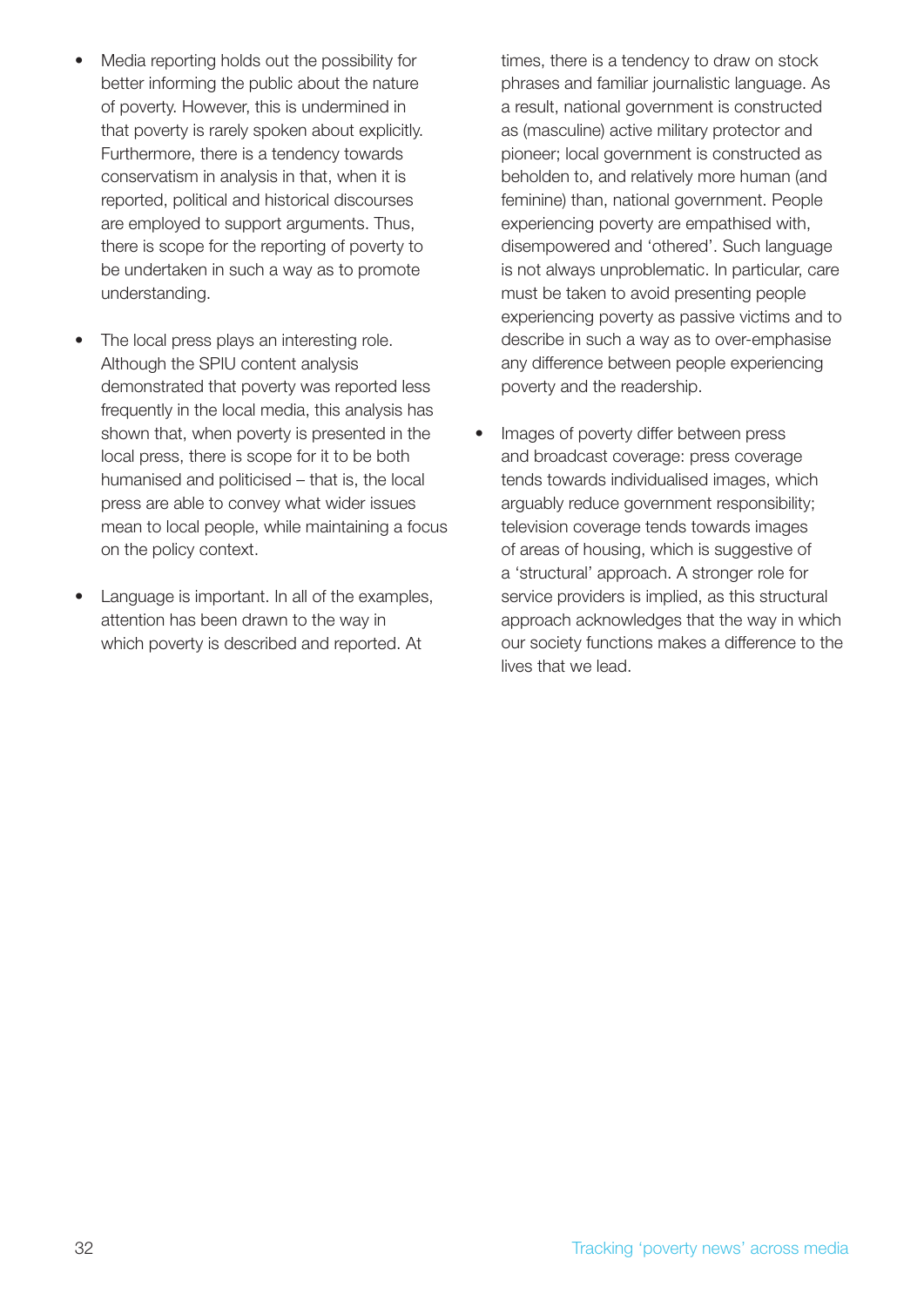## **5 On-screen representations of poverty**

## **Introduction**

Chapter 5 develops the insights of Chapter 4 by exploring the 'representations' of poverty that are evident in the non-news media. Once more, the case studies were purposively selected to consider different genres of non-news media and the examples reported are understood to be indicative and suggestive of the ways in which the poverty is reported; the aim of this analysis is to provide a small-scale exploratory analysis, as opposed to a large-scale representative study. Table A3 in the Appendix reports and briefly describes the range of programmes that were reviewed across reality television, soap operas, comedy drama and documentaries.

Discounting the documentaries, in the over 40 hours of television viewed, the word 'poverty' appeared only twice, both times in *Shameless*. In the 2005/06 New Year special, Yvonne derided Live Aid and Comic Relief as publicity stunts, declaring that Bono wasn't 'making her poverty history'. In episode 6, a brief shot (no longer than one second) of a row of shops following Marty's unsuccessful attempt to burn down the loan business showed a branch of Poverty Aid. In nonnews television, poverty is, to an overwhelming extent, a condition that dares not speak its name.

## **Spatial representations of poverty**

The fact that the word 'poverty' is seldom used, of course, does not mean that poverty as a condition is absent. In the soaps in particular, reference to a relative scarcity (rather than complete absence) of economic resources exists as a more or less permanent background murmur. However, the effects of such apparently straitened circumstances are nowhere to be seen. Everyone has a roof over their head, everyone is not only well fed but is also a regular at the pub where he/she is never embarrassed about buying a round, most

people have a mobile phone, unemployment is rare (and only temporary) and, when it does occur, it never triggers a crisis. In fact, such economic crises as do emerge are of a quite different order altogether, as when the Dingles in *Emmerdale* are unable to keep their daughter on at her private school when their local benefactor refuses to continue the payments (more on this later).

In fact, in the soaps – a feature they share with *60 Minute Makeover* – the most obvious manifestation of having a lack of financial resources is having insufficient space.<sup>1</sup> Poverty does not translate into missed meals or a poor diet – in fact, food is never an issue – nor the inability to go on holiday or buying embarrassingly unfashionable clothes for the teenagers, it is expressed primarily through the display of cramped living quarters, often intensified by the accompaniment of claustrophobic wallpaper and at times even further exacerbated by the presence of lodgers. The Dingles' living room with its ubiquitous clutter and hectic crocheted chair covers is perhaps the archetypal case, but a further striking example could be found in an episode of *River City* broadcast in September 2007. As Jimmy, now in a wheelchair as a result of having been knocked down by a car, tries to negotiate his way around Scarlett's dauntingly encumbered living room, she announces: 'Jimmy, I brought up three weans in smaller places than this. I used tae huv tae climb ower wee Bubba's pram tae answer the door in Easterhoose'.2

With its reference to Easterhouse, one of Glasgow's most deprived areas, the link between lack of space and lack of income (indeed poverty and deprivation more generally) could not be clearer.

This importance of household space is also much in evidence in *60 Minute Makeover*. Though the mode of address as embodied through and performed by presenter Claire Sweeney (formerly of *Brookside*) and the various tradesmen involved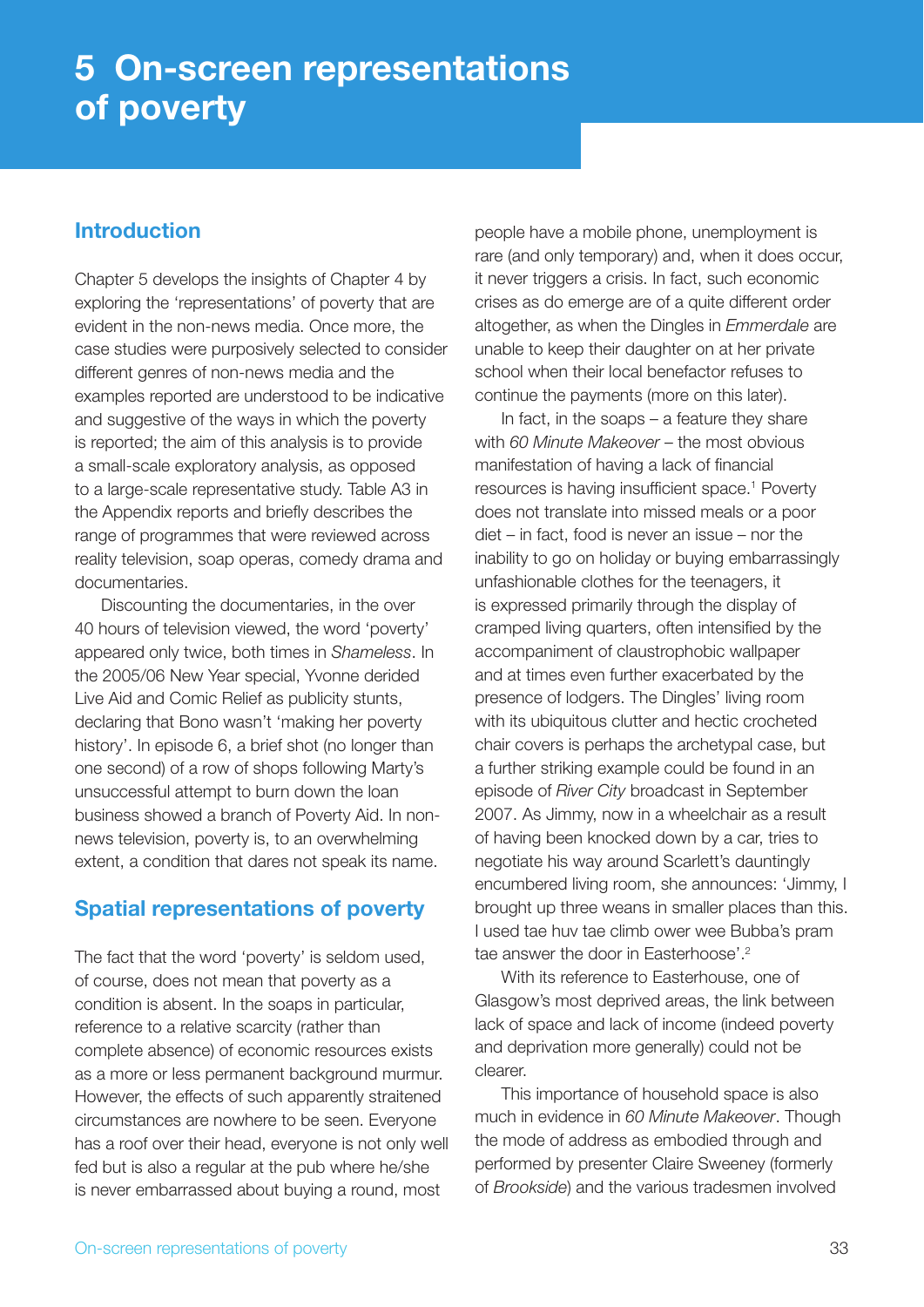is clearly working class, the programme itself is uncritically aspirational and addresses those sections of the working-class population who are attempting to achieve at least the outward signs of a more recognisably middle-class lifestyle. This upward mobility is fundamentally signalled – indeed this is the crux of the entire programme – through the mastery of space, 'mastery' in this case meaning the eradication of clutter, a move towards greater simplicity of lines and a more generally minimalist approach. Clutter is not to be regarded as a sign of 'having enough' (not experiencing poverty); on the contrary, clutter signifies the inability to manage what we have (not having enough skills to manage the lack of household space). In this way, poverty is not only a lack of economic resources but also a lack of cultural capabilities.

## **Beyond economic resources**

If we are to understand contemporary poverty more fully, we need to think beyond economic resources and to also consider different kinds of resources (or capital) – not only economic capital strictly speaking but also, for example, cultural capital (the ability to use certain forms of cultural appreciation as a marker of 'distinction'); social capital (entry into influential networks); educational capital (the possession of duly recognised qualifications); linguistic capital (the ability to speak the standard form of the national language) and so on.<sup>3</sup> Crucially, each of these forms of capital is convertible into the other. A simple example might be where parents with sufficient economic means use these to send their child to a private school, thereby converting their economic capital into educational capital for the child. The child might then later use his or her educational qualifications to secure a well-paid job, thereby converting the educational capital back into economic capital (and simultaneously ensuring the reproduction of privilege).

The link between low economic capital and the difficulties this causes for the accumulation of other forms of capital does at times surface in the soaps. In an episode of *Coronation Street*, Sally berates her daughter Rosie for giving up school at 16, despite achieving nine GCSEs, for a job in the underwear factory (where Sally also works)

by informing her that she (Sally) is fed up with 'earning five pounds an hour and being talked down to'. Low economic capital also translates into low social capital. Whether by coincidence or not, three of the soaps analysed here – *Coronation Street*, *EastEnders* and *Emmerdale* – all raised the issue of the importance of an education for 'getting on'. It is not suggested that having aspirations or that using education to broaden career horizons is to be discouraged. The problem is the inferences that are to be drawn from a selective representation in soap operas of how people come to experience poverty. Solutions to poverty are placed only within a discourse of self-improvement through formal education, with the inference that those who do not educate themselves to a 'better job' are choosing poverty. Responsibility for lowincome living is assumed to rest squarely on the shoulders of those experiencing poverty (i.e. those who choose not to capitalise on the opportunities available to them). In none of the soaps has the raising of this issue as yet coalesced into a fullblooded storyline, though, following a tried-andtested soap strategy of sporadically flagging up an issue before it graduates to fuller narrative treatment, this may yet prove to be the case. Thus, Sally not only is pressurising daughter Rosie about the latter's lack of educational ambitions but also is attempting to improve her own educational capital by studying English. She even has a private tutor to help her with Shakespeare. Helping the children with their homework is seen as a sign of 'proper' parenting in *EastEnders*, while having to remove Belle from her private school provoked a crisis of unexpected proportions for the Dingles in *Emmerdale*. Ambitions towards upward mobility are not, however, always generally appreciated in the soaps, and can lead to feelings of resentment.

Though the characters in the soaps tend not to have the means to access influential networks that might enable them to capitalise on the wider opportunities that are available to them,<sup>4</sup> they compensate for this by developing extremely strong community networks of their own. Indeed, British soaps are fundamentally about community (O'Donnell, 1999). The power of belonging to this community is evident through language.5 Thus, the most valued linguistic capital (in the English soaps at least) is not the ability to speak Standard English, far less Received Pronunciation, but the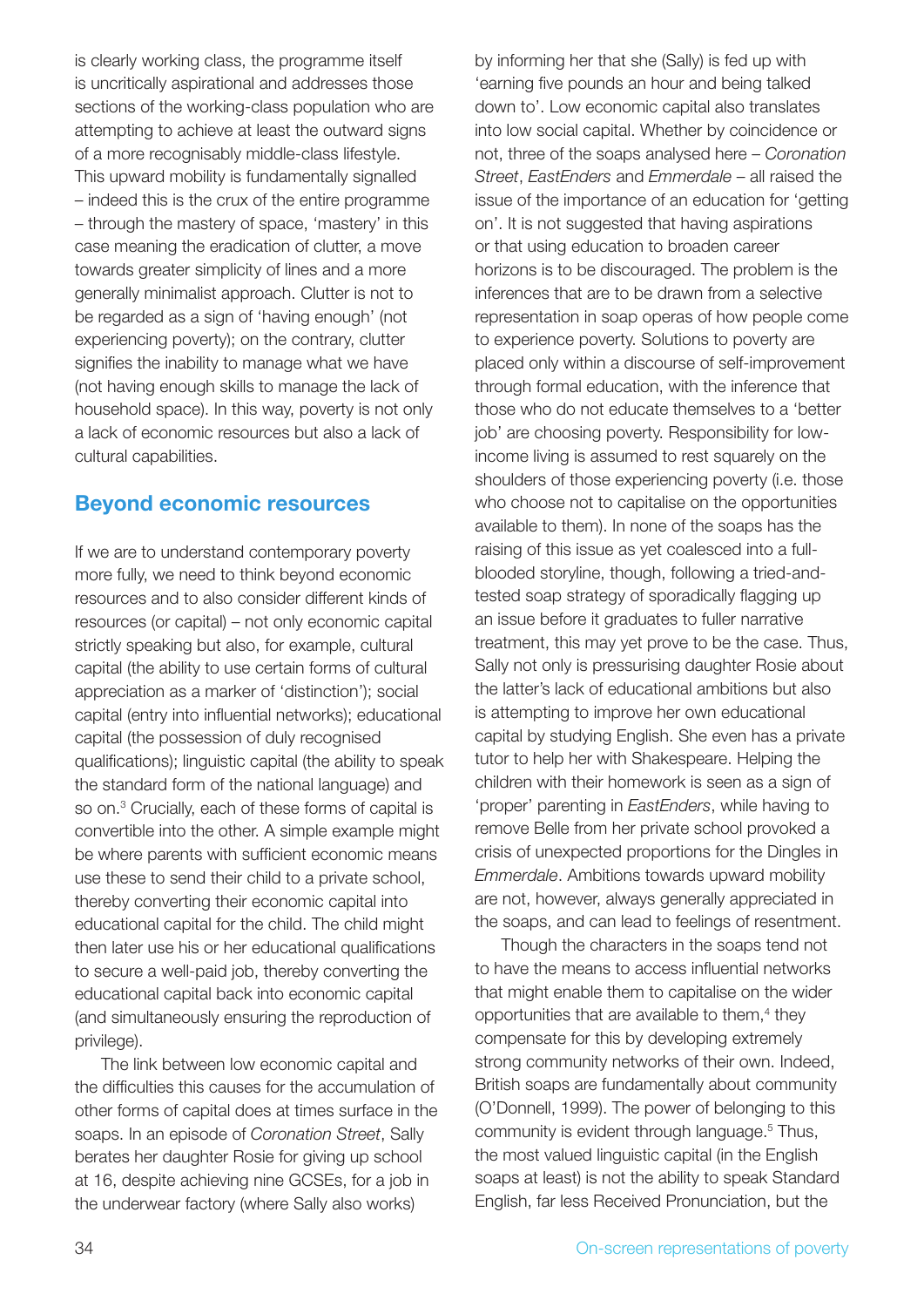ability to speak the local working-class variety of the language. Indeed, those whose language is viewed as 'posh' are often viewed with suspicion. In keeping with this, the most valued form of social capital is not membership of influential networks but membership of a community where help is always at hand in times of need. The characters in British soaps do not live in a welfare state – no one ever seems to be in receipt of unemployment or family benefit, or income support  $-$  they live in what Portuguese sociologist and philosopher Boaventura de Sousa Santos calls a 'welfare society', and which he describes as:

*… networks of relationships of shared acquaintance and recognition and mutual aid based on kinship, neighbourhood and community ties through which small social groups exchange goods and services on a non-commercial basis and following a logic of reciprocity.*

(de Sousa Santos, 1994, p. 64)

While *60 Minute Makeover* addresses those who wish to exit from such a society into the more culturally prestigious world of the (lower) middle-class population, the soaps construct an alternative world settled in its own values. There may be less imperative in soap operas to depict an aspirational society in which people experiencing poverty are expected and encouraged to move on to a life beyond poverty. Indeed, the logic of the soap opera may militate against social mobility, instead preferring stable social positions for familiar members of the cast.

## **The underclass: the world apart of those who are not like us**

The underclass<sup>6</sup> as seen from the soap perspective is a world of violence and illegality. The removal of Belle Dingle from her private school triggered the storyline in *Emmerdale* in which her father Zak attempted to find the money necessary to keep her there by challenging local bruiser the 'Widow Maker' to an illegal bare-knuckle fight in a barn. Despite giving his opponent 20 years of an advantage and being both overweight and unfit, the blood-stained Zak was ludicrously on the point of winning when the fight was broken

up by the police and he avoided arrest only by being whisked away in time by other members of his family. The message of this storyline – and indeed of many others – is clear. When financial crises loom, the threshold between working class and underclass becomes paper thin, and one wrong move can mean a catastrophic descent into a realm where even life can be at risk. Here, the underclass (into which the Dingles risk slipping as a result of financial crisis) are presented as sharing aspirations with us (improvement through education), although the means through which this is to be achieved sets them apart,

*Shameless* sees things very differently. Set in the fictitious Chatsworth Estate in Manchester – described at the beginning of every episode as 'not the garden of Eden' – *Shameless* deals with the chaotic lives of the Gallagher family and those related to them through marriage, friendship, enmity or just plain sex. Though no one, except local gangsters the Maguires, has any visible means of financial support and almost all the families depicted are to one degree or another dysfunctional, poverty is nowhere to be seen. Everyone, even the schoolchildren, are well turned out with freshly ironed shirts every day, food never appears to be lacking and there are no other visible signs of want. The answer to this apparent conundrum is simple. In addition to illegal earnings (through, for example, growing cannabis in the loft), everyone is defrauding social security. When Carol announces in the pub in episode 3 that social security is doing a spot check on the estate for fraud, the place empties in a flash as everyone heads off to deal with this crisis. Children are paid to pretend to belong to people other than their parents, neighbours temporarily move in with others pretending to be their spouses and so on. The crisis soon passes.

The riotous world of *Shameless* is presented not as an alternative society within 'society' like the soaps but as an alternative, invigorating society outside the 'civilising process' (Elias, 1978) where stuffy, bourgeois conventions count for nothing and we can all direct our exertions to what counts (which seems to be mostly sex). *Shameless* can be tragic at times – episode 4 starts with Kev's mother committing suicide by throwing herself from her sixth-floor flat – and it can on occasions be violent, extremely violent by soap standards.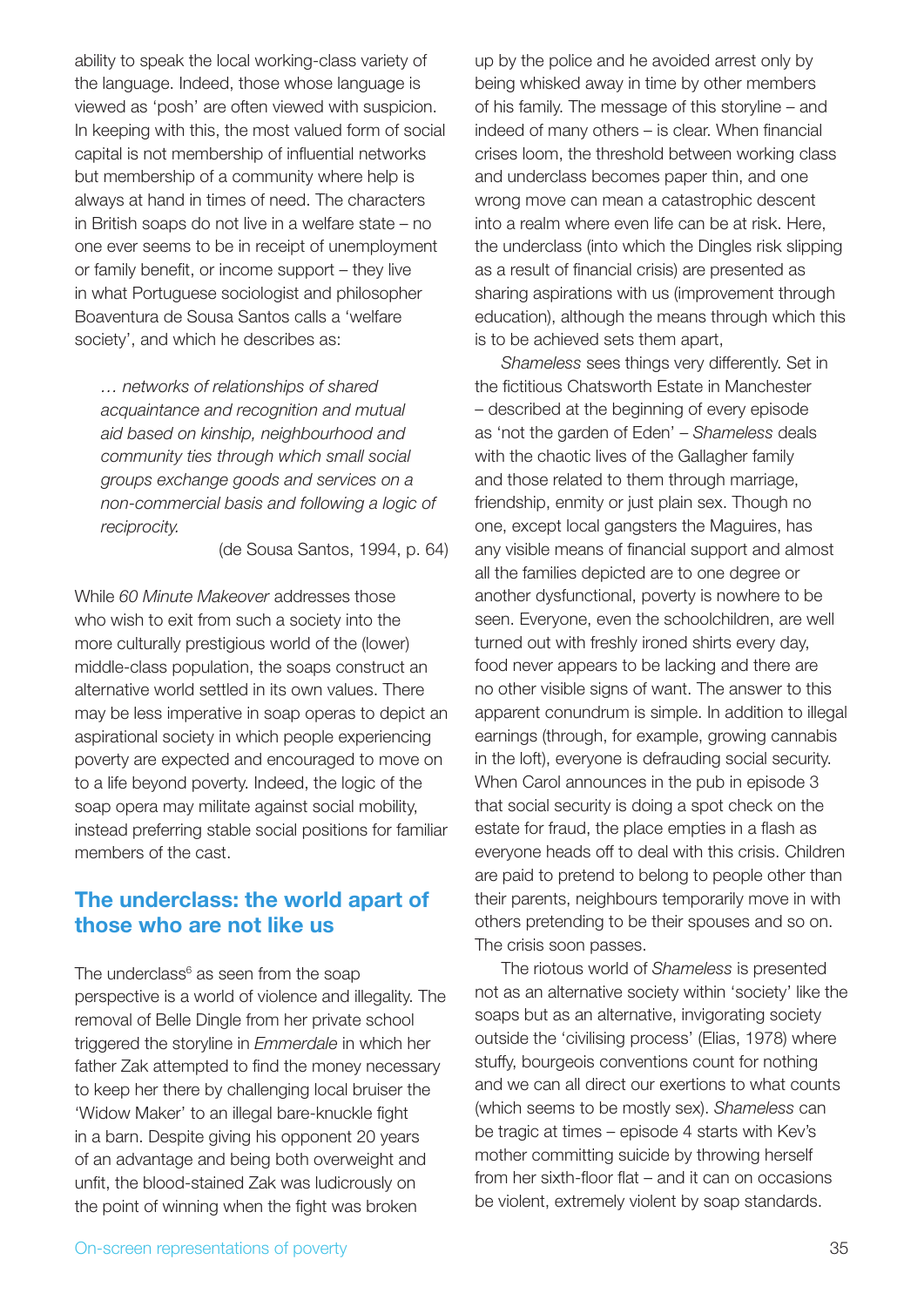While the soap world is hermetic and resists absorption whether from above or from below, *Shameless*'s irrepressible libido draws everyone into its sphere – the adult literacy teacher, the police, even the social security inspectors.

The makers of *Shameless* would no doubt argue that they are sending up a number of stereotypes relating to the kind of characters they portray and, with their 11pm slot on Channel 4, this joke no doubt works between them and their audience (small when compared with the soaps). But the most refreshing characteristic of the series is its absolute refusal to depict its characters as helpless victims, or to portray them as lacking in resources more generally or to suggest that they are somehow to blame for the situation they find themselves in.

## **Taking pleasure at people's pain: entertainment through derision of those who are not like us**

*The Jeremy Kyle Show* goes out five days a week between 9.30 and 10.30am on ITV. On the surface, it has no links with poverty, since its focus is solely on what it terms 'family and relationship issues'.

While *The Jeremy Kyle Show* presents itself as a show based on family relationship issues, it could be viewed as a rather brutal form of entertainment that is based on derision of the lower-workingclass population. Without information on how participants are chosen, they are, with very few exceptions, strongly coded as working class.7 They speak with strong regional accents (occasionally even strong regional dialects), they dress in very non-glamorous ways (at times bordering on the scruffy), they often display an almost total lack of the kind of cultural capital that might moderate the behaviour of others on television, but above all they appear to be entirely bereft of the kind of social capital that might assist them in finding solutions to their problems, which do not involve them airing them publicly in front of both the studio audience and the viewers. In other words, while any economic poverty they might suffer from is never mentioned, their poverty in a range of other forms of capital is an essential element – perhaps even *the* essential element – in their display. As Grindstaff (1997) puts it:

*Guests are not cultural dopes, naively complicit in their own degradation. They have agendas of their own, and their seemingly irrational behaviour makes sense when we account for their needs, desires and material circumstances, as well as structural inequalities of access to more socially acceptable media forms.*

(Grindstaff, 1997, p. 167)

The show quite explicitly defends a rather conventional, even reified set of family values. Those who appear to uphold them can elicit sympathy, even support from the host (males can be addressed by him as 'mate'). Those who for whatever reason challenge them are hectored and bullied, at times insulted. The audience, better dressed, clap and boo appropriately, and the producers are careful to catch their smirks, raised eyebrows and other signifiers of superiority. This is entertainment at its crudest, where those lacking a range of social resources are put on display in a form of gladiatorial combat for the entertainment of others. The inference to be drawn is that those without (those experiencing poverty) are not like us and are not deserving of what we have. Public support for anti-poverty measures is that bit more difficult to achieve when programmes such as *The Jeremy Kyle Show* continue to present those less fortunate in society as undeserving objects to be used for the purpose of public entertainment.

## **Progressive constructions of poverty**

Thus far, the dominant themes in the portrayal of poverty through entertainment media are largely negative. People experiencing poverty are portrayed as lacking skills, living life according to different value systems and being underproductive in the wider economy, which generates an entertainment value around dismissive distancing of the general public from those living with poverty.

However, more progressive or enlightened presentations of poverty are to be found in serious documentaries and some forms of entertainment reality television. Five themes, each of which lends itself to a less regressive portrayal of poverty in the UK, cut across these programmes.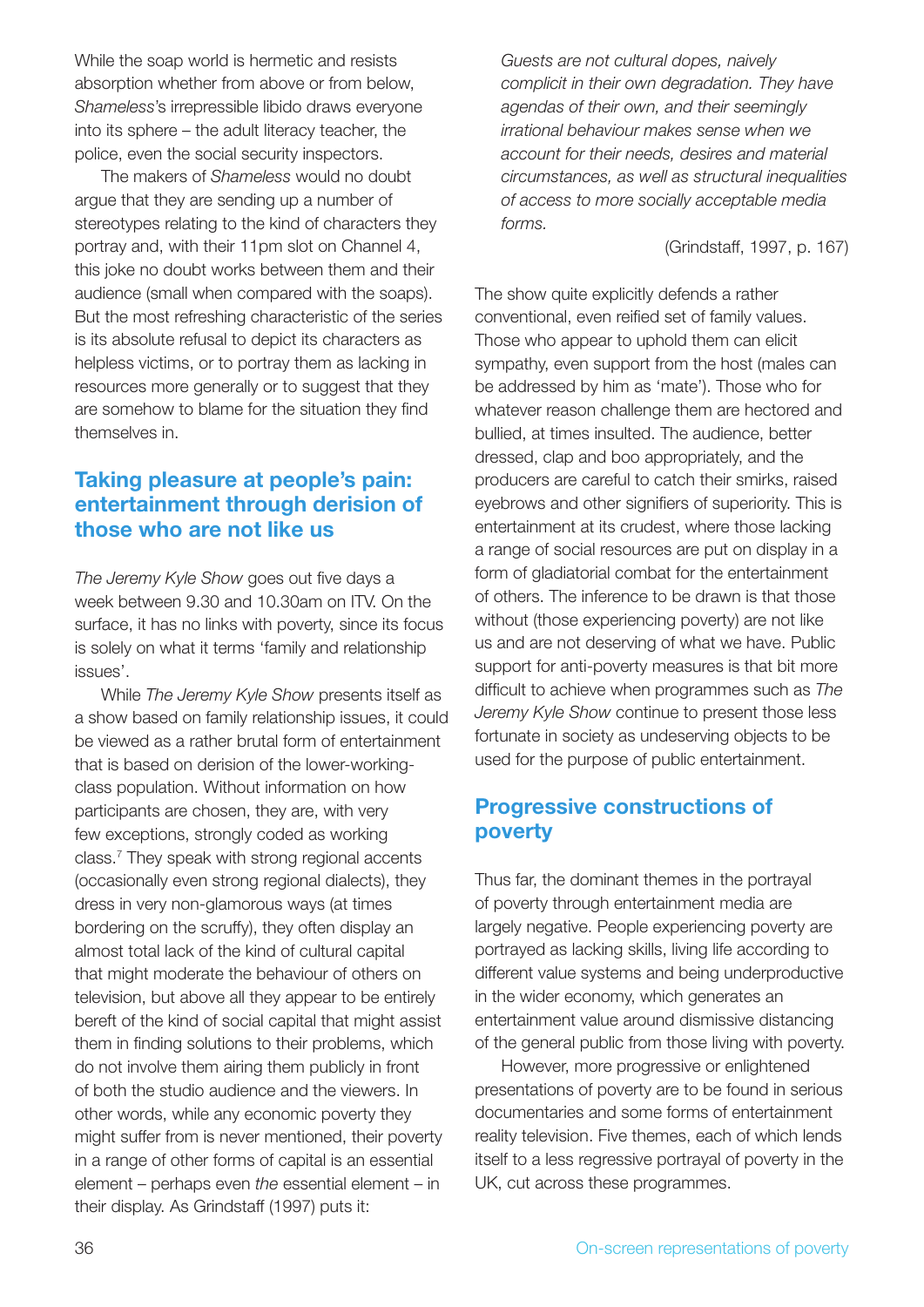First, the deservingness of people experiencing poverty tends to be raised in a manner that draws attention to fallibilities. In contrast, the reality television programme *The Secret Millionaire* draws on the inherent worth of people experiencing poverty. The rationale for the programme, which is demonstrated on a weekly basis, is that there are people who are deserving of a helping hand. The cash rewards distributed by the 'secret millionaire' at the end of the programme to the deserving poor aim to redress the balance and to serve as a catalyst to alter life paths. Similarly, the harrowing life stories of the children experiencing homelessness in *Evicted* present an equally compelling account of deservingness, although in this instance without the feel-good, good-news ending required of entertainment television. Through adversity, these girls foster and sustain friendships, seek opportunity for personal development, manage difficult family situations and provide much needed support for those around them. These diverse programmes with their very different objectives demonstrate that there is potential through film to project a much more positive understanding of poverty than is typically projected.

Second, poverty is inadvertently portrayed as underinvestment. Whether it be through the inadequacy of social housing provision (*Evicted*) or the life-changing interventions of investing in people (*The Secret Millionaire*), there is a subtext that prudent financial investment can tackle the problems of poverty. The nature of this investment varies across the programmes. In *Evicted*, more direct social provision is required, whereas, in *The Secret Millionaire*, it is predominately an investing in people subtext that is consistent with the Government's belief in providing help for those who can thereafter help themselves.

Third, poverty is cast as an experience as opposed to a condition. The focus of attention in both *The Secret Millionaire* and *Evicted* is the lives of people experiencing poverty. Poverty is personalised and described richly in terms of everyday experience. This is not wholly inconsistent with presenting information on the abstract condition of poverty. Indeed, *Evicted*  intersperses personal experience and critical commentary with hard-hitting statistics that demonstrate that what is reported is far from an isolated exception to the rule. However, even here, the focus is on poverty as lived experience that afflicts the lives of those deserving of better.

Fourth, people experiencing poverty are portrayed as having untapped potential and in need of support to help them help themselves. Not here are they cast as welfare recipients or passive victims of social processes. Neither, however, are they portrayed as engineers of their own destiny … yet. The hidden message is that people experiencing poverty could achieve more if only they were provided with the necessary leverage to support them through the process of change.

Finally, *The Secret Millionaire* engages a range of people experiencing poverty in different ways in many different places across the UK. The heterogeneity of the population living in poverty is demonstrated on a weekly basis; indeed, even within a single episode, a range of experiences are presented. This diversity is a challenge to the stereotypical presentation of people experiencing poverty, which tends to be characteristic of the press. There is no room in *The Secret Millionaire*  for the comfortable portrayal of poverty in the UK as belonging to a familiar set of groups, such as lone parents and those unable or unwilling to engage in work.

This is not to suggest that *The Secret Millionaire* and *Evicted* are not open to alternative and less progressive interpretations of poverty. It could be argued that *The Secret Millionaire* is but a form of poverty tourism and that it reinforces the control and influence of economically powerful groups over those experiencing poverty. Undoubtedly, these criticisms are valid to some extent. However, the contribution these programmes make in engendering a more positive portrayal of poverty in the UK should not be underestimated.

### **Conclusion**

As far as British non-news television is concerned, poverty in its traditional sense – i.e. as a lack of economic resources – exists in what Swedish analysts Nord and Nygren call 'media shadow', a situation that arises when, as a result of 'systematic and structural biases' (Nord and Nygren, 2002, p. 29) rather than merely conjunctural trends, the media cast little or no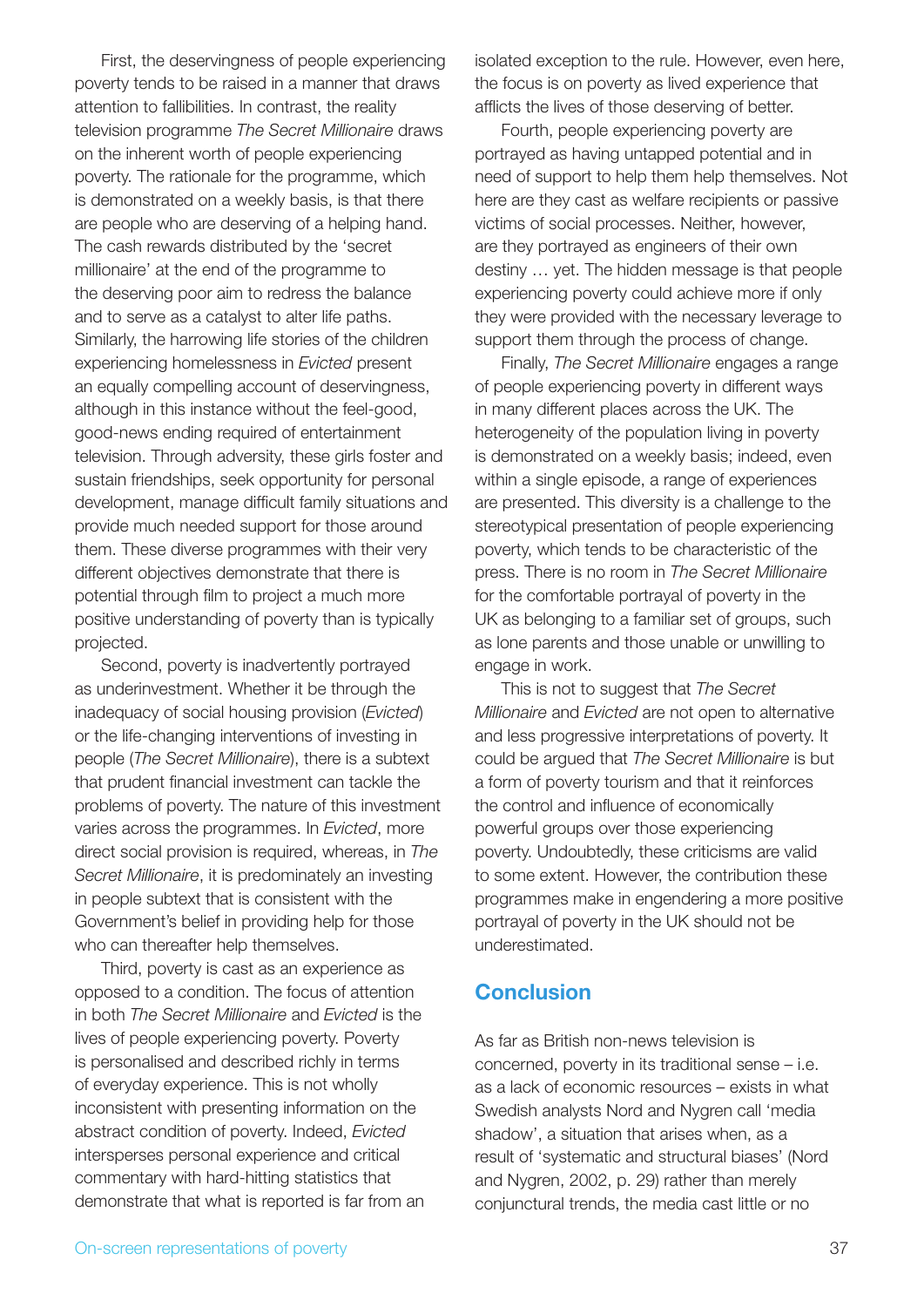meaningful light on a particular aspect of social life. Wealth, for that matter – at least in the sense of significant wealth as opposed to mere affluence – likewise exists in media shadow, though wealthy people enjoy a range of resources (capitals) denied to those living in economic poverty. In fact the entire focus is on what Hargreaves (1986) identified 20 years ago as the central ideological fault line in British political life. He argued that the splitting of the working class in two, aligning the 'respectable' working class with the (lower) middle class on the one hand, and setting aside the 'rough' working class on the other, has been undertaken in the UK for well over 100 years. This process is visible in all of the productions analysed here. As a result, poverty is never dealt with in its own terms. In this media shadow, an alternative form of shadow theatre has emerged where poverty is recoded as an absence of other forms of social capital, and is thereby identified with membership of the underclass.

Indeed, new programmes tend to reinforce this ideological fault line, focusing on the extremes at either side of the divide to identify the

deservingness of the respectable working class (*60 Minute Makeover*, *The Secret Millionaire*) or the inherent failings of the lower-working-class population (*The Jeremy Kyle Show, Shameless*). It is left to the more limited audiences of documentaries such as *Evicted* to explore the complexities and inequities of the circumstances facing those experiencing the most severest poverty in our contemporary society.

What is entirely missing, then, is workingclass (or even lower-middle-class) poverty in any meaningful sense, i.e. people struggling to make ends meet who do not descend into petty (or larger-scale) criminality, or resort to violence, or defraud the State, or are hopelessly lacking in resources of other kinds, or deliver themselves up voluntarily as the objects of condescending display. The recoding of economic poverty as other kinds of poverty at least allows the issue to be raised indirectly, but the cost is a continuing demonising of poverty and those living in it, and its association with deficiencies that are all too often presented as personal rather than structural.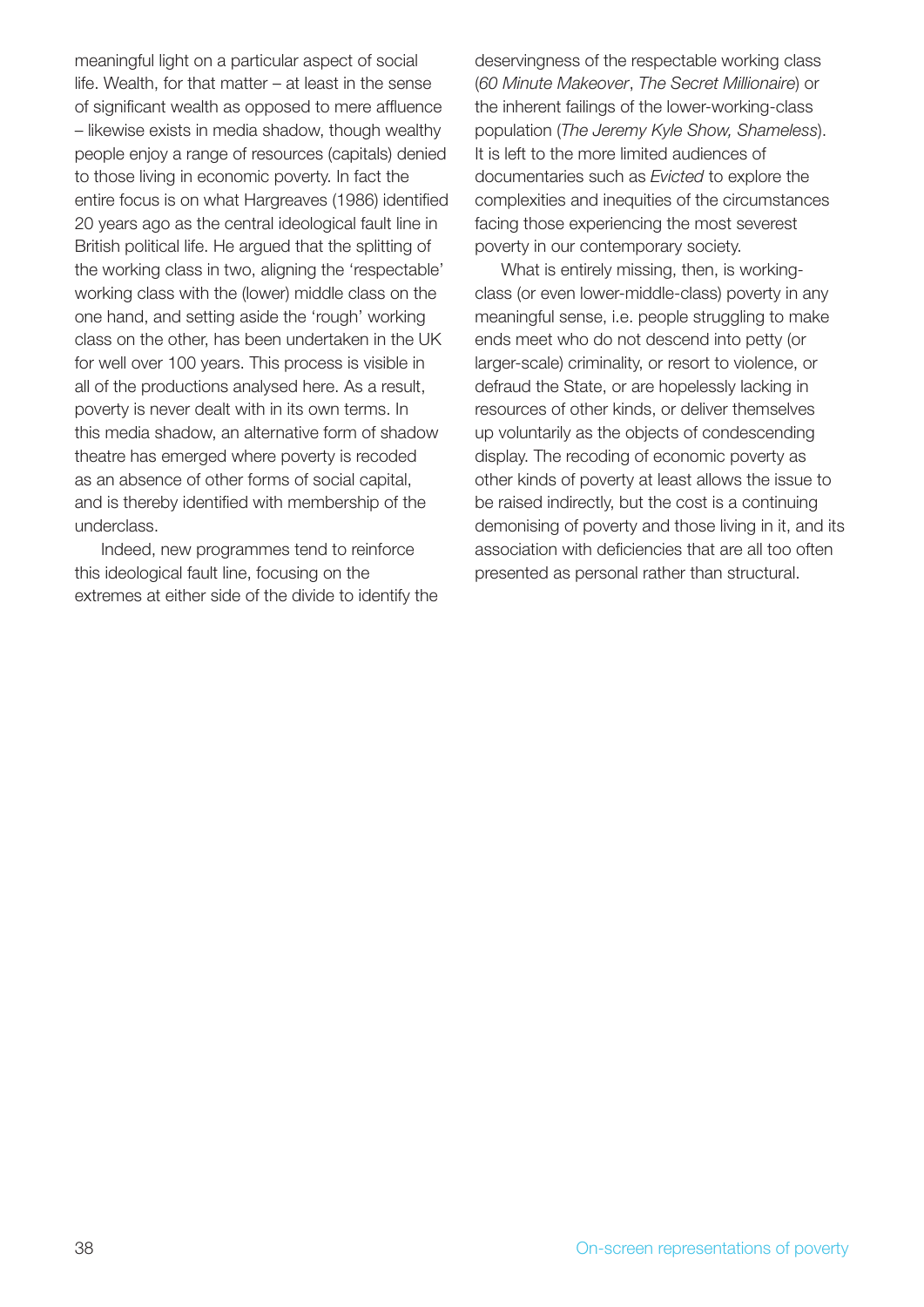# **6 Reproduction of poverty in the media**

## **Introduction**

This chapter is based on a small sample of eight interviews with key informants involved in the production of copy that pertains to poverty in the media. The sample is stratified to include those presented as experiencing poverty, those whose aim is to place poverty in the news and those who are responsible for producing the news. Interviews were conducted in all national regions of the UK. The study sheds insight into the changing context in which key informants function; the frameworks that they feel are drawn on in developing stories; the role of NGOs, government and press in sourcing material for poverty coverage; and the steps that are seen to be valuable to achieve a more balanced coverage.

## **The changing world of news production**

Key players in the formation of media portrayals of people experiencing poverty are not simply journalists and editors but also comprise a range of organisations from both civil society and government with greater or lesser power to affect the content and nature of the portrayal of issues around poverty.

Informants accepted that the media play a significant role in the production of images of poverty, and that it can be a positive as well as negative role:

*There's a long tradition of good journalism about poverty and that is not just historic, it goes on to this day and it can be very powerful. The media's role is in bringing that to people's attention. So I think it's worth having a caveat that it's not all bleak … however, there is very little coverage of social issues in the tabloids at all. It's all kind of celebritydriven news, entertainment news and when* 

*it's in the broadsheets it is often ghettoised to supplements.*

(Editor, Sunday broadsheet supplement)

Government also has a role in setting the agenda. Although the right-wing tendencies of much press ownership suggest that traditionally the print media is, for the most part, unlikely to reflect the anti-poverty leanings of Gordon Brown's years at the Treasury, the robust nature of Britain's press coverage of politics will inevitably put poverty policy on the agenda at some point, even if just as a way of holding the Government to account.

Furthermore, as one respondent put it, since poverty moved onto the UK political agenda, after 1997 the media has tended to follow:

*I do think the political debate has changed …. The media have gone along with that. I think it's been a bit of a battle against the media to do that, to be honest. I think it's been in spite of media opinion, public opinion – it's one of the areas in which the political debate has managed to shift public opinion.*

(Scottish government adviser)

Also significant in examining the context of media production is the increasingly professional and politically and media sophisticated campaigning sector that Golding identified as early as 1990, which could affect the dynamics of media production and widen the range of frameworks used for analysis. Press officers are becoming a feature of the larger anti-poverty organisations, but even the smaller ones that were interviewed for the research had developed a communications strategy to some extent:

*There's an interesting thing about how politicians and the media interrelate and our relationships with those two groups work, because it kind of works both ways in that,*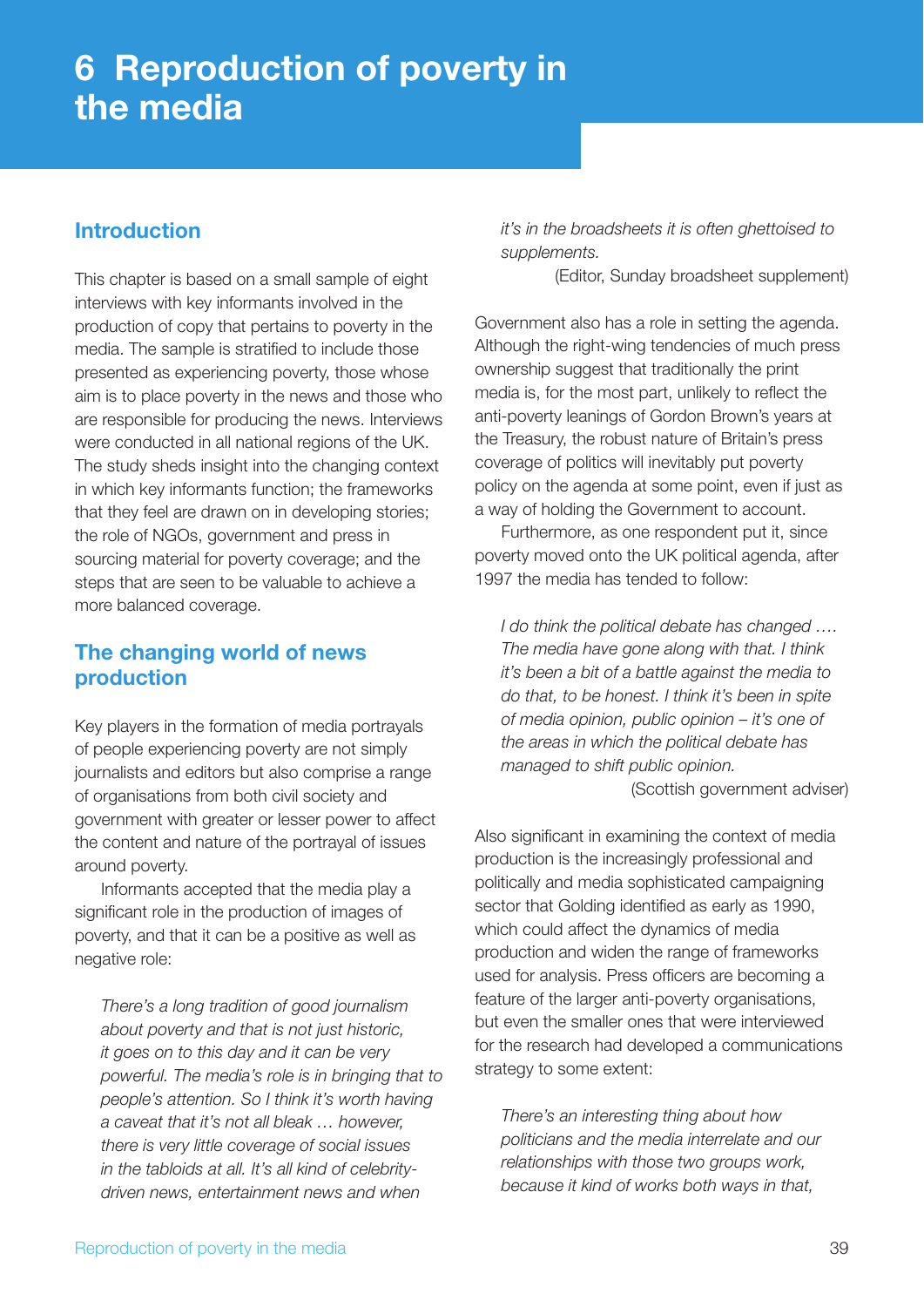*if you can get the media to pay attention to something, it's easier to get politicians to pay attention to it. And it works a bit the other way as well. If you can get politicians to pay attention, then the media will. I think it works stronger in the direction of getting the media to pay attention … then politicians will.* (Press officer, national voluntary sector organisation)

Such views suggest the potential for both a positive and negative context for coverage of poverty. However, an added coda in the analysis, which was provided by journalists in particular, was that they identified competition in the print sector as tending to lead to different media for different audiences, and a growing divide between the specialist in-depth sections of broadsheets and the often more superficial, individualised coverage of poverty in the popular press:

*The media is not a moral entity, it sells newspapers … in the end we are selling a product that people have got to read, and it's got to be eye-catching, and these days there aren't loyal readers. Only something like 25 per cent of newspaper readers read the same paper every day. The others do a picking and mixing off the rack, which is why you get louder and louder things across the top about all the exciting stuff inside.*

(Political commentator, daily broadsheet)

Comment was also made about a silence that has come to exist in relation to poverty in the media. Journalist respondents explained this in part as a reflection of the increasing fragmentation of society and relative isolation of journalists from the lives of those living in poverty, as well as different demands from a changing public: 'Journalists simply don't know what it is like to live with poverty' (editor, regional Sunday newspaper).

## **Themes/framework used to report poverty**

The changes in the context of media production reported by interviewees might suggest the possibility of more rounded and consensual

coverage. This, however, was not seen to be the case by any of the respondents. News about poverty was seen by respondents to be characterised by several features. These included:

- criticism of government inefficiencies in relation to their own targets:
- largely negative reporting of people experiencing poverty;
- a lack of interest in analysis:
- differences between broadsheet and tabloid national and regional frameworks of interest.

These features correspond with findings reported in Chapters 3 and 4.

#### **Criticism of government inefficiencies**

The failure of government measures to reduce poverty and achieve targets was identified as one strand of stories. This was seen to be different from the 1970s when bureaucratic inefficiencies in welfare were a major theme. Targets are seen to have become the hook for stories. Journalists identified this as an often used method of putting politicians on the spot, but also as an easy option for much of the media because, as soon as targets are set, there is a possibility of using them as the basis for a story. The government adviser saw this as an area where the Government had a significant role as the originator of a story but was limited by its tendency to examine political reactions rather than provide full coverage. NGOs saw coverage of the failure to meet targets as a valuable aspect of coverage they could contribute to, as it raised the profile of anti-poverty work. However, they were aware they were often unwilling partners in the perpetuation of a view that the problem of poverty could not be solved:

At times you may get a flurry of activity at the *time of a government report but otherwise newspapers are not really interested.* (Editor, regional Sunday newspaper)

*The media like that, it gives a good bit of confl ict. Ministers are questioned on what they*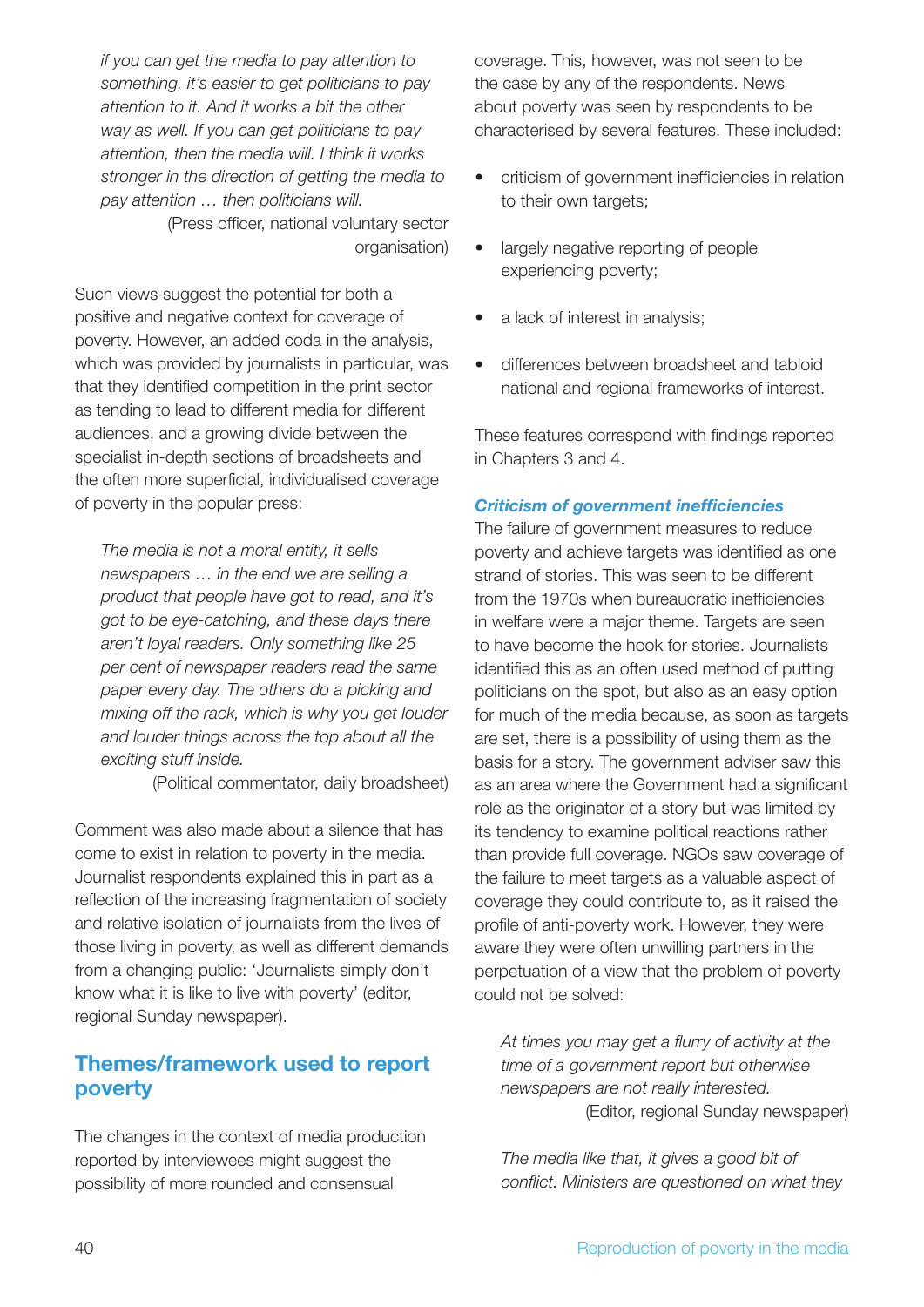*have been doing and all the rest of it … But the problem is, when you are dealing with the media, you can never seem to get past that particular argument.*

(Scottish government adviser)

*I think that a lot of the time journalists are not particularly aware of the fact that what they are doing may have quite a negative impact on what campaigning groups like ours are trying to achieve.*

> (Press officer, national voluntary sector organisation)

#### *Largely negative reporting of people living in poverty*

The tendency for negative reporting of 'the poor', particularly in the tabloid press, was seen to be a clear element of coverage. Drama, notions of individual responsibility and connections between poverty and anti-social behaviour are never far from the centre of debate and were seen by all as reflecting issues of newsworthiness in the selection of stories, as well as a reflection of public attitudes towards poverty as a whole:

*I think there's a tendency and an incentive there, to report negatively. I don't think that that applies exclusively to reporting on poverty. I think that that's a general feature of the media, I think it's a characteristic that has increased more and more over the years. I think the media market has become more and more competitive, so publications and broadcast media as well, want to stand out, and the things that stand out now are when you make something controversial, shocking, when you've got those kinds of angles on it.* (Press officer, national voluntary sector

organisation)

*For stories to get reported there has to be an element of drama. If the story has drama and is good enough it will be picked up. Even in documentaries, the tendency is to report on people and their defi ciencies rather than social causes.*

(Editor, regional Sunday newspaper)

*There is very little sympathetic portrayal of poor people. And people are looking for reassuring images, that things are OK, things are fair, and that people at the bottom are there because it's their fault, and therefore we've all earned and merit our position.*

(Political commentator, daily broadsheet)

Of course, these political controversies are potential 'points of entry' for poverty campaigners to exploit. However, a balance needs to be struck to avoid becoming perceived – by the Government among others – as partisan and overly critical, which could jeopardise effective working relationships over time.

A different tack was characteristic of middlemarket titles, which are characterised as leaning to the right of the political spectrum. There was explicit recognition of negative reporting of people experiencing poverty. However, it was considered that it was appropriate for the newspapers to question the foundations on which reports and research were premised, particularly in leader articles and political commentaries:

*I write leader articles with a certain attitude that our readers would be sympathetic with … We always shall suspect that a report on poverty might come from a standpoint that suggests that it is not the fault of the person in poverty.* (Political commentator, middle-market broadsheet)

Although upholding the value of commentary and opinion, there was some acknowledgement that the inclinations of the readership might also reflect the character of commentary:

*… we have to refl ect our readers who believe*  that there are too many people on benefits, too *many people playing the system. They could actually be doing a hard day's work.* (Political commentator, middle-market broadsheet)

#### *A lack of coverage*

The reported lack of interest in covering poverty reinforces previous analyses that welfare is not big news – that, unsurprisingly, news values rather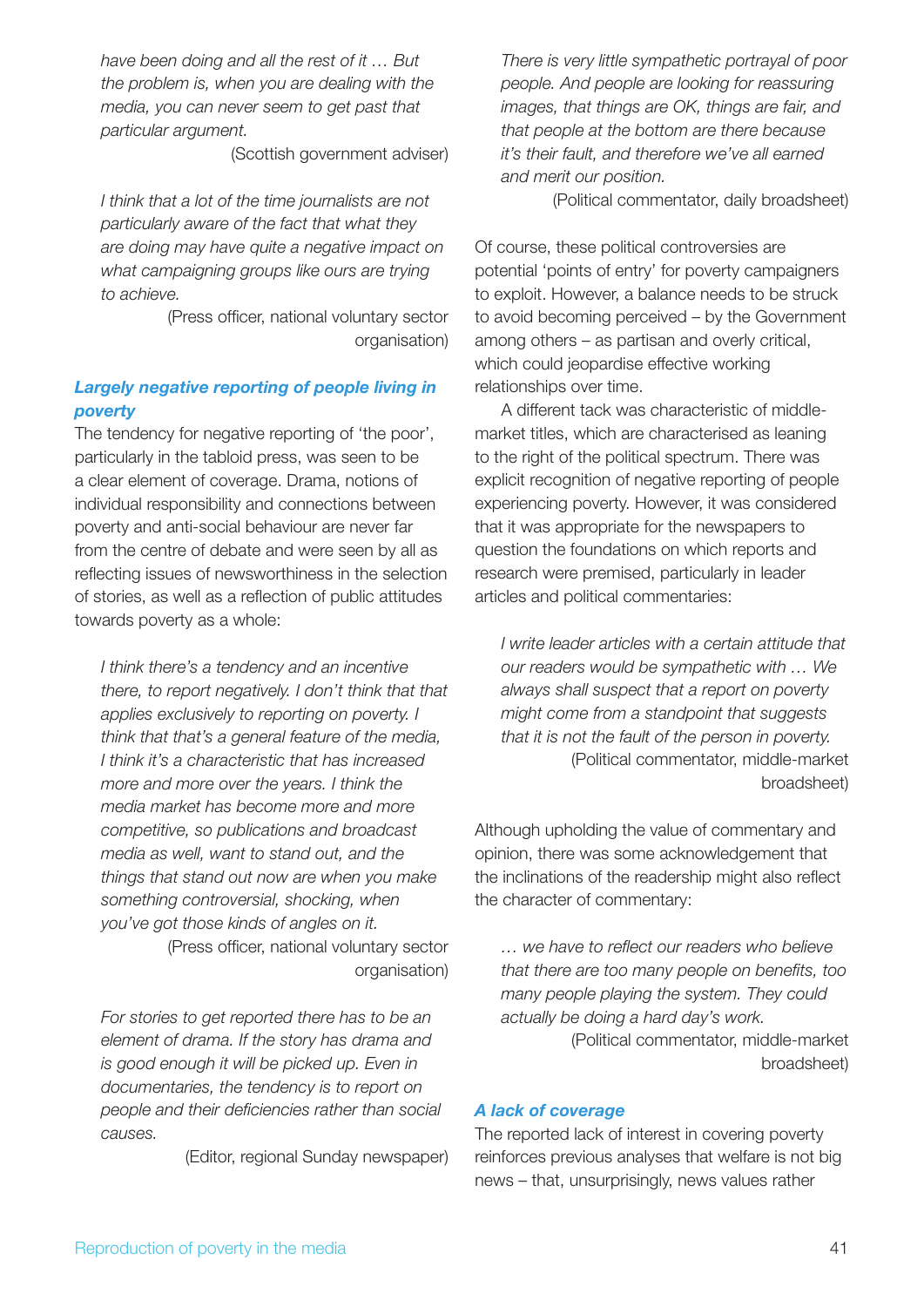than social policy values are important in the process of news production:1

*I think media coverage is quite low in terms of explicit coverage of poverty, as an issue that should be a political priority.*

> (Press officer, national voluntary sector organisation)

*Fuel poverty is not a story, people living in poorer areas fi ddling their gas meters is.* (Editor, regional Sunday newspaper)

*You have to make it eye-catching for the news editor to say, 'ah, I see why I'm doing this'. The news editor has no moral interest in the subject, has no particular knowledge in depth of any specialism and is just looking at what's brought to him and saying, 'what do I fancy today?' … the specialist correspondent has to make a very good case and so you are always looking for the most dramatic top line you can*  find.

(Political commentator, daily broadsheet)

The key informant from the middle-market press was concerned with the level of coverage. On the whole, coverage was described as being 'largely sympathetic, quite extensive, covered with a range of points of view, given the type of publication'. Furthermore, the newspaper was described as not being averse to reporting poverty in a manner that would please the authors of research reports:

*I wouldn't say we look out to report it [poverty], but we would if a good academic report from the JRF or academic research was presented to us … we'd report it straightforward, actually.* (Political commentator, middle-market newspaper)

This sentiment stands in contrast to the writing of leader articles referred to previously.

However, particular groups were identified by other key informants as simply not appearing on the media radar. The Welsh Refugee Council, for example, commented that, despite a concerted UK campaign about destitution and asylum seekers, there had been very little media interest in the issue and, when it had occurred, it had tended

to be based on inaccurate data and stereotype. It was not just a lack of coverage that respondents identified, lack of interest in analysis was also seen to be a feature of press coverage:

*When government comes out with uninformed comments, about, for example, lone-parent*  employment figures without considering the *context of the lack of childcare availability, of the lack of employment opportunities for lone parents, then we would come out with agencies like Gingerbread and put a context on it and provide the background information so that people can understand that many lone parents do work, do live with low pay and do want to work but can't access childcare to do so, or whatever the other complications might be. Getting the media to pick it up though is harder.*

(Director, regional anti-poverty organisation)

#### *Differences*

While there was agreement on the scope and limitations that newspapers, government and NGOs faced, some clear differences were also identified across different parts of the country and between different types of newspapers. Specialist editors in broadsheet newspapers, for example, were identified as engaged in deeper analysis for a largely public sector readership, while tabloids were more likely to individualise stories:

*We are geared generally to representing the interests of, and being of interest to, our readers who work in the public sector. So it's aimed at anyone and everyone who works for local authorities or in the voluntary sector. You've got to a stage where there is very little coverage of social issues in the tabloids at all. It's all kind of celebrity-driven news, entertainment news. And so you end up with poverty issues ghettoised into sections like my own.*

(Editor, Sunday broadsheet supplement)

Papers in the devolved parts of the UK were reported by those working in the media and by NGOs as more likely to pick up positively on poverty stories than UK national papers.<sup>2</sup> Possible reasons proposed by respondents included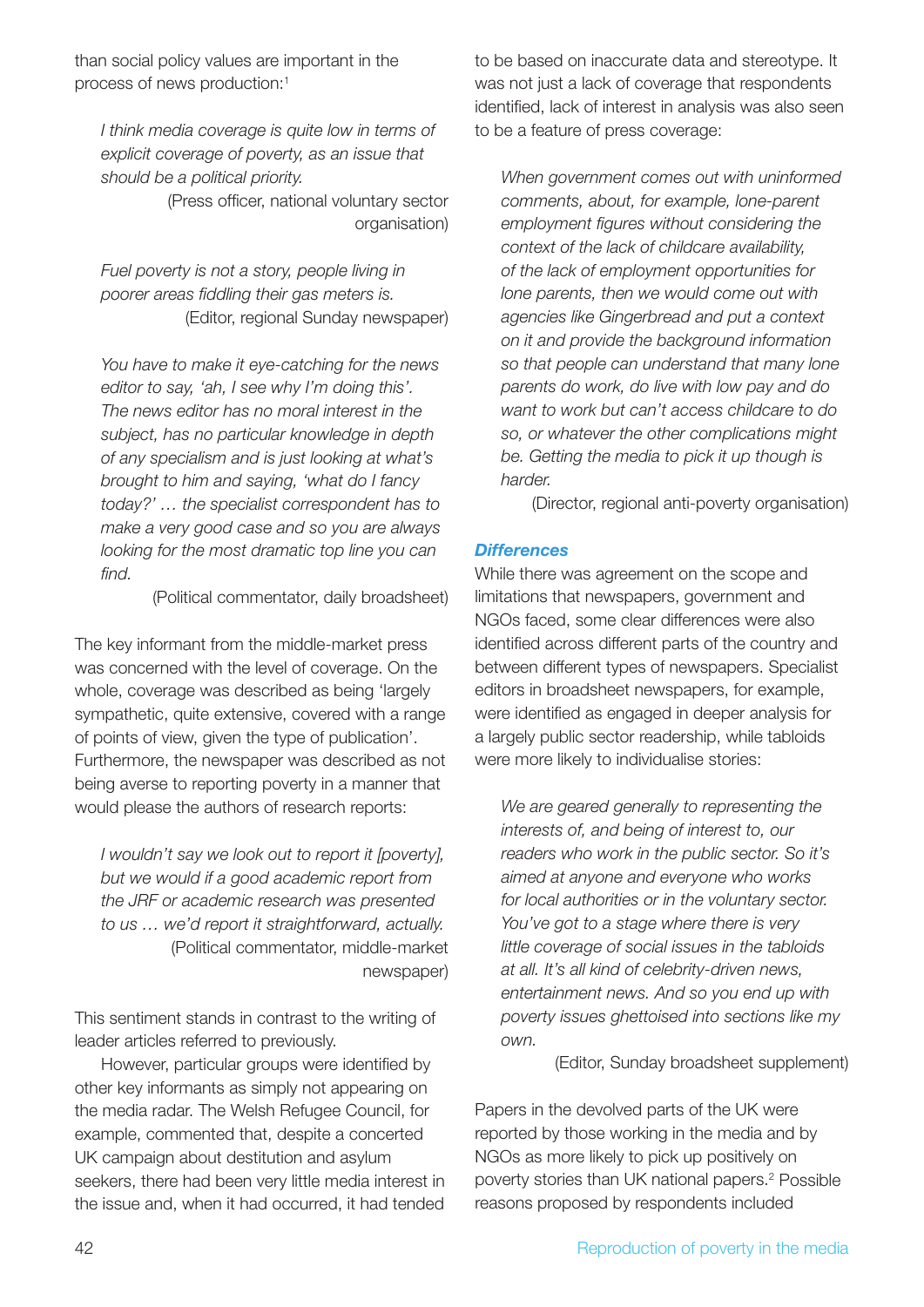fewer stories available to editors and closer connections between anti-poverty organisations, politicians and the media, leading to a general tendency for a consensus of criticism of UK national government action. In Wales, for example, the Refugee Council reported the local media and members of the Welsh Assembly as strong allies in a campaign to reduce stereotyping of refugees and asylum seekers. In Northern Ireland, comment was made by both press and NGOs that a 'window of opportunity' for poverty coverage has developed with devolution. Growing national interest in Scotland's devolution settlement since the May 2007 elections was felt to have led to a greater likelihood that the ills as well as progress in Scotland would be covered:

*The thing about journalism and journalists is that they respond to general moods. Everyone you are talking to in the voluntary sector or politics are enthused because there is a new parliament. The voters are kind of fed up because, for decades, Scotland has voted and got a different government but has not really*  been able to influence London's centric political *structure, which doesn't really understand the problems here, or that is the perception. So, when all of that was overturned, I think there was a kind of change in the national mood, which newspapers picked up on.*

(Editor, Sunday broadsheet supplement)

#### *The role of NGOs, government and press in sourcing material for poverty coverage*

In addition to exploring circumstances that respondents felt conditioned their respective contributions to news coverage of poverty, we explored what role different agencies took in sourcing material for poverty coverage. Three issues emerged:

- the ways in which government, NGOs and academics or policy researchers are consulted by the press;
- the demand for case studies from NGOs by the press;
- empowerment responses from NGOs.

#### *The ways in which government, NGOs and academics or policy researchers are consulted by the press*

Press releases, reports (government, NGO or academic), personal contacts were all seen to play a part in the sources that journalists use in constructing and prioritising coverage:

*Well, they go to the organisations, they go to CPAG* [Child Poverty Action Group], *they go to families, they would go to perhaps the Institute of Fiscal Studies for some background, statistics, they might go to some of the children's charities, any of them would have fi gures and stories, they would also come up with case histories that they might want, then visit a particular project or programmes of one kind or another.*

(Political commentator, daily broadsheet)

The part played by these different sources, though, was seen to differ. A heavy dependence on government, politicians and officials was identified, particularly for policy and statistics. NGOs are generally seen as a source of specialist comment as well as a short cut to case studies and the relationship tends to be non-combative on the part of the press. Academics and research centres are seen as sources that can give weight to a story. Sometimes there are regular sources used for their convenience. One respondent who had experience as a press contact for a children's charity and for government identified what he saw as distinct stages to press sourcing:

*They have a databank. They'll get a press release or a report. First, they'll go to the Scottish Executive, they'll go to the devolved government, fi nd out from them. They will ask to speak to a minister, or a deputy minister, a spokesperson – they will start at a minister and then go down the way. They will then ask for somebody from one of the main opposition parties, a spokesperson. They will then speak to campaigners that they already have on the database, who they know can do it for them. And then they will ask them if they have an individual who is willing to come forward. And then they will have the press releases and the information from the report, perhaps, and*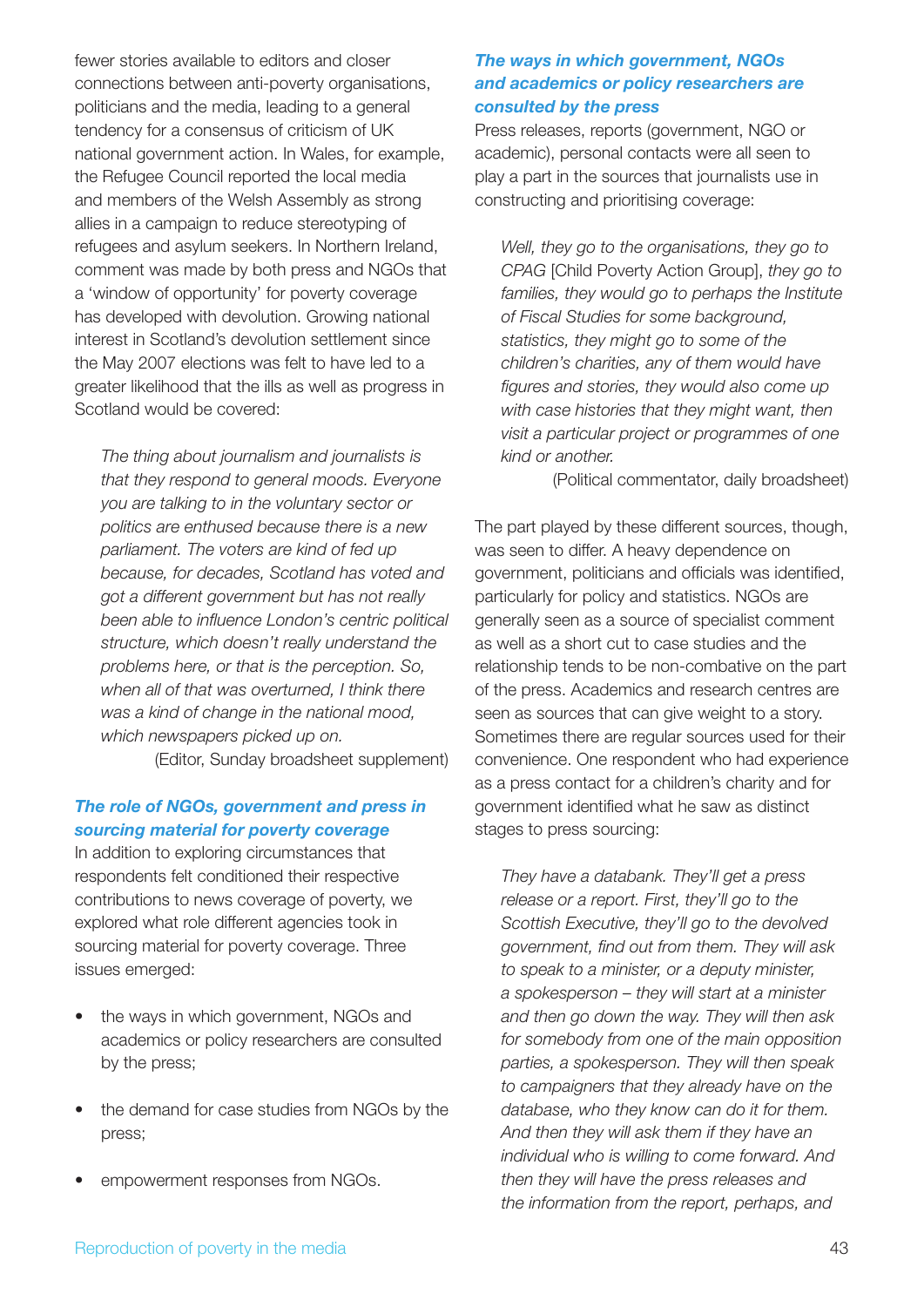*things like that. And they build a story out of that. They always use the same campaigners because, again, it's about doing it quickly. What I learned in* [charity] *was, you got yourself in there and you never said no, because if you said no they moved on to somebody else, and then that person was top of the list. So I always said yes, and you do become a bit of a 'rentaquote', but it's the only way you can keep yourself at the top of their database.*

(Scottish government adviser)

This corresponds in part to Manning's (1998) conclusions about the attributes of the most influential and successful trade union press officers. These had three attributes that were valuable to journalists. First, they were accessible to them and readily contactable. Second, they shared with journalists a set of 'news values' and ideas of what was a 'good story'. Third, they had access to the highest levels of their organisations and knew the latest political intelligence within it (Manning, 1998).

One press-based respondent commented that, as well as the different role and status of sources, there had to be an awareness of restrictions on information imposed by those sources and the friction that imposed on relationships – for example, local authority press officers tended to be inflexible in their response to journalists:

*You're never going to have a press officer have a straightforward ride because it will always be your job to put the best possible slant. But, tell people* [journalists] *what they want to know, and your coverage will generally turn out to be better. But the mentality at most councils ... is just 'bunker down' and they don't tell you anything.*

(Editor, Sunday broadsheet supplement)

Much of this suggests that anti-poverty organisations are largely reactive, responding to government figures (but not always allowed to rebut false figures) and giving their views on reports or events as they happen. In fact this is not the full story. All the NGOs interviewed had recent examples of press campaigns that they had instigated. The CPAG respondent identified, for example, the 'Make Child Benefit Count' campaign to increase child benefit for younger children. The campaign has involved a postcard campaign, lobbying of MPs and a strategy for press coverage. The Northern Ireland Anti-poverty Network provided examples of campaigning tools that had focused on media coverage at a time when older conflicts were not filling media inches.

#### *The demand for case studies from NGOs by the press*

No source was seen by those in the press to be without problems, but that which appeared to be particularly problematic, for both press and NGOs, was the use of individuals living in poverty to give a personal insight into an issue that the press wanted to be covered. Notwithstanding the dangers in individualising poverty through case study presentation, the perspective from the press seemed to be that cases and life examples make a story much more digestible:

*You need a story, you need a person.* (Political commentator, daily broadsheet)

*If you actually have cases and life examples, it's very much easier to explain the impact of incapacity benefit on a family or the problems of what direct payments mean for disabled people in terms of commissioning their own services. An article on that, a feature on that, whether it's an important issue in social policy or not at the moment, is going to be pretty indigestible unless you actually get a disabled person in there telling how they actually hired their own home help.*

(Editor, Sunday broadsheet supplement)

These professional judgements are confirmed by the audience responses reported in Chapter 7.

Press respondents criticised NGOs' reluctance to provide contact details of people who were experiencing poverty. They felt that NGOs were overprotective and commented that, in a more fragmented society, media coverage is one of the few ways for the public to understand what poverty means. Television coverage is also one of the few ways through which those experiencing poverty can make their voices heard and can counter the 'dramatics' of reality television. There was some recognition of the potential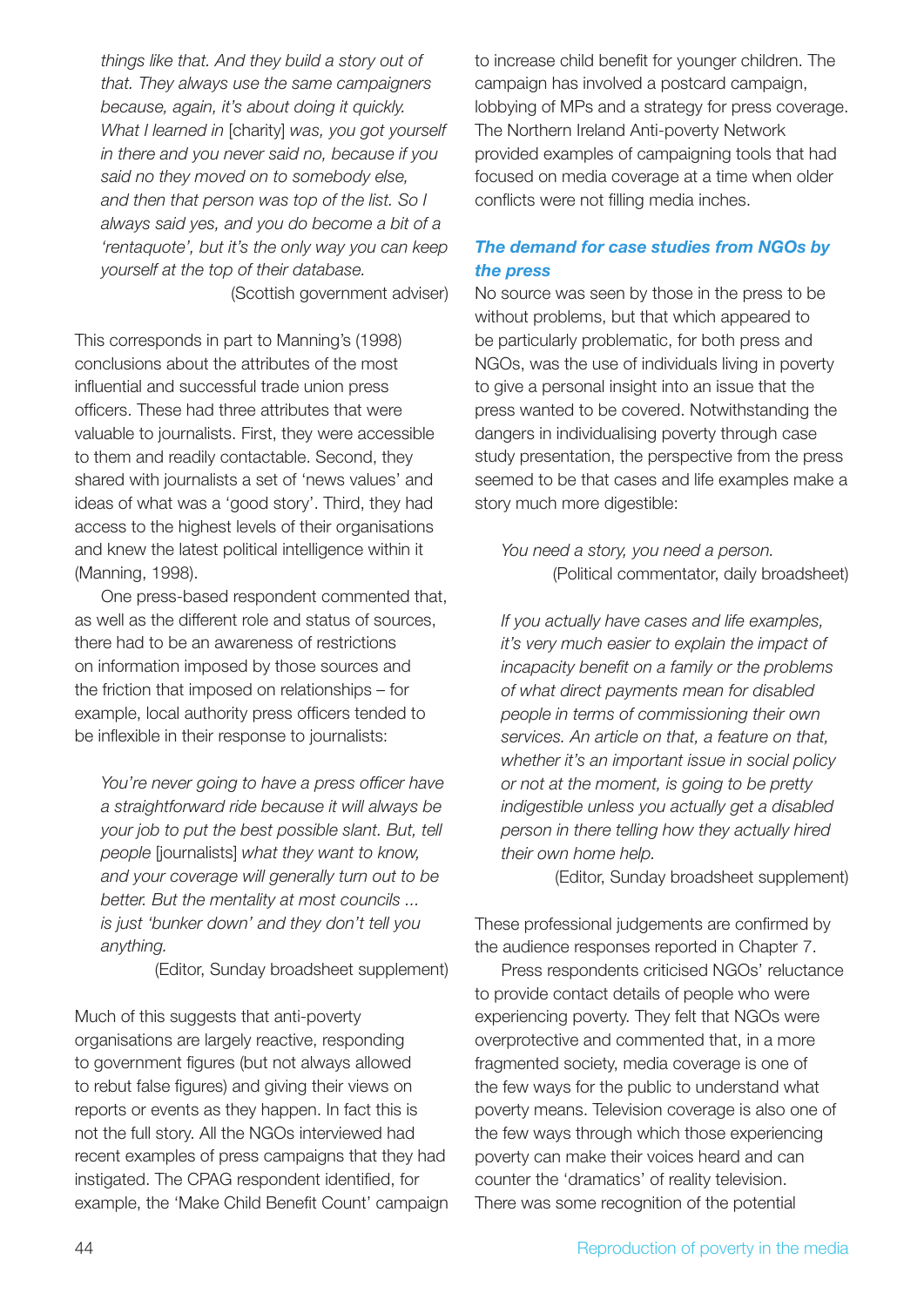for exploitation, particularly in the tabloid press, but one respondent commented that a lack of knowledge and understanding of the media among anti-poverty organisations was counterproductive:

*Journalists don't slam the door in the face of the poor. They just don't go knocking. It's not just the journalistic process: poor people don't make their voices heard so their stories don't get reported.*

(Editor, regional Sunday newspaper)

Experiences of working with the media were variable. One person experiencing poverty, who had worked with the media for over 15 years, reported positive and negative experiences, although she was clear that the media often knew exactly what they wanted *before* they arrived:

*Somebody came to the house. We had just had prawns. I had got them cheap. They*  [television crew] *said that we needed to see us eat something and could we boil an egg. I just boiled the egg to keep them happy.* (Person experiencing poverty)

The implications of working with the media extend beyond the interactions with the media to impact on relationships with friends and family. The above informant also described the negative reaction of friends and family to her initial involvement. This reflected their concern that she had not turned to her family for support, but had instead attempted to manage her affairs independently. Among the wider community, reactions were more sceptical. It was reported that rumours circulated of payments for participation (which were untrue), which led to her being less keen to use neighbourhood services (such as hairdressers) to avoid accusations of spending money that had been gained through media work.

Regret was expressed at the failure of journalists to deliver on promises made at the time of interviews: 'All I asked for was a nice photograph' (person experiencing poverty).

Clearly, there is a danger of taking for granted the people whose experiences are being reported. One concrete suggestion was that newspapers should always state the person had not been paid for their participation, to avoid any negative

reaction to their involvement among their community.

#### *Empowerment responses from NGOs*

The NGOs' response to the issue was a mixed one. On the one hand, there was a feeling that not everybody has experience of handling the media or confidence about how to say things or keep control of an interview. Exploitation of the individual and the potential for 'off message' responses from members were both identified as problems. On the other hand, there was a feeling that opportunities were being lost and there was a willingness to engage with the media by members in order to depict what they saw as the real situation. New strategies were felt to be needed to understand and work with the changing nature of media production:

*We were missing opportunities – reactive opportunities and proactive opportunities as well, because the welfare rights advisers will pick up on problems through clients that people aren't aware of. It might be, say, unintended consequences, perhaps, in*  how a particular bit of welfare and benefits *legislation is working in practice. And in those kind of situations journalists are not going to be aware of that probably going on. Basically, we tell them. If it's a situation like that we may sometimes feel that it's a good opportunity, and appropriate for the kind of problem it is, to give it some exposure through a journalist.*

(Press officer, national voluntary sector organisation)

*... previously we would have said, 'no, we won't do it, because we are not providing you with a sensationalist type of report', but,*  to be honest, circumstances are so difficult *for so many groups, and there are so many individuals here who are very prepared to speak out, that it's ... we almost feel that the pressure is there from our members, to enable them to do it.*

(Director, regional anti-poverty organisation)

The result appears to be growing support among anti-poverty organisations to act as intermediaries between the media and their members, and to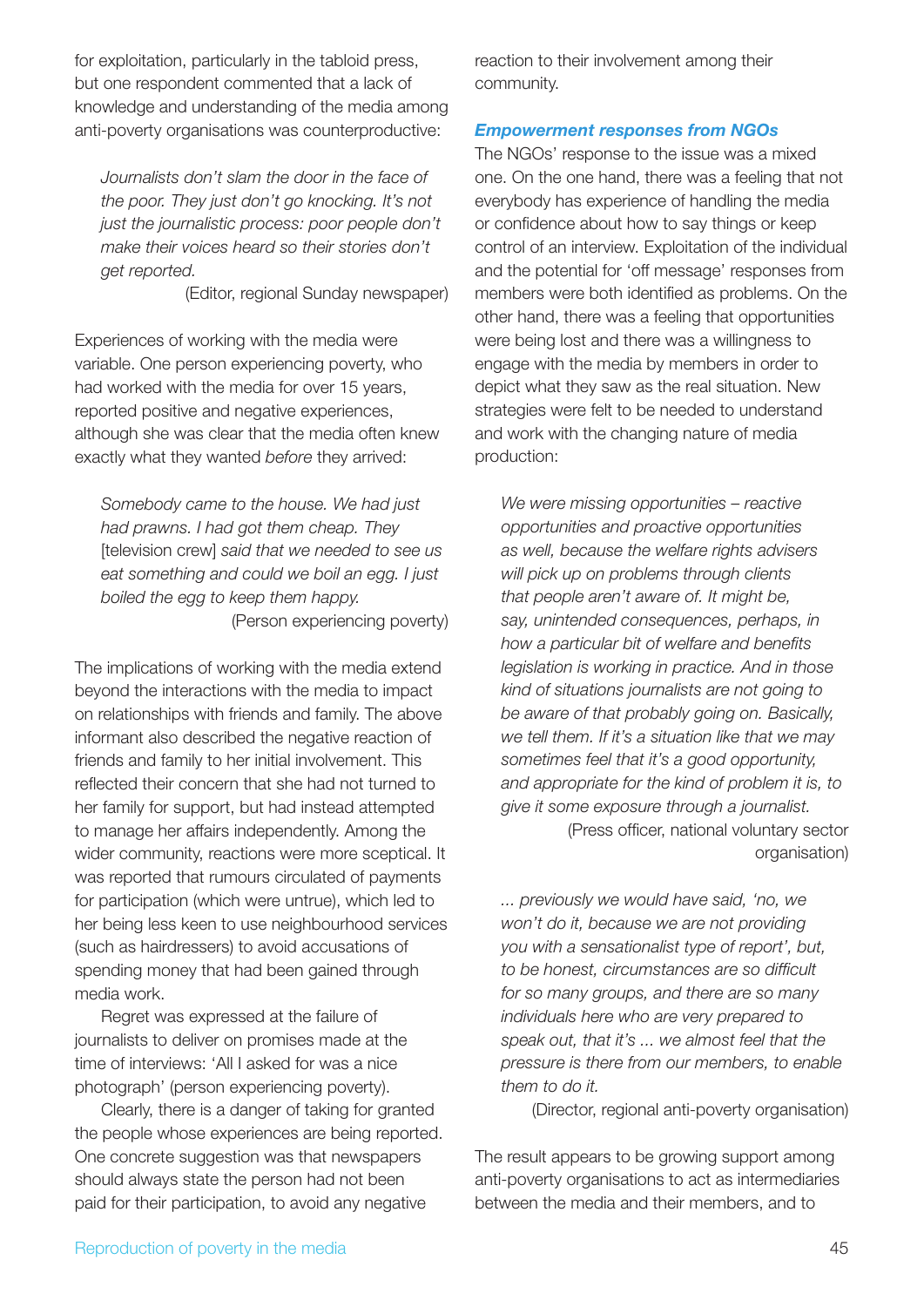provide support and media training for members. All three organisations interviewed were either in the process or had developed some element of media training for members in the previous two years. One particularly interesting example of good practice that was identified during the research was the Asylum Seekers and Refugee Media Group that had been developed with Oxfam and Comic Relief funding in South Wales. The initiative was a joint one between the Cardiff School of Journalism and the Welsh Refugee Council, and involved supporting and training a small group of asylum seekers to give them the confidence to speak to journalists in a way that they felt was appropriate. At the same time, the project worked with a small group of journalists to assist them in understanding poverty in South Wales and the particular issues affecting asylum seekers – developing trust all round was the key to the project. Significant positive effects were identified, although it has to be admitted that short-term funding means the project no longer exists and the possibility of being overstretched in order to sustain the work was raised. A shortterm funding problem for improving media impact was a factor that was seen to have led to a decline in successful media impact by one other organisation.

At the same time as identifying what organisations themselves could do in terms of new strategies, there remained a concern that the current Press Complaints Commission process provides few opportunities to redress the worst of inaccurate or insensitive reporting:

*I think that regulation in the media is quite weak. The press is self-regulating, the Complaints Commission, and the way in which it works is that you can only really have complaints considered about individuals and from the individual who is affected. So, for example, the Child Poverty Action Group could not make a complaint to the Press Complaints Commission if there was a story in the newspaper about a benefit recipient whereby we thought it was inaccurate or unfair reporting. And, when complaints do happen, the typical outcome is not any kind of disciplinary action or anything to the paper. It's* 

*typically resolved through the paper making an apology, which may be a printed apology, but if it is a printed apology then it won't have nearly the same prominence.3*

> (Press officer, national voluntary sector organisation)

## **Conclusion and proposals for next steps**

A complex picture of the process involved in producing copy for print media has been depicted here. The potential for inaccurate and somewhat limited reporting of poverty was identified. This was largely seen to be due to the exigencies of production in the print media, the relative isolation of journalists from poorer communities in contemporary society, the demands of a reading public and what some felt was an underdeveloped strategy among anti-poverty organisations in relation to the media. Few respondents felt that the media could be a major agent of change, although the possibility of contributing towards and supporting change was acknowledged. Respondents presented suggestions for improving the coverage of poverty. These included the following.

#### *For poverty organisations*

- Increasing media capacity  $-$  to prepare better copy for the media, follow up contacts and develop campaigns.
- Recognition that imaginative media campaigns can work to change public perceptions of poverty.
- Development of initiatives to build up trust between anti-poverty organisations, members and reporters.
- A cross-sector poverty media office that reacts to any government initiative or any breaking news by asking what the poverty issue is in each case, i.e. poverty proof stories and to encourage the media to cover things from that angle.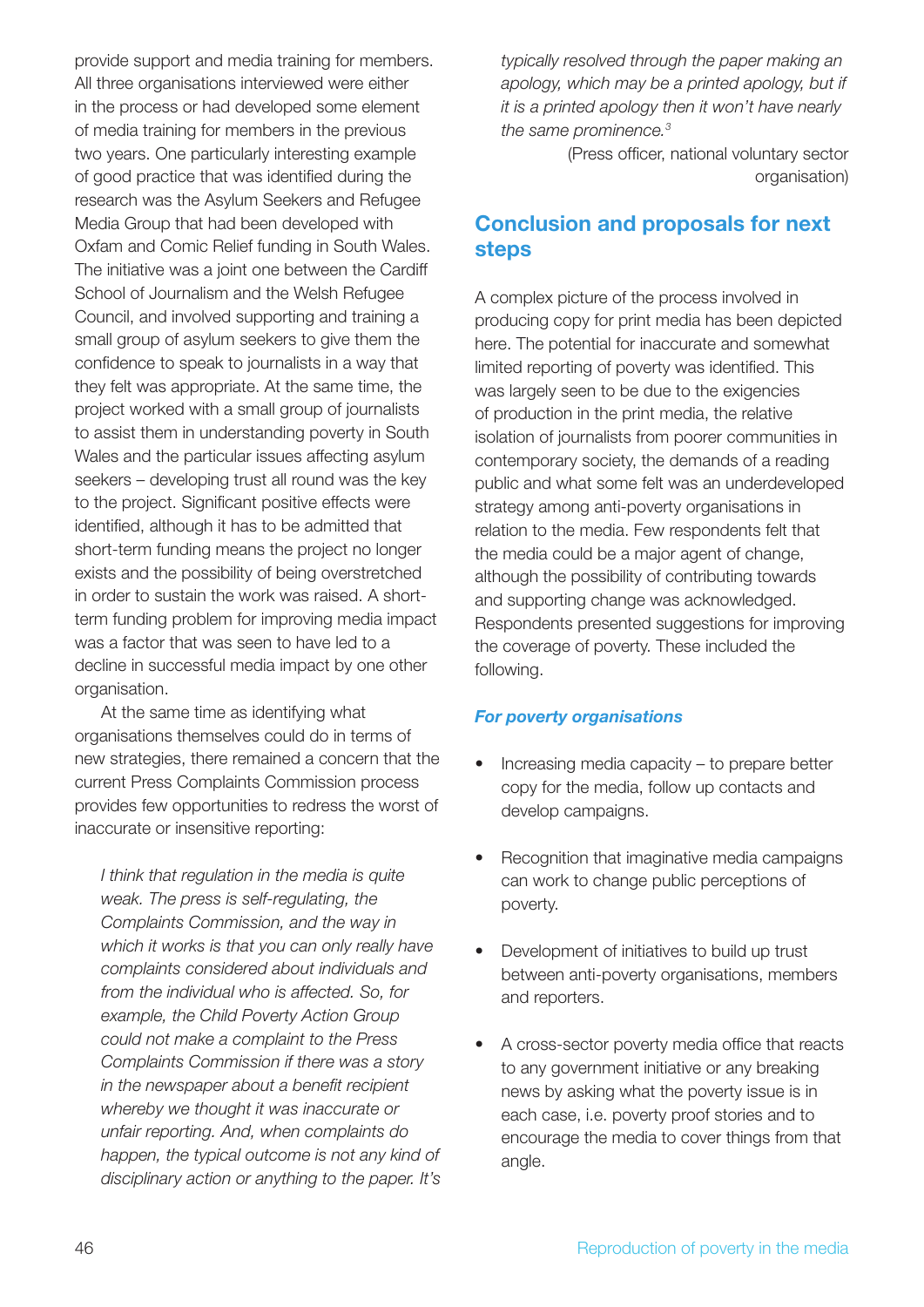#### *For the media*

- Increased willingness to challenge existing perceptions of poverty and realise that good copy can be gathered by doing so.
- A willingness to report on and gather evidence of circumstances of poverty and capacity for change.
- Stronger and more independent control over inaccurate reporting than currently provided by the Press Complaints Commission.

#### *For public bodies*

• There were few specific suggestions for government strategies in relation to the issues raised but this did not mean that respondents felt government did not have a role to play in how the public perceived poverty. More openness in relation to issues surrounding poverty policy and the presentation of poverty reduction as of benefit to all were both mentioned.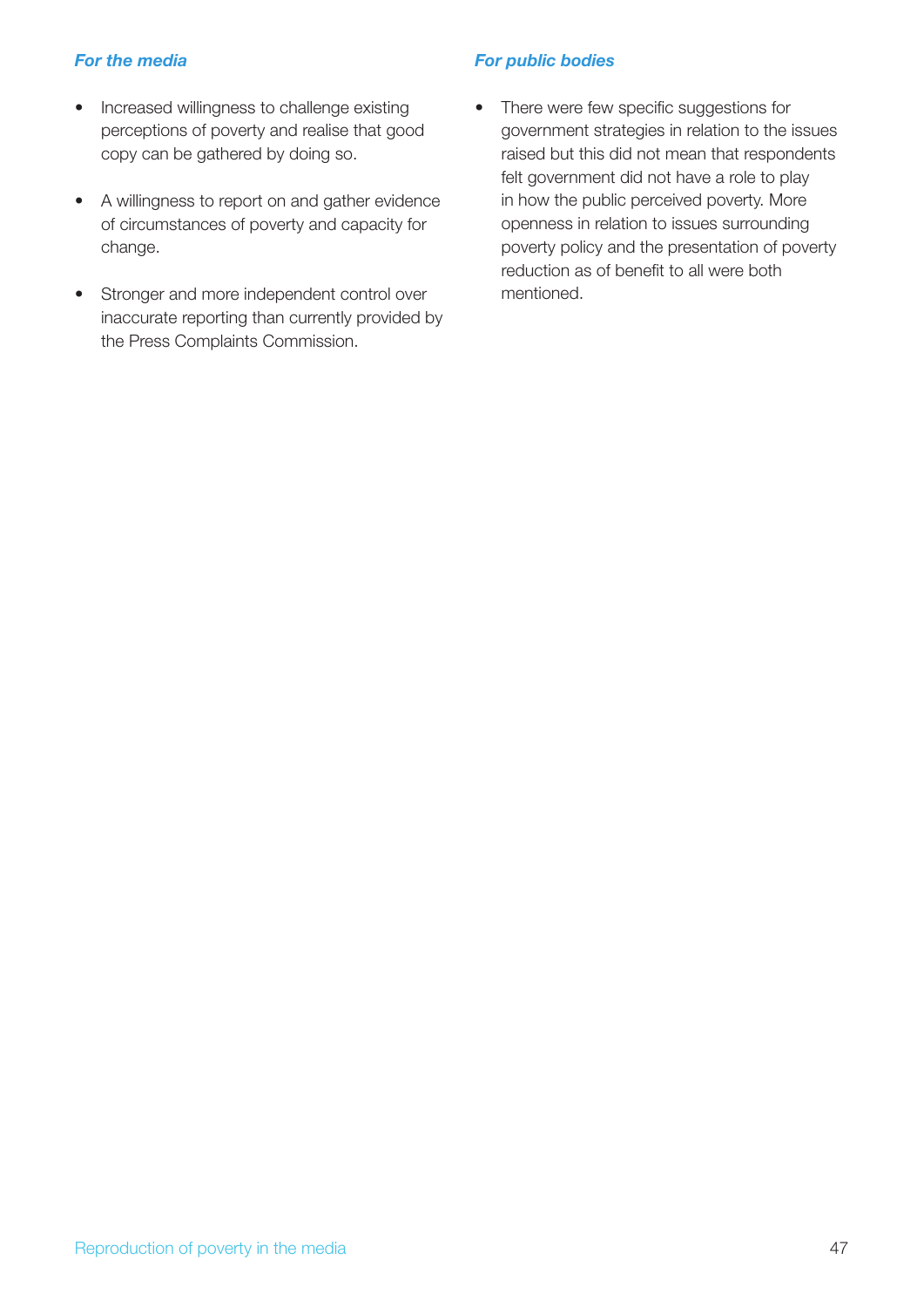# **7 Public responses to media poverty**

## **Introduction**

Potentially, the mass media could play a crucial role in conveying ideas about poverty to the general public. Media coverage of poverty does not impact on a blank slate audience, but neither is it the case that public perceptions are unaffected by the media. In simple terms, Philo (2001) outlines two alternative interpretations of the relationship between mass media output and public opinion. The 'hypodermic' model suggests that media coverage has an external impact on the audience, which accepts and reproduces the portrayal it receives. Alternatively, the 'active audience' model argues that the public select and interpret media output to reflect existing beliefs about issues.

This chapter uses data from focus group research to explore public responses to media coverage of poverty. Examples of media coverage were used to address several questions.

- How much trust does the public place in the various media sources they use?
- What does the public mean when they refer to 'poverty' in the contemporary UK?
- Does the public believe that genuine poverty exists in the UK today?
- What does the public perceive as the main causes of poverty in the UK?
- How does the public respond to and interpret different media portrayals of the circumstances and causes of poverty in the UK?
- Are there any significant differences in the opinions of different social and demographic groups or those from different geographic areas in relation to these questions?

• How might it be possible to convey poverty issues more effectively to a mass audience through the mainstream media?

## **Methods**

Although not issues on which many people are expert, nevertheless poverty and welfare provision evoke deeply held moral judgements about relative deservingness, social justice and entitlements. Focus groups involve participants responding to stimulus material and interacting with each other to develop a more considered response to issues than is possible using conventional survey questionnaires. The aim in these focus groups was to explore what participants' statements and arguments revealed about their interpretative frameworks and underlying beliefs about poverty.

Focus group participants were recruited to reflect the most significant differences in outlooks identified in a recent analysis of the British Social Attitudes (BSA) survey (Park *et al.*, 2007). This distinguished a 'liberal' outlook, which is more likely to identify social factors rather than individual failings to explain poverty, believes there is a lot of poverty in Britain and takes a broad definition of what counts as poverty. In contrast, the 'sceptical' perspective is more likely to attribute poverty to individuals' lack of will-power, believes that little real poverty exists in Britain and takes a narrower view of what counts as poverty. Liberal opinions are more common among younger respondents, those of white and black rather than Asian ethnicity, and those living in inner London. A sceptical outlook is more common among older age groups and those living in the East of England. To reflect these differences, eleven focus groups were held involving a range of groups in different locations.

Participants were asked a number of questions about their main media sources and how reliable they felt these were. Participants' understandings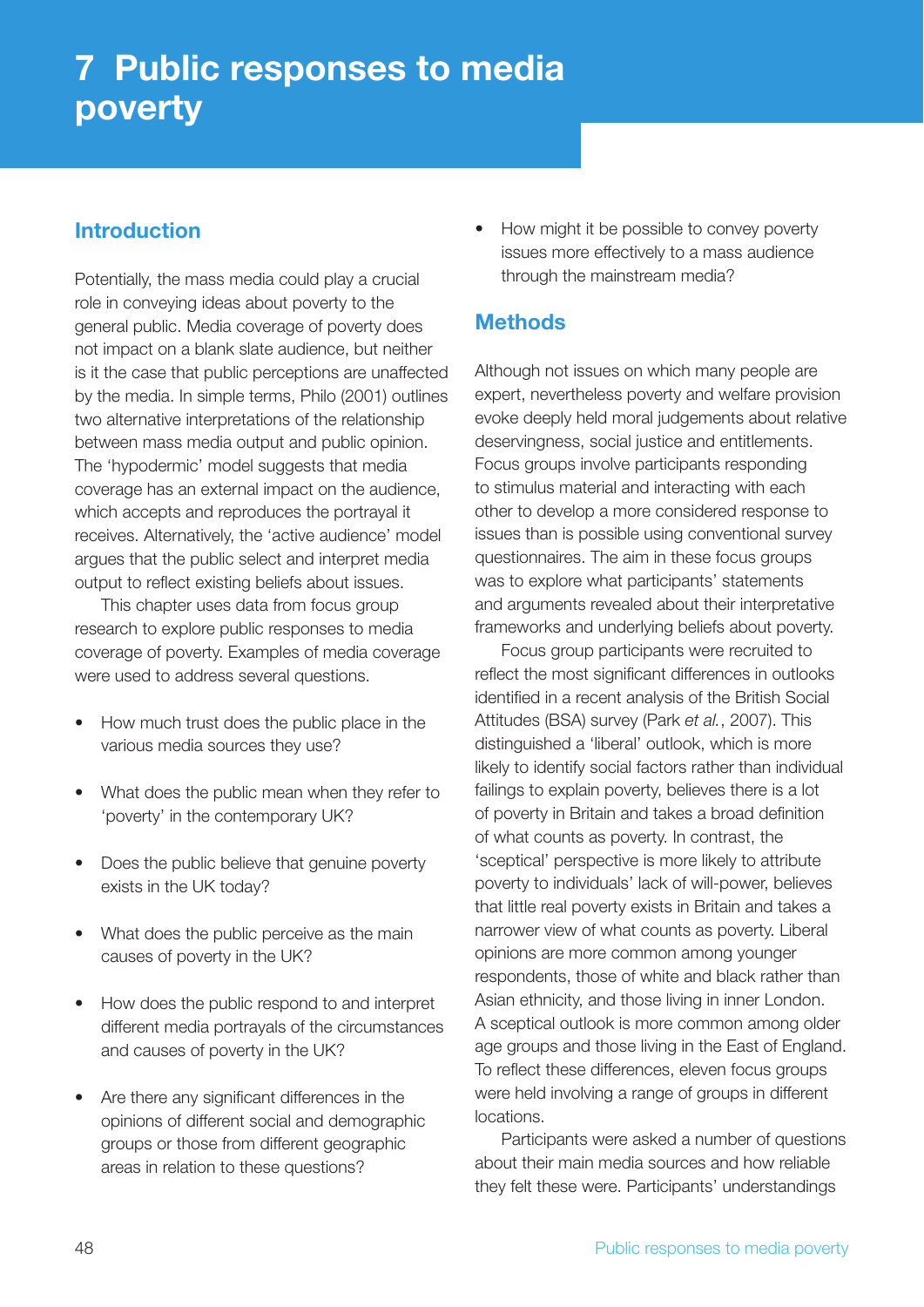and views of the nature, scale and causes of poverty were explored. They were also provided with two contrasting examples of media coverage to respond to, one print and one broadcast extract. The examples presented contrasting accounts of poverty and differed in their journalistic treatment: one promoted a broadly liberal image in a fairly restrained manner, while the other presented a sceptical account in a more sensationalist style.<sup>1</sup>

### **Attitudes towards the media**

Focus group participants were diverse in the volume and range of media they read and viewed. Some described themselves as avid media consumers while others were more detached and casual users. The press and broadcast titles referred to covered a wide range of mainstream national sources. The importance attached to local newspapers as a source of information about the community was marked, even in London and large urban areas where such interests might have been thought to have weakened.

A sizeable minority of participants (particularly those with caring responsibilities or long working hours) commented that most days they caught only brief updates of broadcast news, with several specifically tuning into rolling news programmes – such as BBC News 24 or Sky News – to do so. It is unlikely that such people would encounter a story specifically about poverty in the UK in their everyday viewing. This heightens the potential influence of 'reality' TV shows, which were mentioned in several groups, in broadcast coverage of poverty.

Participants from the Asian community made particular use of foreign language media sources (both broadcast and print). Those in urban areas referred to free newspapers as a common source of information. Otherwise there were no significant systematic differences between groups in the sources used. One partial exception to this was internet access and use. Older people emphasised the infrequency of their internet use. They were essentially purposive in their approach to the internet, using it to search for specific information rather than general surfing. The majority of younger participants used social networking facilities (e.g.

MySpace) and some also used the internet to access news services. More intensive internet users argued that it provided a more active relationship to a broader range of information than passive television viewing. However, no participants mentioned using these media to convey their opinions on social issues; their use remained consumption rather than production of information. There was also no indication that use of new media related to different outlooks regarding poverty.

Most participants distinguished between broadsheets and tabloid newspapers in terms of trustworthiness and reliability. Those who read what were described as 'trashy tabloids' made a point of stating that they did not trust these sources: 'I read the *News of the World* but I don't believe a single word that is in it. Not even the times of the TV programmes' (female, urban area, Scotland). Participants mistrusted newspapers, which they suspected were attempting to generate an emotional response in readers. Broadsheet newspapers were regarded as more serious, less sensational and therefore more believable. Local newspapers were trusted more than other print media, as participants felt they were able to use their own knowledge to judge their reliability.

Participants were generally more trusting of broadcast media than newspapers, but this was limited by the widespread sentiment that all media were motivated to attract an audience and that this shaped their output: 'the media as a whole is always going to try and grab whatever attention that they have as a goal' (Asian female, aged 18–34, North West England). Several participants said they had no faith in any particular source and used several sources to 'get the overall picture' of issues. Two participants argued that they believed that there had to be a fundamental factual basis to media coverage: 'You can twist it, say a political story, a little bit and put a little spin on it, but you can't really make something up' (white male, aged 18–34, East England). Young people did not trust the reliability of much internet content: 'you can put what you like on the internet, there's nothing to stop you writing whatever you like' (white male, aged 18–34, East England).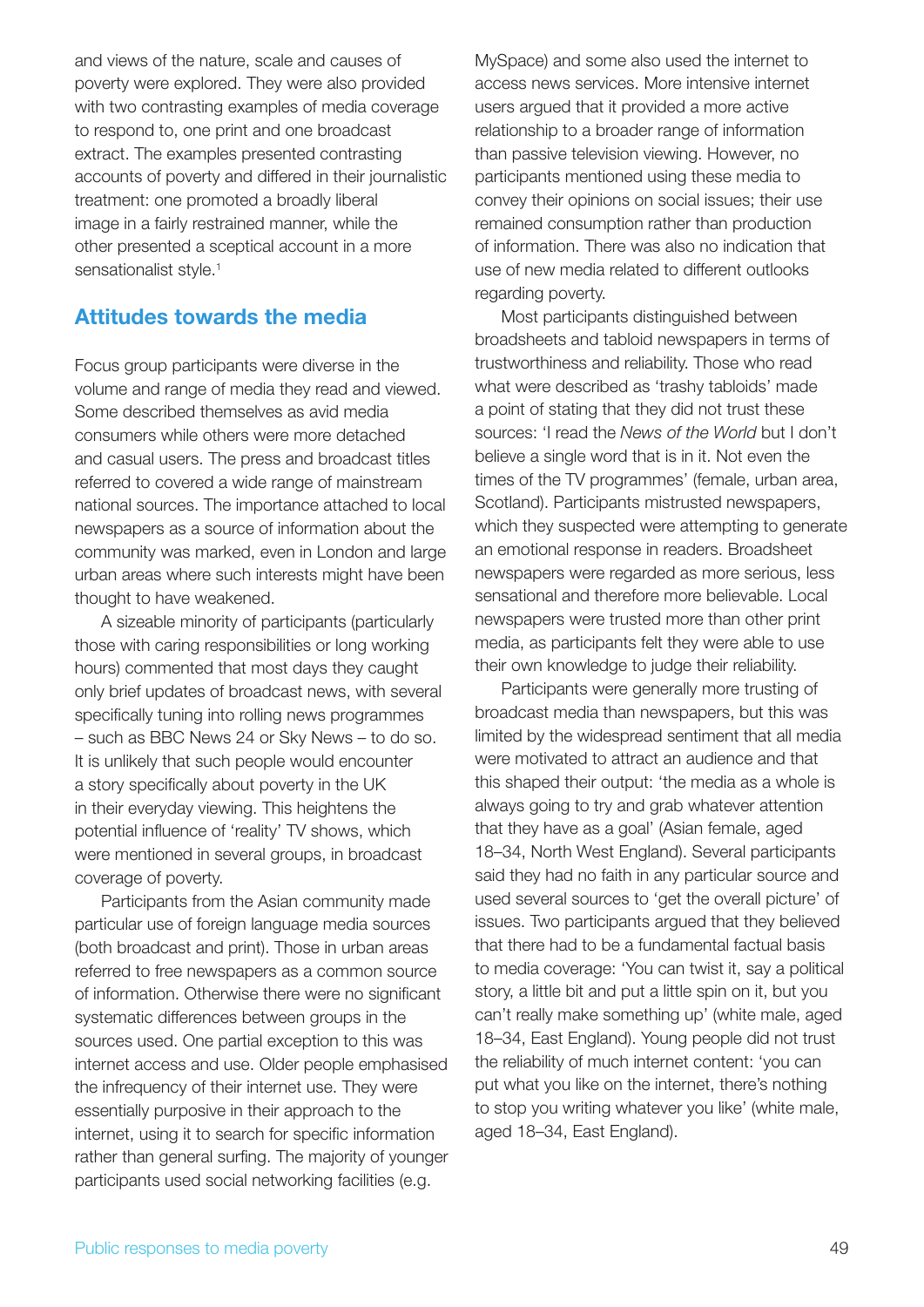## **Attitudes towards poverty**

According to data from the BSA survey, 55 per cent of people in 2006 thought there was 'quite a lot' of poverty in Britain (Orton and Rowlingson, 2007, p. 1). In contrast, Castell and Thompson's focus group research identified 'resistance and reluctance' to acknowledge the existence of genuine poverty in the UK (Castell and Thompson, 2006, p. 10). The majority of participants in our focus groups readily agreed that poverty was widespread in the UK. This was despite the fact that several groups advocated a narrow definition of poverty: 'As long as they can feed the children, clothe them and they've got a warm house, they can just take them on the occasional day treat – I don't think they're in poverty' (white female, aged 55+, East England). This perhaps reflects the prevalent coverage of poverty in the British media as a problem in less economically developed countries rather than in the UK – an association possibly reinforced by the prominence of the 'Make Poverty History' campaign. However, it also expresses the long-standing attachment among a large proportion of the British population to a minimalist, subsistence idea of poverty: 'The British do like their poor to look the part' (Golding, 1991, p. 41).

Older Asian people tended to compare contemporary UK conditions to their experiences of growing up in Bangladesh and Pakistan, and concluded that poverty in the UK was not serious: 'there is no poverty. You've got all the facilities no matter anyhow you look at it – housing, food, clothing. There's so much grants, there's so much allowances' (Asian male, aged 45+, London). This scepticism reflected generational rather than ethnic differences – none of the younger Asian (nor black) participants held this view.

Only two participants proposed what could be described as structural explanations of the causes of poverty, i.e. accounts that identified social factors restricting opportunities. High living costs, especially unaffordable housing, were mentioned by participants in all areas apart from urban Scotland as a contributing factor to poverty. Aside from this, most participants focused on individual behavioural factors, such as perceived mismanagement of income rather than its paucity,

to explain poverty. This was the case even among low-income participants: 'some people are not used to budgeting' (male, not employed, urban Scotland). Another recurrent explanation was that some people failed to claim welfare benefits to which they were entitled. Cultural factors and family socialisation were referred to frequently. Participants across all groups believed strongly that families were failing to teach children appropriate values:

*You see an awful lot of people who don't have a lot of know-how. It comes from parents, grandparents and they are treading water – they just don't know what to do ... Unfortunately it's an education thing.* (White female, aged 55+, East England)

A sizeable minority of participants believed that benefit entitlement should be time-limited and given only to claimants who made efforts to help themselves: 'I think some people need a boot behind them'; 'Some people need to be forced' (black female, aged 45+, North West England). Young Asian British participants identified *Big Issue* sellers as examples of those 'making an effort' and deserving support:

*If you can see that somebody's trying to help themselves, then there should be help for them. But people who clearly have no intention of helping themselves, then they have to be made to help themselves.*

> (Asian female, aged 18–34, North West England)

A strong and recurrent theme was the belief that low-income groups in employment were treated worse and had lower incomes than benefit recipients without jobs. This was perceived to undermine work incentives and was regarded as fundamentally unfair: 'there's people working and claiming benefits and this is where a lot of the money ... money that should be going to people who need it, isn't going where it should be' (female, low income, rural Scotland). A related view expressed by a smaller number of participants was that those with a small amount of savings were penalised by the benefit system: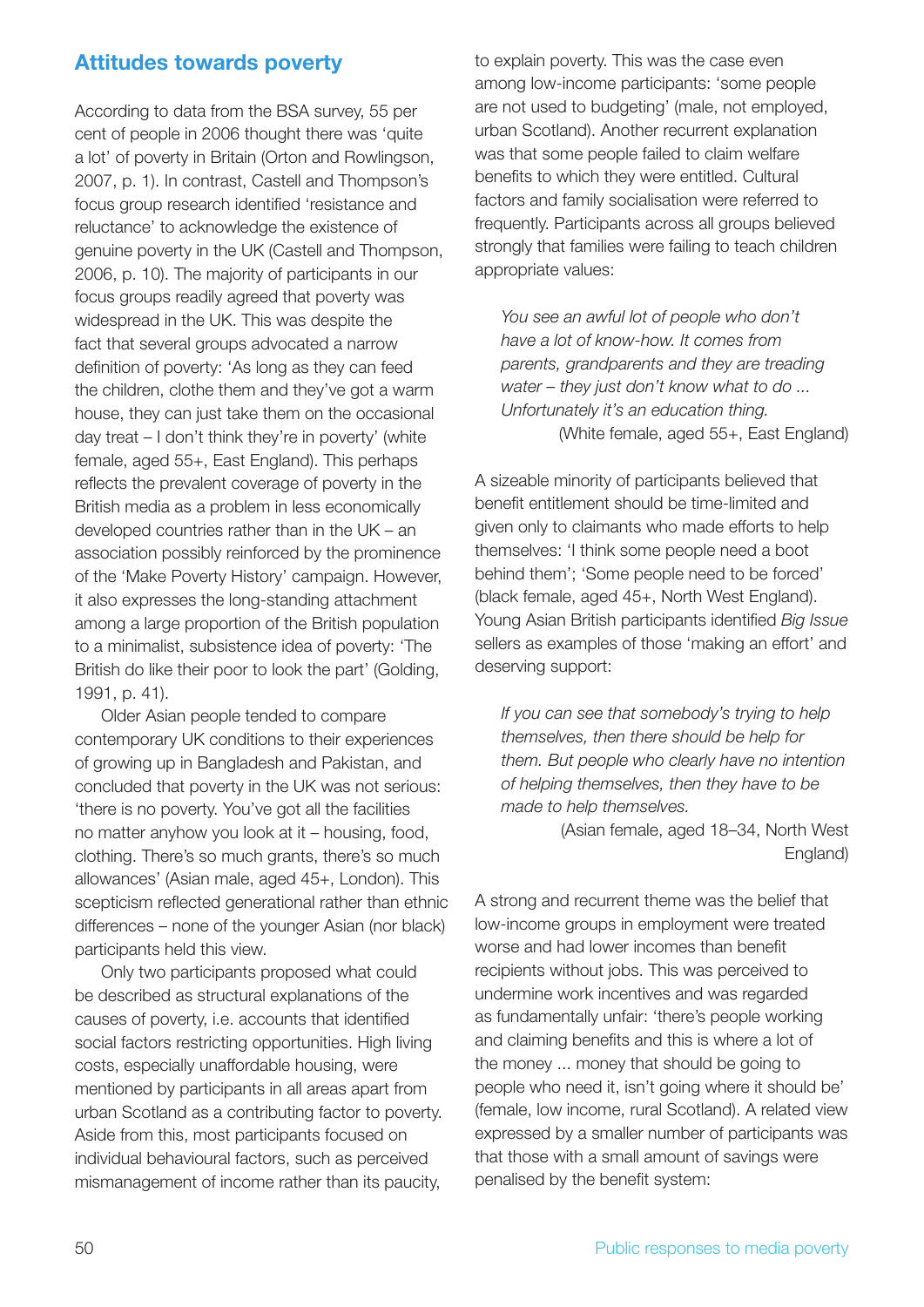*I think in this country today, at the moment, we're getting penalised for having saved for a rainy day. Once you've got money, you can't get this and that.*

(White male, aged 55+, East England)

#### **Responses to media coverage**

Participants struggled to recollect examples of media coverage of UK poverty. As one participant commented:

*To me it is ... not an issue that is a big thing that is covered on the TV or the papers. It is quite hidden, which is why, when you originally asked, 'Do you think poverty exists in this country?', that is why I said, 'I am not sure' ... There is always something else that takes the headline in the paper rather than child poverty.* (Asian female, aged 18–34, North West England)

The majority of participants believed that such coverage as existed was mainly negative, focusing on 'scroungers and wasters' receiving benefits, particularly refugees, asylum seekers and young single mothers. Middle-high-income participants argued that people in poverty were unlikely to read media sources that might provide more sympathetic coverage, such as *The Guardian* or *The Observer*.

The majority of respondents felt that the programme *Ann Widdecombe versus the Benefit Culture* was an exaggerated, one-sided and sensationalist portrayal. Many regarded it as entertainment rather than a reliable account of the issues, and dismissed its overstated treatment. However, although they did not believe it themselves, many suspected that it might influence other viewers: 'If you didn't know anything about the benefit system you would look at that and think, 'oh you're right, I should maybe go and get benefits' (female, middle income, rural Scotland). Despite regarding the programme as a caricature, a small number of participants felt it confirmed their suspicions that some benefit recipients were abusing welfare support.

The *Children of the Tower Block* podcast provided a more complex portrayal of poverty and received a more positive reception. Participants

who viewed it did not question its accuracy and some were pleased that people in deprived circumstances (particularly children) were given the opportunity to voice their opinions. However, most participants regarded it as depressing.

The newspaper extracts provoked less intense responses than the broadcast examples. A small number of participants, particularly those on lower income from East England, were sceptical about the poverty statistics provided in *The Mirror* article. As Castell and Thompson (2006, p. 11) found, some lower-income participants were surprised to learn what was defined as average income and poverty, and were reluctant to recognise their own circumstances as deprived. Although the majority of other participants were surprised to learn that 3.4 million UK children were in poverty and did not deny these figures, they were generally unmoved by this – principally because of the presentation of this information. This story was regarded as much less memorable than either of the broadcast extracts:

*It's too boring and it's not personalised, it's the sort of thing that people would just turn over because it's just text, text, text, figures,* figures, figures, and it's boring. It's the sort of *thing that should be personalised, there should be comments from people who are in some of these categories.*

(Female, low income, rural Scotland)

The *Daily Mail* extract with its case study was evidently more memorable than *The Mirror* example, which was based on hard facts, but fewer participants accepted it as fair or balanced. The consensus across all groups was that the statistics-oriented article from *The Mirror* was more reliable, but was also least effective in terms of leaving an impression on the reader: 'no one's going to be able to read this article and repeat any of the statistics afterwards, but the impression of the programme will stick' (male, low income, rural Scotland). Participants agreed that both broadcast and print coverage was more engaging when it included stories about people with whom the audience could identify, which brought the issue alive. However, it was also generally agreed that it would be difficult to persuade an audience to watch TV programmes about poverty: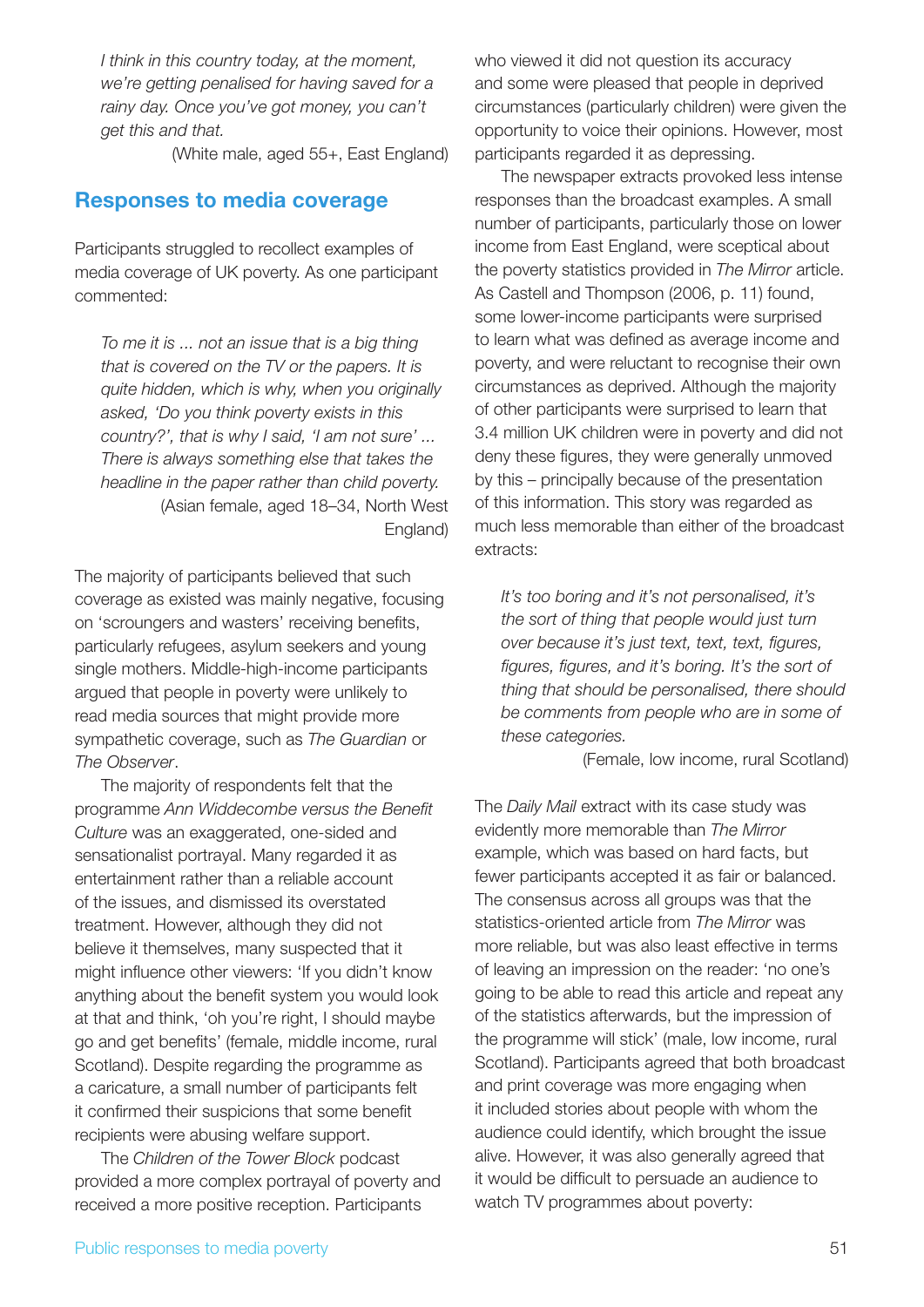*It needs to be communicated in a way that people aren't going to switch off, because ... you know, you come home at the end of the day, and maybe you've had a bad day or whatever, and you put the TV on maybe for a bit of diversion.*

(Black female, aged 45+, North West England)

There were no noticeable differences in either general opinions or responses to media coverage in relation to ethnicity. The regional differences identified in the BSA data did appear to be evident. Both groups held in Eastern England included a greater number of participants who favoured a restricted definition of poverty, were sceptical about the poverty statistics in *The Mirror* article and were more critical of particular aspects of welfare provision.

Park *et al.* (2007, p. 11) noted that: 'The most pronounced differences [in opinion] relate to whether or not a respondent feels that they themselves have experienced poverty'. Evidence from focus groups confirms this. Participants frequently referred to personal experiences in making statements and judgements about poverty, particularly to challenge media representations:

*I learnt about poverty the hard way … and it*  made life a lot more difficult than the media *made it out to be. And, you know, that's why I don't like these stories you get, 'Mrs Somebody or other gets £1,500 a week in*  benefits' and you're thinking 'yeah'. To get benefit you have to battle. You have got to *really struggle and, you know, just to get your basic requirements, you've got to struggle. But the media, you know, publicises that it's so*  easy, there's so much money floating around, *you just go in and ask them for it.*

(Male, low income, rural Scotland)

Other participants with experience of working with disadvantaged groups (e.g. in housing or regeneration) also commented that 'as soon as you read the media you will pick holes in any story that is going in' (female, urban area Scotland).

Philo (2001) argues that those with least personal knowledge of an issue are most likely to be influenced by media coverage. Young people with no direct experience of poverty might be considered a critical case in this regard, i.e. they might be more likely to draw on secondary information to inform their opinions and therefore show the greatest media influence. There was no conclusive evidence of this. Some younger participants from the East of England group did say that the media extracts presented confirmed what they already thought about poverty, but it is not possible to conclude that this demonstrated the influence of the media. This group were just as sceptical as others about the reliability of media reports and referred to their existing beliefs to make judgements and offer opinions.

Of course, a low level of trust in the media does not mean that people are not influenced by it. They might perhaps unknowingly be expressing beliefs that reflect cumulative exposure to certain representations and ideas. It is difficult to disprove this, not least because selective exposure to and consumption of different media is an intrinsic part of personal development and everyday life. However, it is interesting to note that participants did not frequently draw on the standard lexicon or rhetoric of media coverage of poverty in expressing their opinions – for example, there were few spontaneous references to 'scroungers', 'benefit cheats', 'deserving poor', etc. in participants' discourses, despite the fact that not all held liberal attitudes towards poverty.

## **Conclusion**

It is important not to overstate the extent to which focus group participants might be said to be discerning in their responses to media coverage of poverty, as this in part reflects the nature of the research process and material presented to them. Nevertheless, it is clear that the relationship between media coverage and public perceptions of poverty is not a simple one of external stimulus and effect. As Howitt (1982, p. 177) observes, 'the media only furnish ... images which the public then decode'. There is an evident congruence between people's beliefs and their responses to media coverage, but this is best regarded as an elective affinity in which the choice of media and responses to messages reflect and reaffirm an individual's experiences and associated outlook, rather than the persuasive impact of the media itself. With regards to lessons for those seeking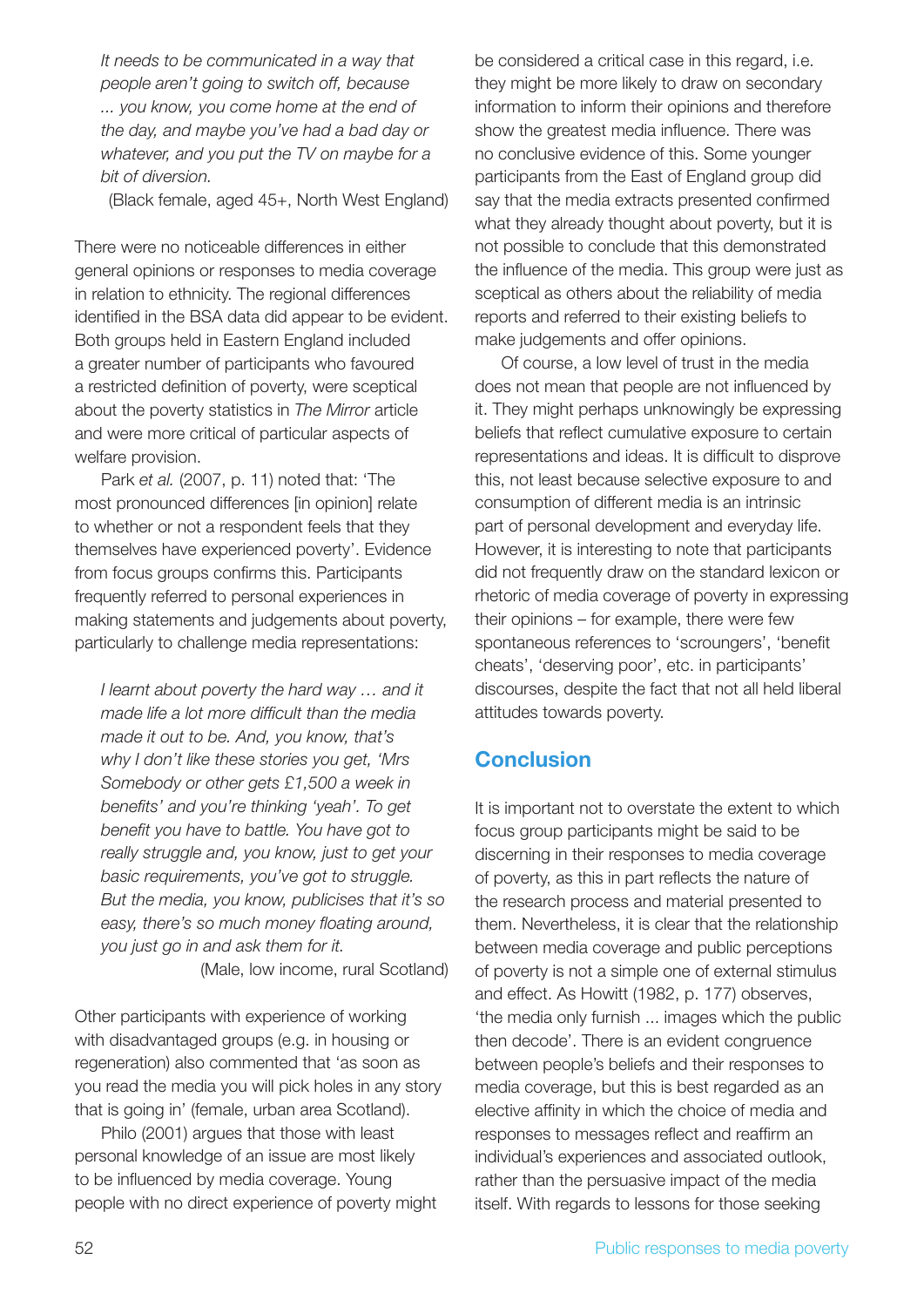to communicate anti-poverty messages more effectively, for example, it is unrealistic to expect that those to the far right of the political spectrum will be sympathetic towards the plight of asylum seekers experiencing poverty (unjustly), but they might be prepared to recognise that those without work experience poverty (of which group asylum seekers are part).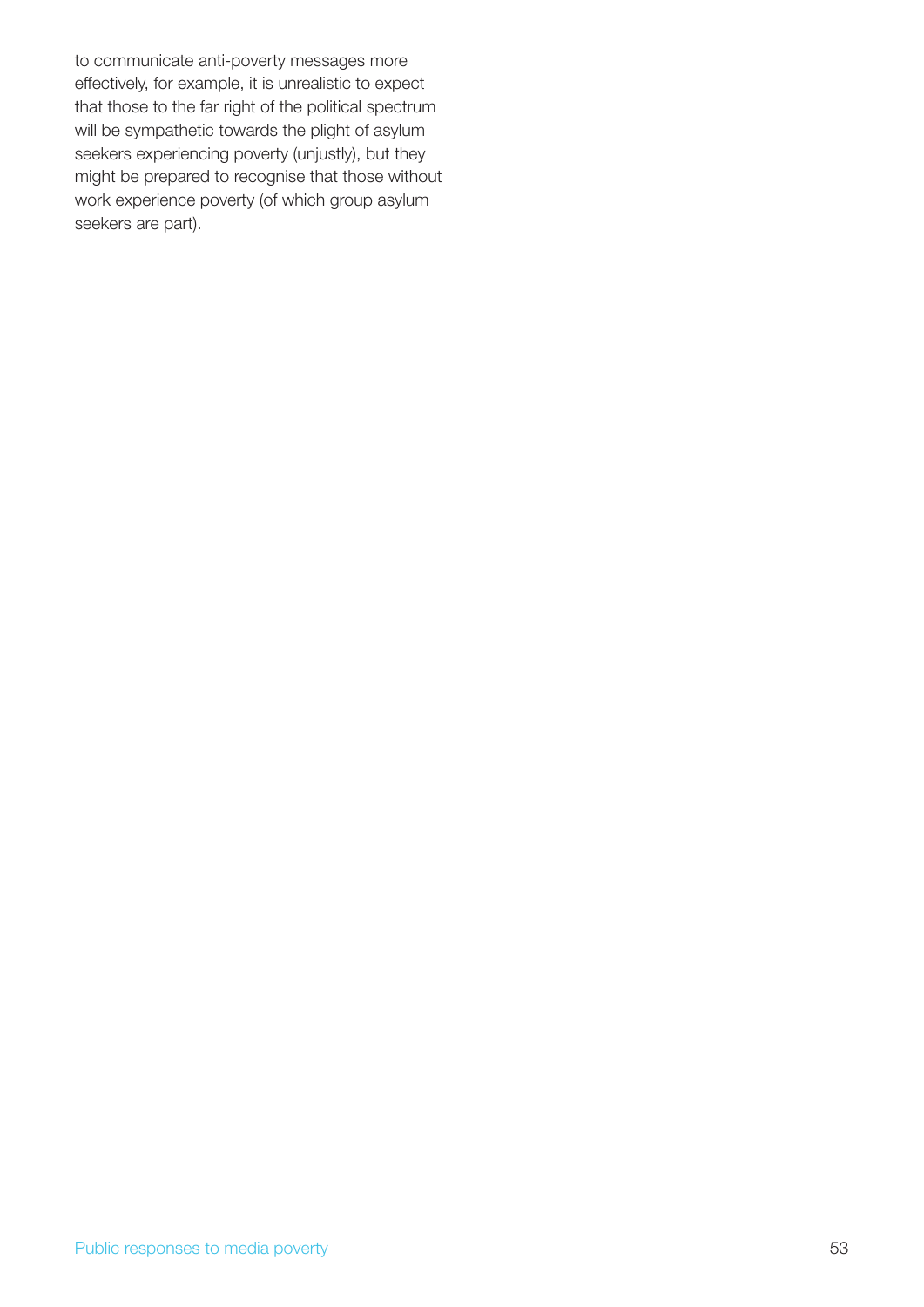This report has reviewed how the media in the UK report poverty at the current time. It complements and extends previous studies, at a time of considerable flux in the UK media. The media landscape has been transformed since Golding and Middleton's (1982) *Images of Welfare* study. Technological developments have revolutionalised media formats, content and output, and also increased the potential for audience feedback and user-generated media. Significantly, these changes are taking shape at a time when anti-poverty policy has attained greater prominence in government than in more recent years.

The research set out to address four objectives.

- Compare representations of poverty across different contemporary UK media.
- Identify the principal factors and considerations influencing those involved in producing media coverage of poverty.
- Understand how UK media representations of poverty relate to the public's understanding of poverty, and any differences between the responses of different groups.
- Identify examples of effective practice in communicating poverty issues to the public and derive transferable lessons from these.

First, it is clear that there is scope for different representations of poverty. This is evident in various ways – for example, the differences in how the same story is reported across the media and in how poverty in the UK is reported from poverty outside the UK. Then there are differences in the extent to which poverty is reported across UK media, with poverty being more likely to be encountered by the reader of Sunday broadsheets than any other media. Also, the complexion of

poverty in the UK is not always reflected accurately in the poverty in the UK that is reported in the media. Taken together, these observations need not be a cause for despair. Rather, they alert us to the possibility that the media representation of poverty has the flexibility to be whatever journalists make of it, and therein lies the challenge.

Second, the positions from which journalists, campaigners and people experiencing poverty engage poverty are self-evident – that is, respectively, the primary need to generate newsworthy copy, the concern to further the interests of a client group and the desire to be treated with respect. What has been shown in the research that is less well rehearsed is that there is much to be gained by promoting understanding of everyone's respective interests and by instigating initiatives to develop trust among all interest groups. Progressive reporting can make for good copy.

Third, there is little evidence that the UK public glibly consumes information on poverty from the UK media. However, there is not yet a twoway flow of information that new media affords. The public tend to adapt information in a way that is consistent with current understanding. However, it is possible to shape understanding through imaginative reporting that does not overtly challenge established viewpoints.

Before turning to consider the evidence of good practice in the media and lessons that should be learned by the sector, it is worthwhile to reflect on lessons that could be learned by the campaigning sector and on future directions for research.

The research has demonstrated that the campaigning sector already plays an important part in keeping UK poverty in the UK news. In particular, the media value the sector as a reliable source of comment and as a conduit through which they can access people experiencing poverty to add life to their reports. However,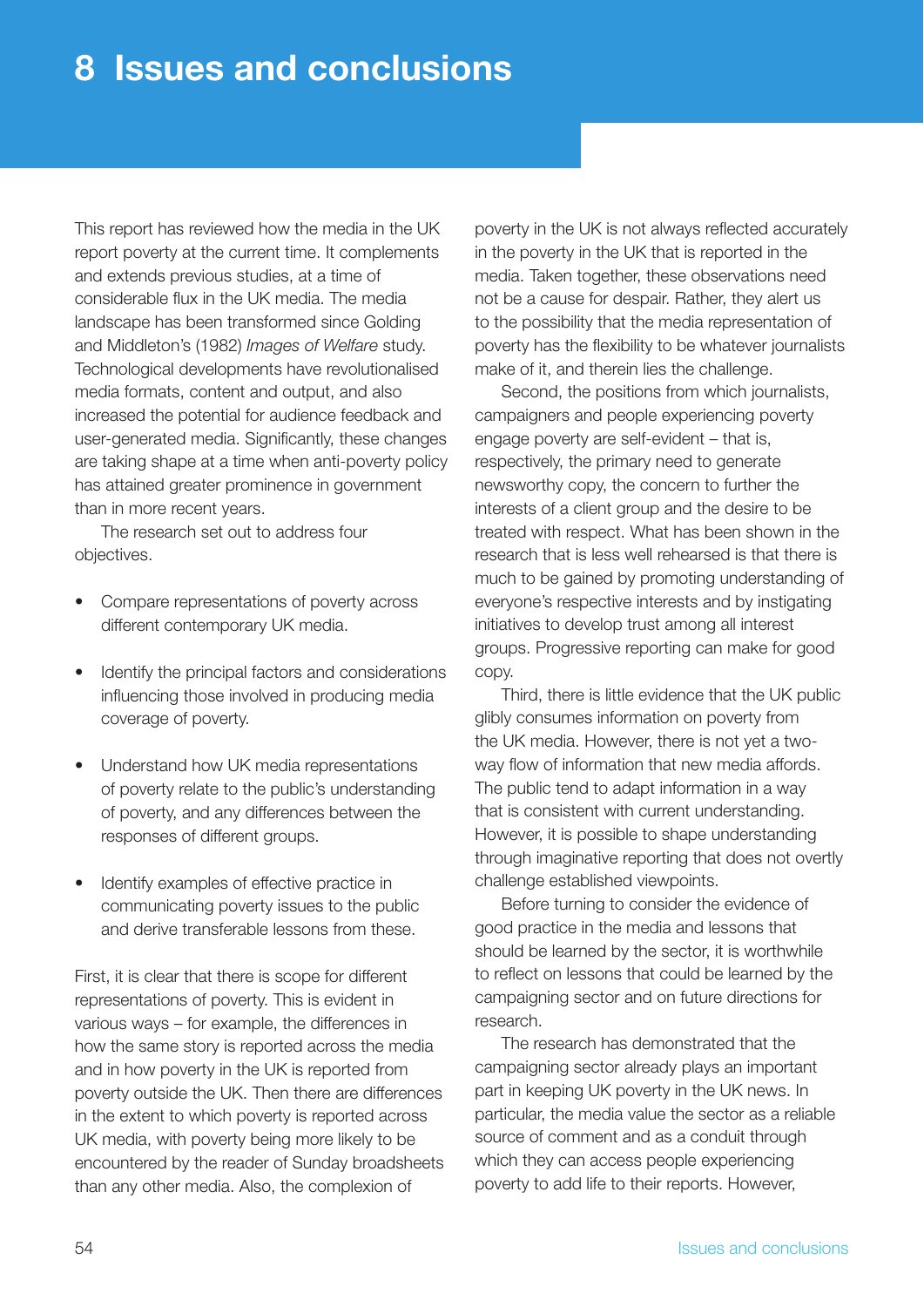the research suggests that there are ways in which the campaigning sector could be even more effective. First, there would appear to be scope for the sector to be more proactive in generating coverage. Although there are many examples of successful proactive activity, on the whole the sector is more responsive. There might be a need to build capacity within the sector or for the sector to work more closely with researchers to disseminate research evidence more widely. Second, there is a need to redress the discrepancy between the nature of poverty problems in the UK and the poverty that is reported in the media. The dearth of coverage of disabled people experiencing poverty is striking. The greater prevalence of coverage of men (rather than women) and of the working poor (rather than the non-working poor) is perhaps indicative of the concern with welfare to work in contemporary poverty debates, as opposed to the 'scroungerphobia' of previous times (in which the non-working poor were the primary focus of attention). Both of these reflect the centrality of a work ethic to underlying attitudes towards poverty and welfare in the UK (Ignatieff, 1989). Equally, the coverage of the working poor reminds us that work is not necessarily always a means to escape poverty. The campaigning sector has a role to play in redressing these imbalances. For example, thought might be given to the people who are presented to the media to share their experiences of poverty. Third, focus group deliberations and discussions with key informants suggest that imaginative work can help challenge misperceptions of poverty. In this respect, the presentation of anti-poverty activity as a social investment – emphasising the wider and direct benefits for all anti-poverty activity – might be received more positively by more of the public. Finally, as reported in conclusion to the key informant interviews, there is a need to build trust among all stakeholders and there is support for the establishment of cross-sectoral measures to poverty proof news coverage and government initiatives.

## **Issues for further investigation**

Although the objectives of this report were primarily to appraise the UK media with a view to informing working practices for communication about poverty and in the media, the analysis has identified five issues that are worthy of further investigation. First, it would appear that new media has not yet transformed the way people receive and engage with the news. No focus group participants described how they actively produced news and few used the new media as a news source. New media was used to complement, rather than replace, the information that was available through traditional sources. There is a need for investigation into how the potential of new media can be harnessed to communicate poverty more effectively. Second, the extent to which coverage of poverty is 'prominent' and 'incidental' has been discussed throughout the report. There is a need for further critical reflection on what lessons should be drawn from these observations. It should not be assumed, for example, that a fleeting reference to poverty in a news report that is primarily focused on a related issue is always bad. Similarly, there is a need to review what should be considered an appropriate representation of poverty in the media, before any inferences can be drawn on level of coverage. Third, the differences between the coverage of UK and non-UK poverty in the news raise the question of how the general public negotiate and rationalise these very different representations of poverty. For example, it might be that the tendency for the UK public to favour a more austere, subsistence definition of poverty reflects, at least in part, the way in which non-UK poverty is presented in the news. Fourth, it would be helpful to consider whether the distancing of those experiencing severest poverty from the majority (identified in the discourse analysis) is related to a tendency for people to seek individualised, rather than structural explanations for poverty (identified in the focus groups and poverty-tracking studies). Finally, throughout the report, a need was expressed for more direct and personal representation of poverty as a lived experience. Although some suggestions have been made as to how this could be achieved, there is a need for a much more systematic and extensive review of how poverty can be presented as an experience, as opposed to a condition.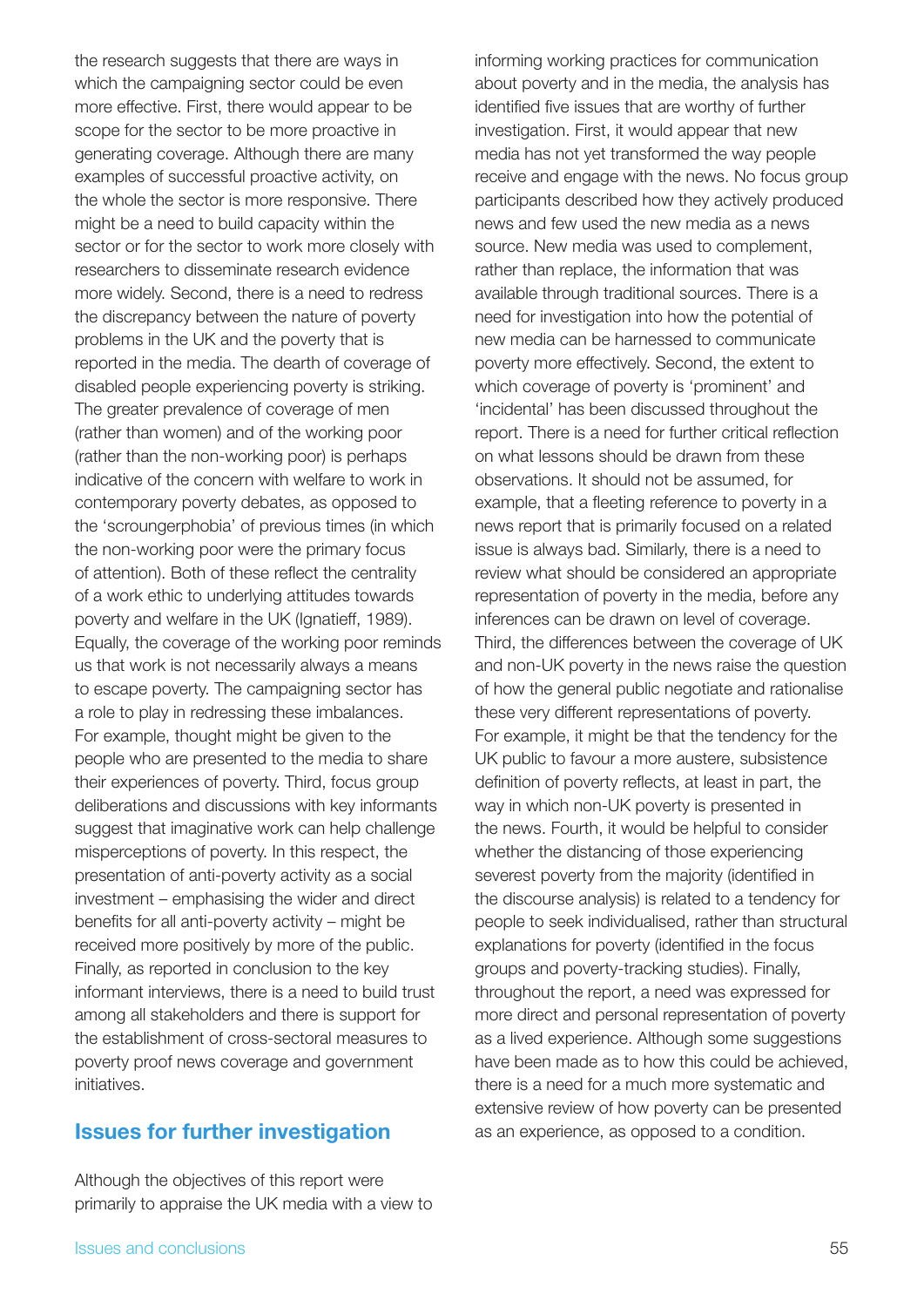## **Good practice in the media**

Finally, there is evidence of good practice in the media and lessons that should be learned by the sector. The probing investigations of documentaries indicate that poverty can provide the journalist with material that makes for original and challenging copy. Care must be taken not to use language that offends (avoiding, for example, describing people experiencing poverty as 'the poor'). Personalising poverty or complementing statistics with a life experience is found to make for more effective copy. Most significantly, the acknowledgement among focus group participants that the most memorable copy is that which is most sensational should not be a justification for tabloid exclusives; rather, it is a challenge for broadcasters and all journalists that copy that works best is that which challenges the reader or viewer. As noted above, progressive reporting can make for good copy.

There are many examples in the UK media of good practice, evidence of commitment to engage poverty in a way that instigates progressive debate and recognition of the value of the campaigning sector. The forthcoming guide to reporting poverty by the Society of Editors also demonstrates media commitment to address poverty in a sensitive and effective way.<sup>1</sup> Notwithstanding these points, the report raises issues on which the media are encouraged to reflect. First, the public express higher levels of trust in the reporting of poverty in broadcasts than, in turn, broadsheets, then red tops. Trust is also high in local newspapers. Second, there is clearly scope for more of the local press to engage more frequently with poverty. Although, as the key informant who was experiencing poverty reports, local coverage must be sensitive to the way in which it engages with and presents (local) people experiencing poverty, there is ready access to local sources of information. Third, care must be taken over the language used to convey poverty. It is strongly advised to refer to the experience of poverty, rather than refer to poor people, to avoid the inadvertent risk of apportioning blame through labelling. Fourth, the media must honour commitments after the fieldwork has been concluded. People experiencing poverty reported that journalists often did not honour their commitment to send

photographs or copy following publication. Finally, relative to non-UK coverage, there are fewer examples of poverty being reported through investigative studies in the UK. The appetite for investigative studies outside the UK might also be suggestive of an appetite for more in-depth reporting of the ways in which poverty blights the lives of individuals, families and communities in the UK.

### **Conclusions**

To conclude, the evidence reviewed tends to suggest that, on the whole, coverage of poverty is a peripheral item in newspapers, news magazines, radio and TV news, and entertainment television. It is not so much the case that poverty *per se* is absent from the UK mass media, rather that it is rarely explored directly and critically. Poverty tends to be a tool that is used to lend weight to a wider argument that is being pursued. Such coverage as exists tends neither to explore the causes of poverty nor to demonstrate its consequences. This reinforces the earlier conclusion that the coverage is incidental, at times superficial, rather than driven to understand poverty and its problems. Not surprisingly, therefore, structural accounts of the origin and distribution of poverty are especially lacking. This is perhaps to be expected, as news coverage is likely to favour simple rather than complex accounts of issues (partly because of the need for brevity). However, it also reflects a recurrent element in audiences' understanding of the nature and causes of poverty (Taylor-Gooby, 1988) – although, to be expected, the research has shown that this is avoidable.

The way in which poverty is handled also increases the likelihood of less 'progressive' understandings being promoted. Thus, the focus on responses to poverty in news reporting (giving the impression that much is being done) and on feckless behaviour among the poor (e.g. of the cast of *Shameless*), rather than on cause risks portraying these responses as either inexplicable/ irrational or themselves the causes of poverty, i.e. 'blaming the victim'. Similarly, reality TV shows were criticised by the third Glasgow focus group (i.e. the 'succeeding', middle-income group) as voyeuristic and expressions of class superiority: 'there are also programmes where essentially,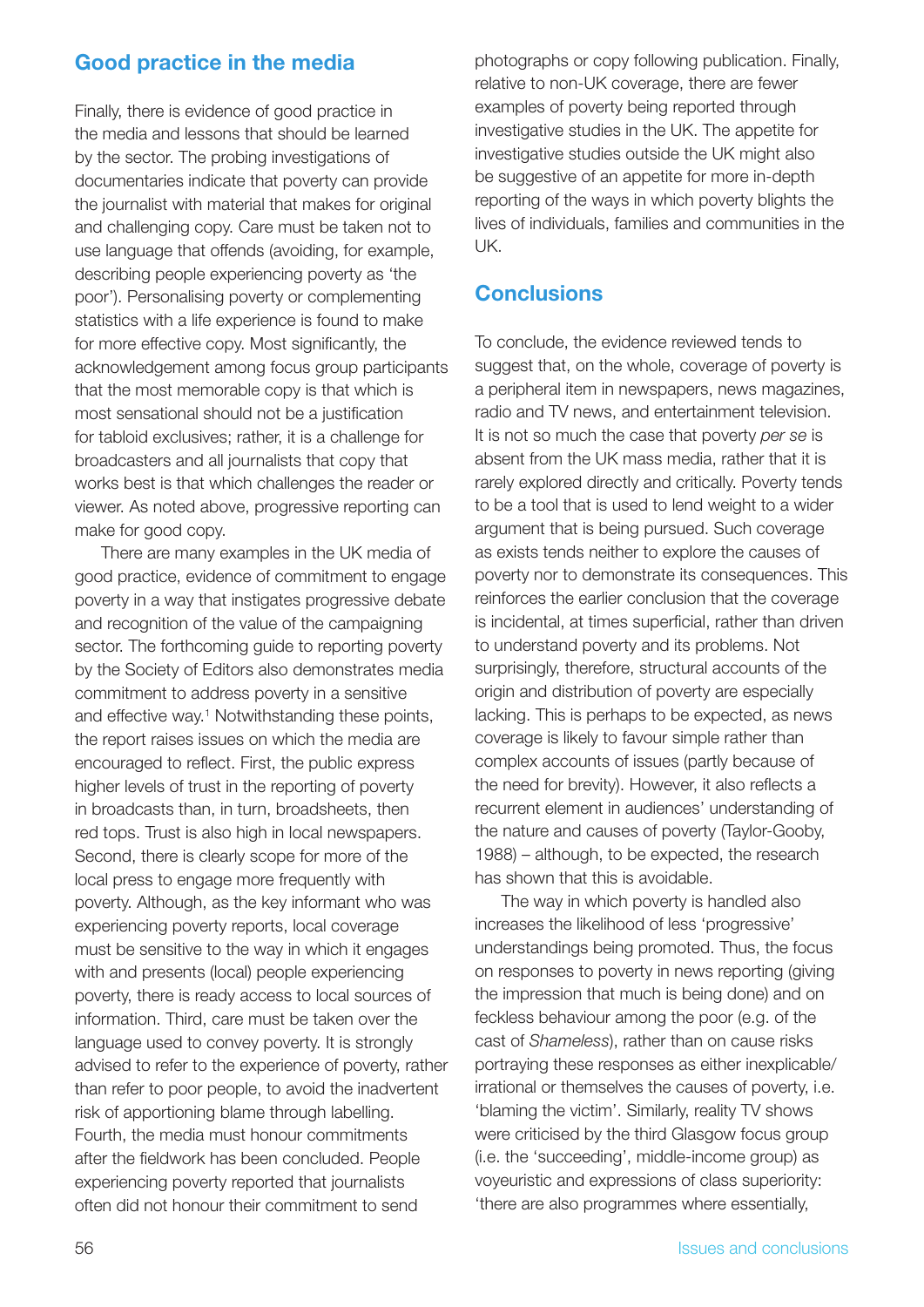when you boil it down, people are getting entertainment about people having unruly children they can't control and living in poor houses'.

If audiences do not often encounter coverage of poverty or are not exposed to structural explanations of it, then they will draw on their existing frameworks of understanding to make sense of this issue when it arises (as found in our focus groups). These will reflect and

express experiences and socialised background assumptions. The key problem of contemporary media is their tendency to marginalise accounts of poverty that challenge existing suppositions. Were the media to find ways to challenge people's selective misperceptions of poverty in the UK, then this could yet be the most effective means to gather public support for anti-poverty initiatives.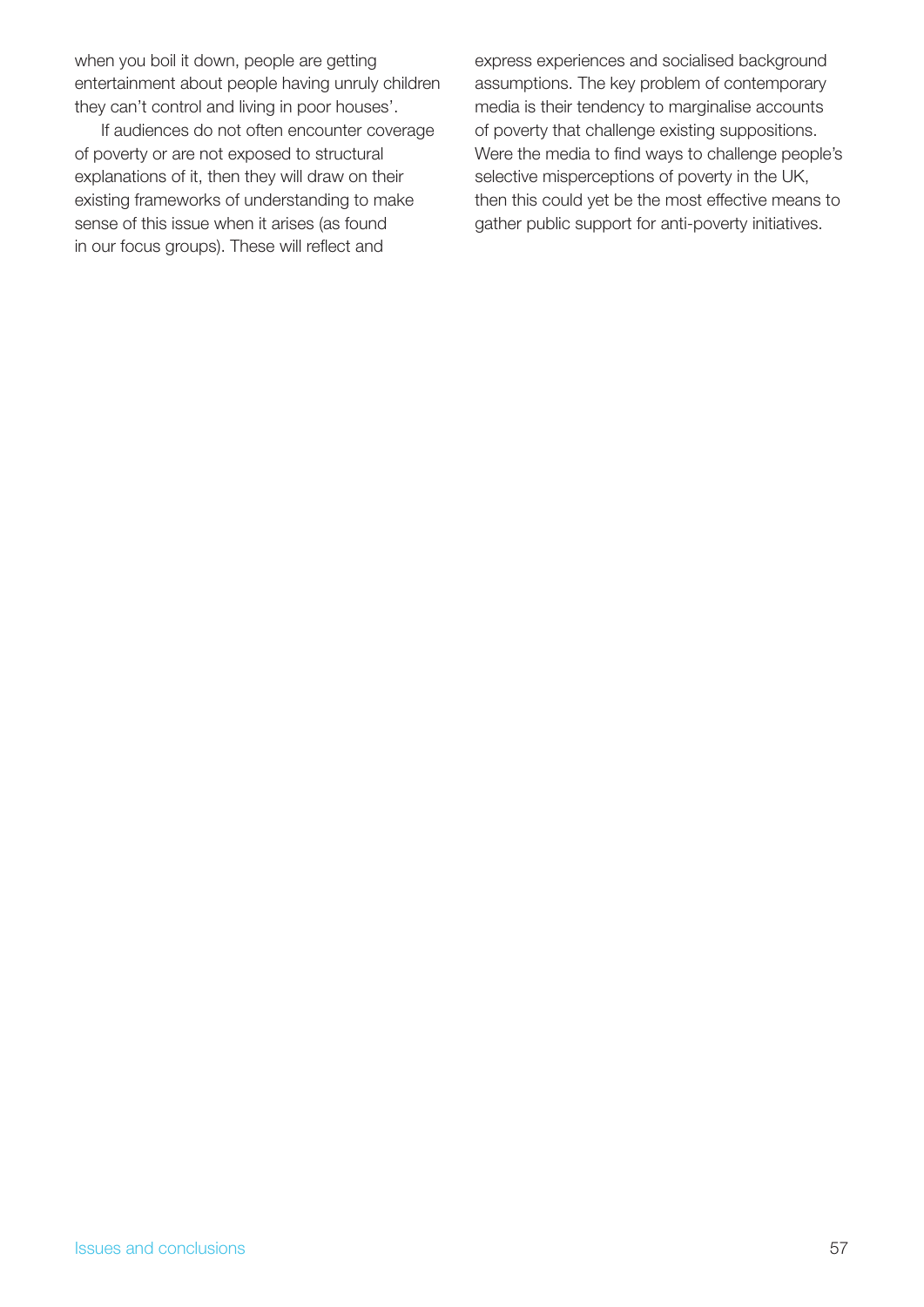# **Notes**

# **Chapter 2**

- 1 The Households Below Average Income (HBAI) series also recognises that income levels must be adjusted if they are to be used as a measure of living standards. For example, a couple with four children will require a higher level of income, or will require to spend a higher amount, to maintain the same standard of living as one adult living alone. This adjustment is known as equivalisation. Equivalisation is essential to ensure sensible income and expenditure comparisons between different types of household. The OECD scale is now the preferred equivalisation scale of the Department for Work and Pensions (DWP).
- 2 Those in favour of discounting housing costs would argue that housing expenditure is an unavoidable fixed cost that varies widely across the country (reflecting regional variation in the cost of living) and across different life stages. Those who have high housing costs will have less disposable income than their income (with housing costs) would otherwise suggest. Those in favour of including housing costs would argue that housing expenditure might not be as unavoidable and fixed as their critics suggest.
- 3 The figures used in this chapter are drawn from the UK Government's measures of (child) poverty. Most commentators now use these figures to report the incidence of poverty in the UK, although it must be acknowledged that disagreement persists over the most accurate measure of poverty in the UK.
- 4 The distinction between absolute poverty and relative poverty is perhaps the most critical issue to grasp in understanding the measurement of poverty. It is a deceptively simple distinction. *Absolute* poverty implies that there is a onceand-for-all fixed measure of poverty; *relative* poverty implies that the measure of poverty might change through time as society's

standards change. Both measures are useful and together they present a comprehensive understanding of income poverty.

- 5 See the DWP *Opportunities for All* website: www.dwp.gov.uk/ofa/.
- 6 Notwithstanding the supplementary tax-varying powers accorded to the Scottish Executive.
- 7 The summary of whether people have a liberal or sceptical attitude towards poverty (last few rows of Table 1) is based on the pattern of response to other attitudinal questions. For example, those with more liberal attitudes would be more likely to consider that benefit levels were too low and would cause hardship, whereas sceptics would be more likely to consider that benefit levels were too high and would discourage people from finding jobs.
- 8 The UK Government considers people to be living in poverty if they reside within a household whose total income – equivalised for household composition and before housing costs have been deducted – is below 60 per cent of the GB median household income.

## **Chapter 3**

- 1 For example, 'broke', 'wolf at the door' and 'hand-to-mouth existence'.
- 2 Of course, broadcasting presents fewer opportunities than newspapers for reporting poverty, so that this 'raw' numerical comparison must not be taken as an indication of proportionate coverage. It is not feasible to directly compare the proportionate coverage of newspapers and broadcasting.

## **Chapter 5**

- 1 We might understand this as a 'symbolic economy of space'.
- 2 Weans (children), tae (to), huv (have), ower (over), wee (small) and Easterhoose (Easterhouse).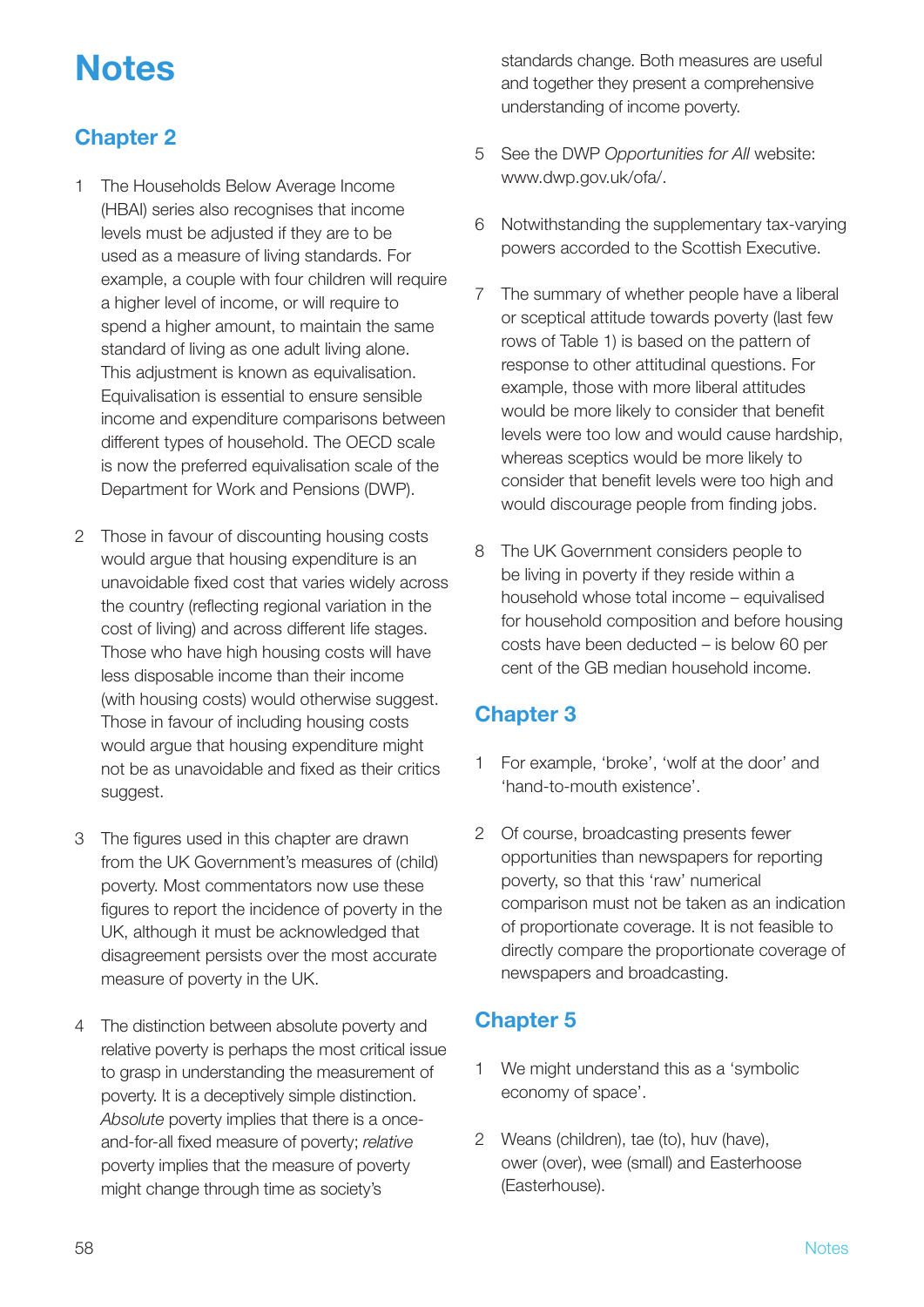- 3 These ideas in this paragraph are drawn from the work of French sociologist Pierre Bourdieu (1993). Bourdieu distanced himself from a more traditionally Marxist view where class is understood primarily in economic terms – more precisely, in terms of relationship to the means of production, circulation and exchange.
- 4 That is, to develop social capital in the Bourdieusian sense of entry into influential networks.
- 5 Language is an example of how a number of Bourdieu's capitals are resignified within a local framework of meaning.
- 6 The concept of underclass is highly problematic. However, it is valid to use it in its current context, as it refers to the depiction of a group who are perceived to be so far removed from the prevailing norms and life worlds of the majority that they are considered to be a class apart. The classification is grounded in morals, i.e. the 'underclass' are people not like us and not as virtuous as us.
- 7 That is, mostly through the obvious lack of any of the forms of capital as identified by Bourdieu (1993).

## **Chapter 6**

1 'News values' refers to the primary concern to generate newsworthy copy (as opposed to 'social policy values', which refers to the primary concern to effect social change).

- 2 This perception was not evidenced through SPIU's systematic content review of news reporting in the UK.
- 3 It should be acknowledged that the majority of complaints to the Press Complaints Commission (PCC) are about accuracy, then privacy. Only 2 per cent of complaints of all kinds are actually upheld and 74 per cent of apologies and corrections appear on the same page as the offending article or further forward.

# **Chapter 7**

- 1 The examples presented were as follows.
	- Sceptical broadcast: *Ann Widdecombe versus the Benefit Culture*, ITV1, 22 August 2007.
	- Liberal broadcast: *Children of the Tower Block*, Sunday Herald Films, www. sundayherald.com/films/povertyfilm.
	- Sceptical newspaper extract: M. Mowafi and P. Markham, 'Mother-of-eight handed keys to £130,000 house', *Daily Mail*, 16 May 2001.
	- Liberal newspaper extract: B. Roberts, 'UK child poverty – the facts: no heating, no birthdays, no hope', *The Mirror*, 17 October 2006.

# **Chapter 8**

1 *Reporting Poverty in the UK: A Practical Guide for Journalists* by the Society of Editors and Media Trust.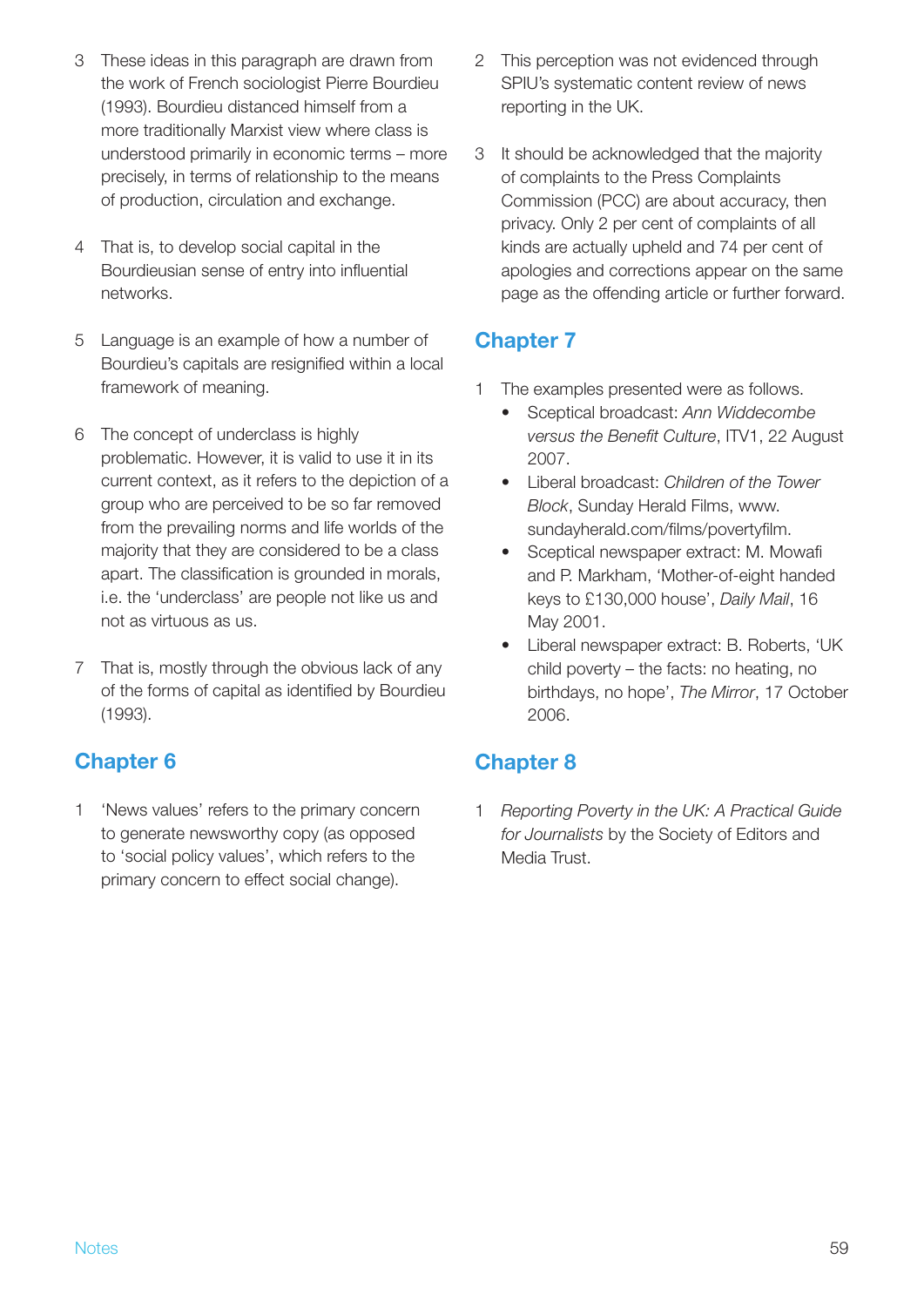# **References**

Bell, A. (1991) *The Language of News Media.* Oxford: Blackwell

Blair, T. (1999) 'Beveridge lecture', Toynbee Hall, London, 18 March, www.bristol.ac.uk/poverty/ Publication\_files/Tony%20Blair%20Child%20Pover ty%Speech.doc (accessed 31 July 2008)

Bourdieu, P. (1993) *Sociology in Question*. London: Sage

Castell, S. and Thompson, J. (2006) *Understanding Attitudes to Poverty in the UK Getting the Public's Attention*. York: Joseph Rowntree Foundation

Coughlin, R.M. (1980) *Ideology, Public Opinion and Welfare Policy: Attitudes towards Taxes and Spending in Industrialised Societies*. Berkeley, CA: University of California Press

Deacon, A. (1978) 'The scrounging controversy: public attitudes towards the unemployed in contemporary Britain', *Social and Economic Administration*, Vol. 12, No. 2, pp. 120–35

de Mause, N. and Rendall, S. (2007) *The Poor will always be with us: Just not on the TN News*, FAIR study, www.fair.org/index.php?page=3172 (accessed 27 July 2008)

Department for Social Development (2003) *Ending Fuel Poverty: A Strategy for Northern Ireland.*  Belfast: Department for Social Development

de Sousa Santos, B. (1994) *Pela Mão de Alice: O Social e o Político na Pós-Modernidade*. Porto: Edições Afrontamento

DWP (Department for Work and Pensions) (2008) *Households Below Average Income Statistics: An Analysis of the Income Distribution 1994–95 to 2006–07*. London: DWP

Elias, N. (1978) *The Civilising Process*. London: Blackwell

Foucault, M. (1980) *Power/Knowledge: Selected Interviews and Other Writings, 1972–1977*. New York: Pantheon

Fowler, R. (1991) *Language in the News: Discourse and Ideology in the Press.* London: **Routledge** 

Golding, P. (1991) 'Poor attitudes', in S. Becker (ed.) *Windows of Opportunity: Public Policy and the Poor*. London: Child Poverty Action Group

Golding, P. and Middleton, S. (1982) *Images of Welfare: Press and Public Attitudes to Poverty.*  Oxford: Martin Robertson

Grindstaff, L. (1997) 'Producing trash, class and the money shot: a behind-the-scenes account of daytime TV talk shows', in J. Lull and S. Hinerman (eds) *Media Scandals*. Cambridge: Polity

Hargreaves, J. (1986) *Sport, Power and Culture: A Social and Historical Analysis of Popular Sports in Britain*. London: Polity

Hirsch, D. (2006) *What Will it Take to End Child Poverty? Firing on All Cylinders*. York: Joseph Rowntree Foundation

HM Government (2006) *Reaching Out: An Action Plan to Tackle Social Exclusion*. London: Cabinet Office, www.cabinetoffice.gov.uk/social\_exclusion task\_force/publications/reaching\_out/reaching\_ out.asp (accessed 27 July 2008)

Howard, M., Garnham, A., Fimister, G. and Viet-Wilson, J. (eds) (2001) *Poverty – The Facts*. London: CPAG

Howitt, D. (1982) *The Mass Media and Social Problems.* Oxford: Pergamon

Ignatieff, M. (1989) 'Citizenship and moral narcissism', *Political Quarterly*, Vol. 60, No. 1, pp. 63–74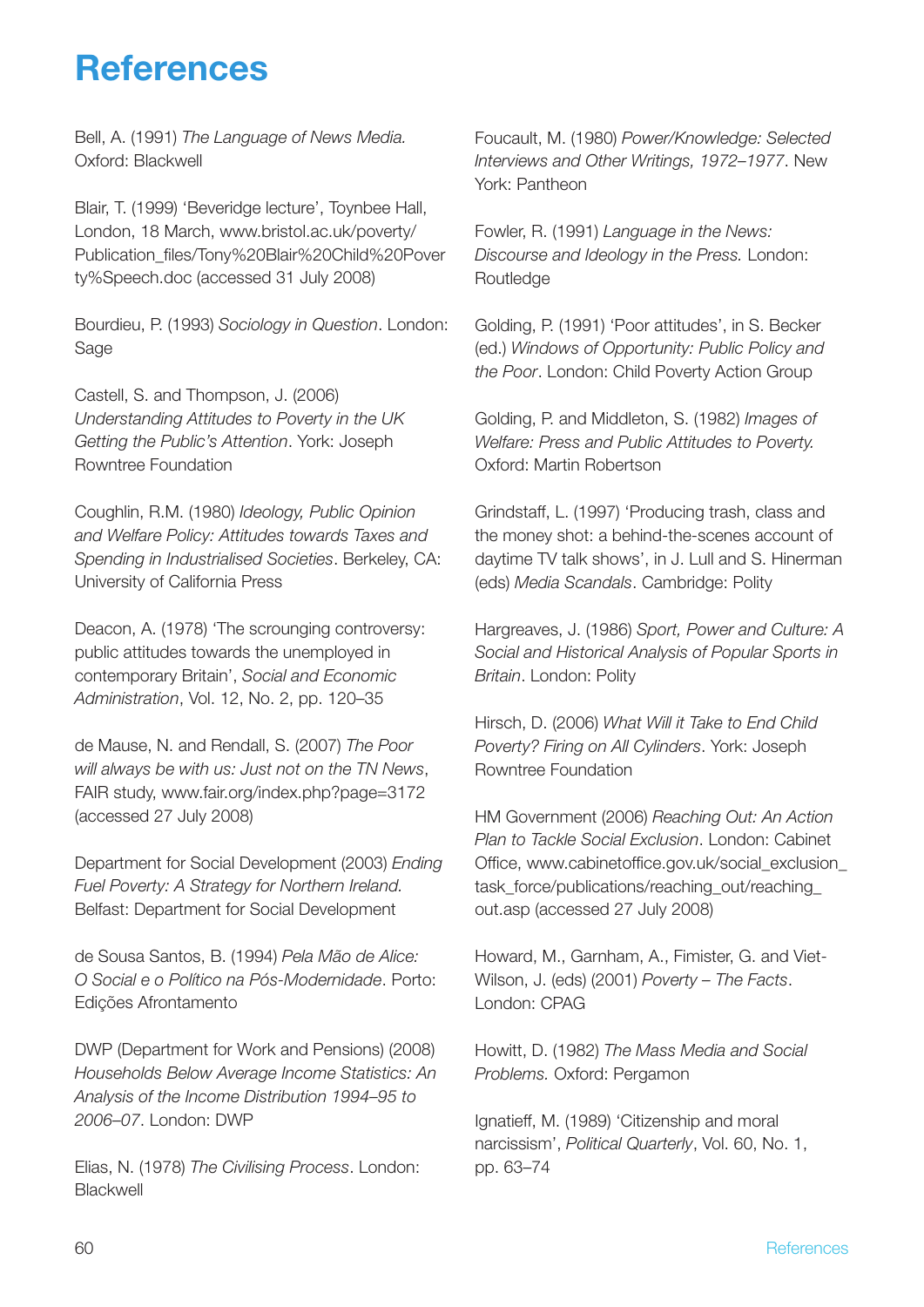Irwin, A. (2006) *Asylum and the Media in Scotland.*  Report prepared for the Oxfam Asylum Positive Images Network. Glasgow: Glasgow Caledonian **University** 

Klein, R. (1974) 'The case for elitism: public opinion and public policy', *Political Quarterly*, Vol. 45, No. 3, pp. 406–17

Lister, R. (2001) 'Work for those who can, security for those who cannot. A third way in social security reform or fractured social citizenship?', in R. Edwards and T. Glover (eds) *Risk and Citizenship. Key Issues in Welfare*. London: Routledge

McKendrick, J.H., Cunningham-Burley, S. and Backett-Milburn, K. (2003) *Life in Low Income Families in Scotland. Research Report.*  Edinburgh: Scottish Executive Social Research, www.scotland.gov.uk/library5/social/lili-00.asp (accessed 27 July 2008)

McKendrick, J.H., Sinclair, S., Mason, D., Smith, N., Gillespie, M., Bivand, P., Moley, S. and Tyler, D. (2008) *Closing the Opportunity Gap Programme: Phase One Interim Evaluation.* Edinburgh: Scottish Executive Social Research

Manning, P. (1998) *Spinning for Labour: Trade Unions and the New Media Environment*. Bristol: Ashgate

Marr, A. (2005) *My Trade: A Short History of British Journalism*. London: Pan

Millar, J. (2000) 'Lone parents and the New Deal', *Policy Studies*, Vol. 21, No. 4, pp. 333–45

Nord, L. and Nygren, G. (2002) *Medieskugga*. Stockholm: Atlas

Norris, M. (1978) 'Those we like to help', *New Society*, Vol. 45, No. 822, p. 18

O'Donnell, H. (1999) *Good Times, Bad Times: Soap Operas and Society in Western Europe*. London: LUP

Orton, M. and Rowlingson, K. (2007) *Public Attitudes to Economic Inequality*. York: Joseph Rowntree Foundation

Park, A., Phillips, M. and Robinson, C. (2007) *Attitudes to Poverty: Findings from the British Social Attitudes Survey*. York: Joseph Rowntree **Foundation** 

Partridge, M. (1994) 'Democracy and social security in the United Kingdom', in M. Adler (ed.) *Democracy and Social Security*. Edinburgh: New Waverley Papers

Philo, G. (2001) 'Media effects and the active audience', *Sociology Review*, Vol. 10, No. 3, www.gla.ac.uk/centres/mediagroup/effects.htm (accessed 27 July 2008)

Ritchie, J. (2000) 'New Deal for Young People: participants' perspectives', *Policy Studies*, Vol. 21, No. 4. pp. 301–12

Scott, J. (1982) *The Upper Classes: Property and Privilege in Britain*. London: Macmillan

Scottish Executive (1999) *Social Justice: A Scotland where Everyone Matters*. Edinburgh: Scottish Executive

Taylor-Gooby, P. (1983) 'Moralism, self-interest and attitudes to welfare', *Policy & Politics*, Vol. 11, No. 2, pp. 145–60

Taylor-Gooby, P. (1985) *Public Opinion, Ideology and State Welfare*. London: Routledge and Kegan Paul

Taylor-Gooby, P. (1988) 'The future of the British Welfare State: public attitudes, citizenship and social policy under the Conservative Governments of the 1980s', *European Sociologica*l *Review*, Vol. 4, No. 1, pp. 1–19

Taylor-Gooby, P. (1995) 'Comfortable, marginal and excluded: who should pay higher taxes for a better Welfare State?', in R. Jowell *et al*. (eds) *British Social Attitudes: The 12th Report*. Aldershot: Dartmouth/SCPR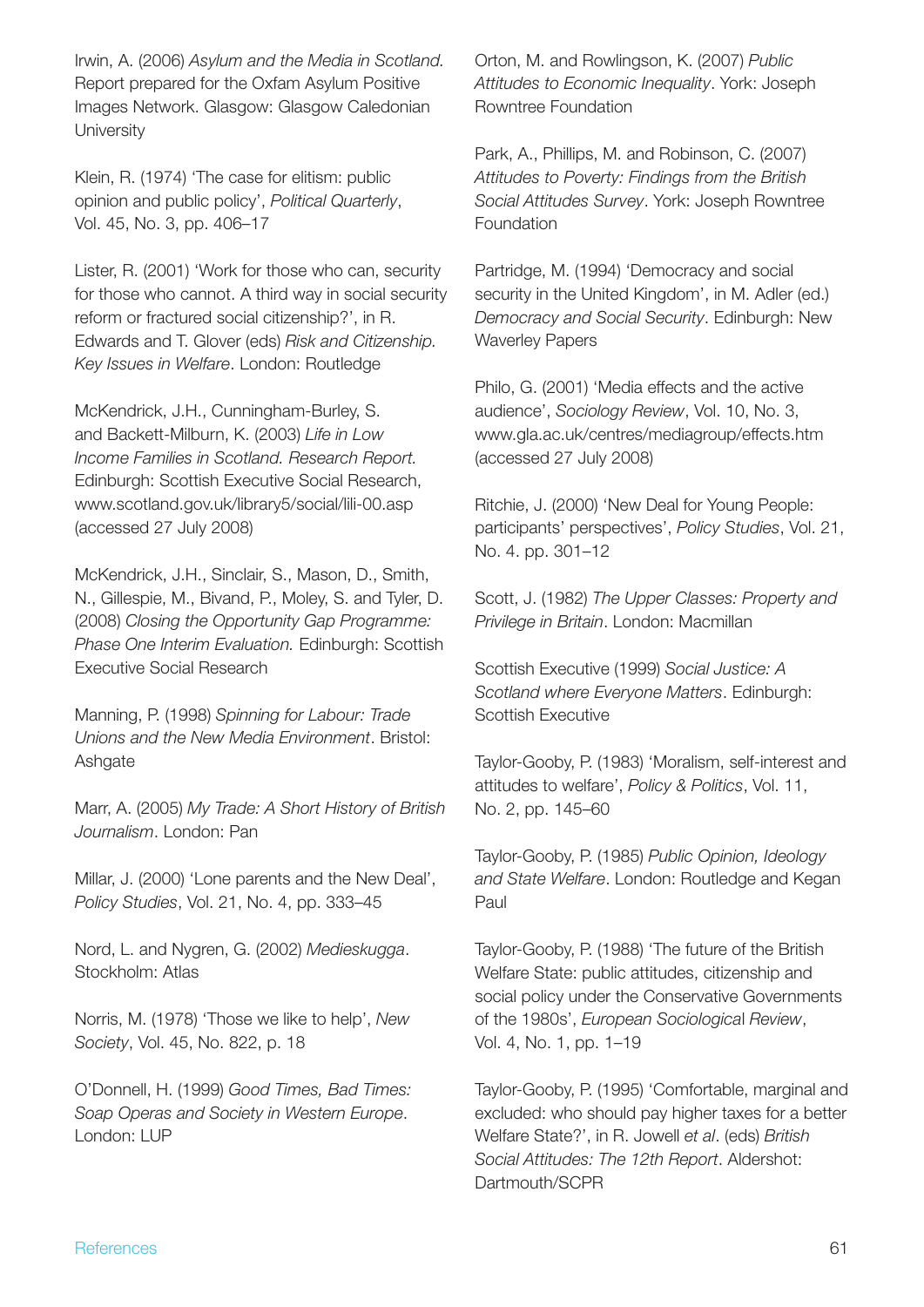van Dijk, T.A. (1998) 'Opinions and ideologies in the press', in A. Bell and P. Garrett (eds) *Approaches to Media Discourse*. Oxford: Blackwell

Walker, R. (2000) 'Learning if policy will work: the case of the New Deal for Disabled People', *Policy Studies*, Vol. 21, No. 4, pp. 313–31

Welsh Assembly Government (2005) *A Fair Future for Our Children. The Strategy of the Welsh Assembly Government for Tackling Child Poverty*. Cardiff: Welsh Assembly Government

Williams, T., Hill, M. and Davies, R. (1998) *Attitudes to the Welfare State and the Response to Reform*. Research Report 88. London: DSS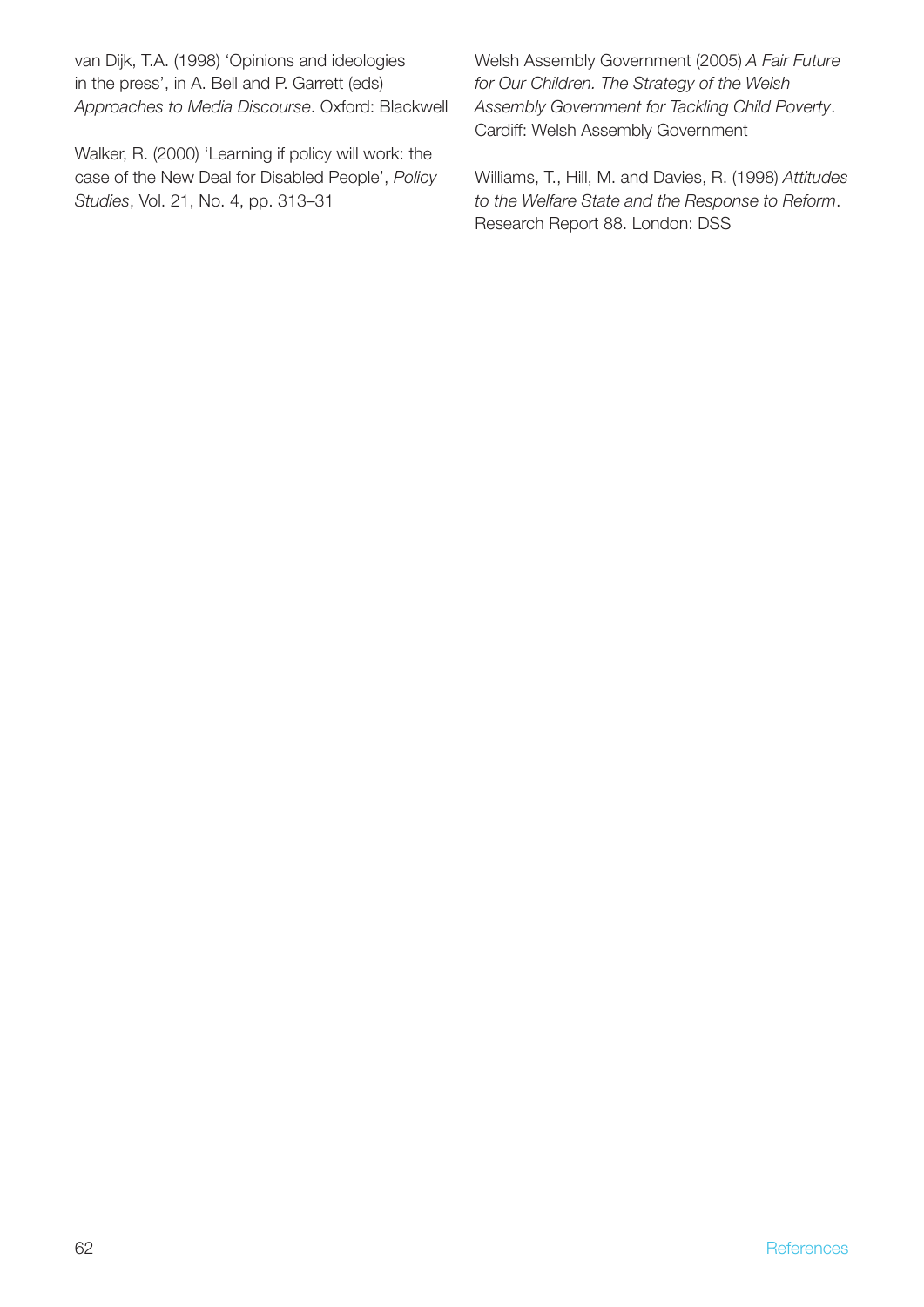# **Appendix Research methods for reporting poverty in the UK media**

## **Reporting poverty in the news**

The news content of 372 publications or programmes and 11 web blogs was reviewed over a one-week study period at the end of July to the start of August 2007.

The sampling frame was stratified to encompass the full breadth of news media. Table A1 describes the structure of the sample in more detail. Stratifications embraced the following:

- news media formats (newspapers, television news, radio news, news magazines and new media);
- publisher (e.g. BBC, commercial enterprise, interest groups and local government);
- cost (paid and free newspaper titles);
- regularity of production (daily, weekly and less regular titles);
- geographical scale (e.g. national, regional, and local media);
- regions (i.e. samples were drawn from inner London, East of England, North West England, Wales, Northern Ireland and Scotland).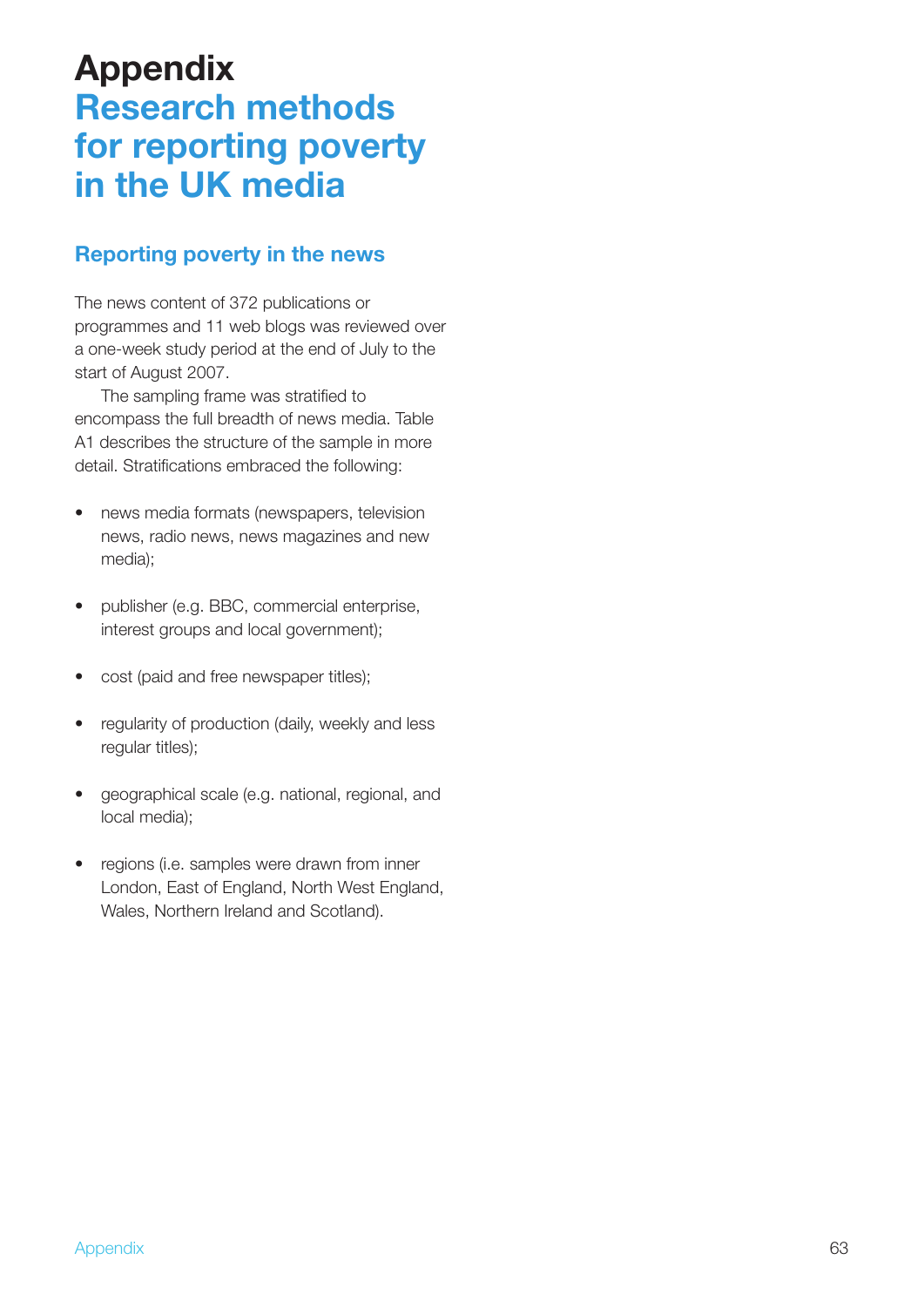#### Table A1: Sampling frame for the SPIU audit of poverty in the UK news

| <b>Type</b>                                                                  | <b>Titles</b>  | <b>Audits</b>  | <b>Target</b>  | Actual         |
|------------------------------------------------------------------------------|----------------|----------------|----------------|----------------|
| Print, newspapers                                                            |                |                |                |                |
| National, daily                                                              | 15             | 6              | 90             | 85             |
| National, Sunday                                                             | 15             | $\mathbf{1}$   | 15             | 13             |
| Region/city in 6 regions, daily                                              | $1 \times 6$   | 6              | 36             | 21             |
| Local in 6 regions, weekly                                                   | $6 \times 6$   | 1              | 36             | 31             |
| Local authority in 6 regions (monthly/quarterly/<br>bi-annual)               | $2 \times 6$   | 1              | 12             | 12             |
| Community, i.e. age, faith/culture, political,<br>(weekly/monthly/quarterly) | $2 + 3 + 2$    | $\mathbf{1}$   | $\overline{7}$ | $\overline{7}$ |
| Total                                                                        |                |                | 196            | 169            |
| Print, news magazines                                                        |                |                |                |                |
| UK-international News, UK news, UK general<br>interest (weekly/monthly)      | $3 + 4 + 3$    | $\mathbf{1}$   | 10             | 8              |
| Broadcast, radio                                                             |                |                |                |                |
| National, daily                                                              | $\overline{4}$ | $\overline{7}$ | 28             | 28             |
| Regional, BBC, daily                                                         | $1 \times 6$   | 7              | 42             | 39             |
| Regional, commercial, daily                                                  | $1 \times 6$   | 7              | 42             | 38             |
| Community, daily                                                             | $\overline{c}$ | $\overline{7}$ | 14             | 14             |
| Total                                                                        |                |                | 126            | 119            |
| Broadcast, television                                                        |                |                |                |                |
| National, daily                                                              | $\overline{4}$ | 7              | 28             | 21             |
| Regional, BBC, daily                                                         | $1 \times 6$   | $\overline{7}$ | 42             | 28             |
| Regional, commercial, daily                                                  | $1 \times 6$   | $\overline{7}$ | 42             | 27             |
| Total                                                                        |                |                | 112            | 76             |
| New internet media <sup>a</sup>                                              |                |                |                |                |
| Official blog                                                                | 10             | 7              | 70             | 35             |
| Unofficial hosted blog                                                       | 5              | $\overline{7}$ | 35             | $\overline{7}$ |
| Independent blog                                                             | 10             | $\overline{7}$ | 70             | 28             |
| Independent media online                                                     | 5              | $\overline{7}$ | 35             | $\overline{7}$ |
| Total                                                                        |                |                | 210            | 77             |

**a The actual number of new internet media sources that were reviewed is estimated, as not all sources provided**  a date for every new entry to the blog. Rather, SPIU reviewed five journalists' blogs hosted on their employers' official sites (official blog), one blog to which non-journalists contribute hosted on an official site (unofficial hosted **blog), four independent blogs hosted on the authors' own sites (independent blog) and one blog hosted by independent media (independent media online) were reviewed. This is equivalent to 77 days of blog review.**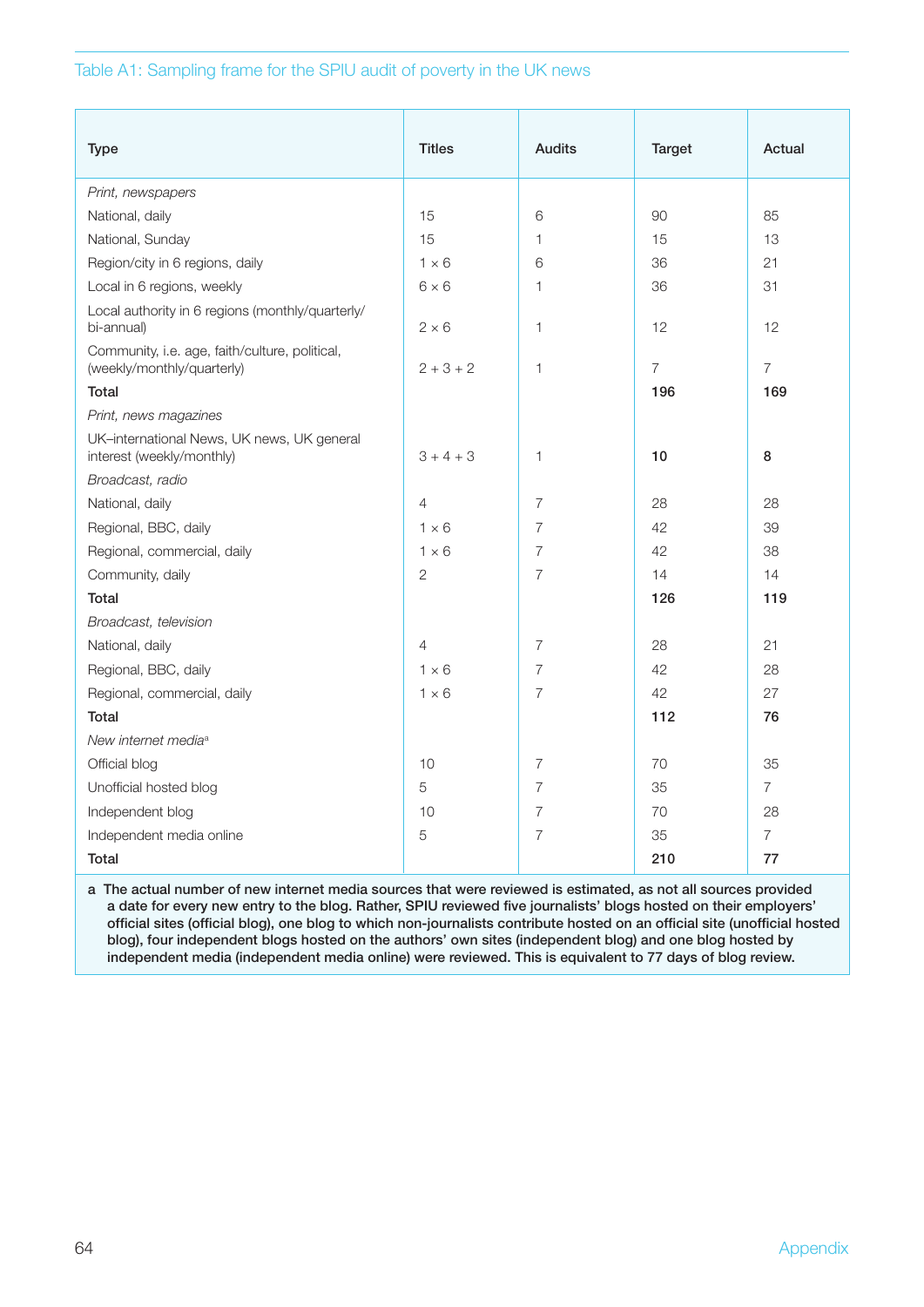The selection of titles within each category was undertaken with the aim of achieving breadth of coverage within each genre. For example, the six local newspapers selected for each of the six government office regions sought coverage from a range of publishing houses and a geographical spread within the region. Similarly, the breadth of coverage of national daily titles sought coverage across the political spectrum and broadsheet, middle-market and red top newspapers.

The objective was to achieve a sufficient sample to allow SPIU to comment with confidence on the representation of poverty in the UK news media and to explore the nature of the way in which poverty is presented. Although it was not possible to source every newspaper or programme that was targeted, the sample size and complexion is sufficient to attend to the research objectives.

The study was labour intensive, with each source being read or watched by John McKendrick and Louise Dobbie as it was analysed systematically using a coding framework devised by them. The unit of analysis is either the news report or the poverty content within the news report. More precisely, in addition to identifiers, eight key issues were addressed through the systematic recording of content across 26 variables.

- Keywords:
	- specific word for poverty or synonym used to represent poverty;
	- or specific concept related to poverty used;
	- or antonym of poverty used;
	- (and a count of stories that had none of the above, but for which a 'poverty angle' might have been anticipated).
- Presentation:
	- page number (if print media);
	- prominence of the article or programme carrying a poverty report;
	- content of image, if used.
- Information sources:
	- poverty information in the article or programme carrying a poverty report;
	- people experiencing poverty in the article or programme carrying a poverty report.
- Nature of coverage of poverty:
	- substantive focus of the article or programme carrying a poverty report;
	- specific story carrying a poverty report:
	- contribution of poverty to the article or programme.
- Origin of article:
	- person who is the stimulus for the report;
	- mode through which the issue is raised.
- Geography:
	- scale of analysis;
	- specific case studies.
- Contributors:
	- most prominent contributor to article or programme carrying a poverty report;
	- all other contributors to article or programme carrying a poverty report;
	- contributor of poverty information in article or programme carrying a poverty report.
- Profile of people experiencing poverty:
	- age;
	- gender;
	- ethnic group;
	- work status;
	- disability status;
	- tenure status;
	- marital/parental status.

Data was analysed using descriptive quantitative data-analysis techniques (summary counts and means). The restricted time-frame means that caution is required in generalising from the findings.

## **Tracking 'poverty news' across media**

This work programme involved a detailed analysis of the ways in which the same poverty 'story' is covered across a range of UK media. Seven stories were reviewed (see Table A2 for details of the six stories that are included in this report).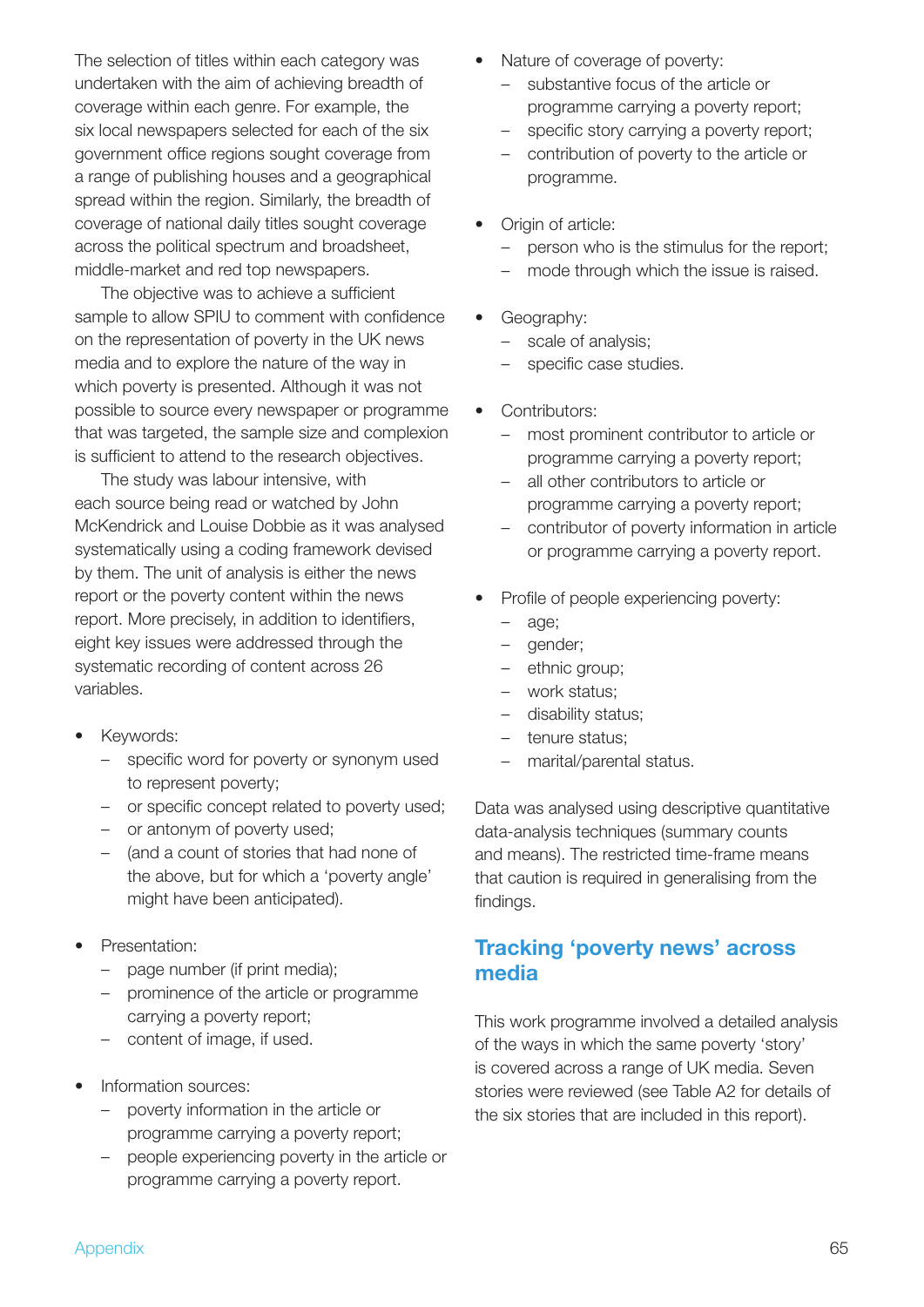#### Table A2: Case studies for tracking poverty news reports across media

| Organisation                       | Date     | <b>Details</b>                                                                                                                                                                |
|------------------------------------|----------|-------------------------------------------------------------------------------------------------------------------------------------------------------------------------------|
| International agencies             |          |                                                                                                                                                                               |
| <b>UNICEF</b>                      | 14.02.07 | In rich countries, children's basic needs have been generally<br>met but there is scope for further progress in child well-being                                              |
|                                    |          | http://www.unicef-irc.org/cgi-bin/unicef/presscentre/<br>pressrelease_top.sql                                                                                                 |
| Government, national               |          |                                                                                                                                                                               |
| <b>HM</b> Treasury                 | 28.03.07 | Farepak review/Government response to the Farepak review                                                                                                                      |
|                                    |          | http://www.hm-treasury.gov.uk/newsroom_and_speeches/<br>press/2007/press_38_07.cfm                                                                                            |
| <b>DWP Press Office</b>            | 29.10.07 | New Child Poverty Unit (DWP)                                                                                                                                                  |
|                                    |          | http://www.gnn.gov.uk/Content/Detail.asp?ReleaseID=32633<br>2&NewsArealD=2                                                                                                    |
| Office of the Prime Minister       | 31.07.07 | PM Gordon Brown's speech to the United Nations                                                                                                                                |
|                                    |          | http://www.number-10.gov.uk/output/page12755.asp                                                                                                                              |
| Government, local/regional         |          |                                                                                                                                                                               |
| Welsh Local Government Association | 09.07.07 | Welsh councils leading the way on tackling child poverty                                                                                                                      |
|                                    |          | http://www.wlga.gov.uk/content.php?nID=23;ID=110;IID=1                                                                                                                        |
| Issues or independent research     |          |                                                                                                                                                                               |
| JRF project press release          | 17.07.07 | 'Poverty, wealth and place in Britain 1968 to 2005', by<br>Danny Dorling, Jan Rigby, Ben Wheeler, Dimitris Ballas,<br>Bethan Thomas, Eldin Fahmy, Dave Gordon and Ruth Lupton |
|                                    |          | http://www.jrf.org.uk/KNOWLEDGE/findings/housing/2077.<br>asp                                                                                                                 |

Case studies were selected to ensure a breadth of coverage across:

- authors of source information (international agency, national government, local government and research-led);
- UK regions;
- substantive focus of article;
- articles focused on data and those focused on initiatives.

The analytical framework for poverty 'tracking' is similar to that used to review the on-screen representations of poverty. Thus, the objectives were to appraise the material to explore:

- issues of structure, e.g. relationship of the headline to the rest of the piece, the implications of story structure for understanding cause and effect of poverty;
- linguistic representation, including connotations of lexical items and active/passive syntactic portrayals;
- extent to which the pieces produce an 'us and them' pattern, and where those experiencing poverty are situated within this;
- identification of competing discourses and the extent to which these (re)produce categories of 'deviants'.

This work programme was led by Anthea Irwin, with support from John McKendrick.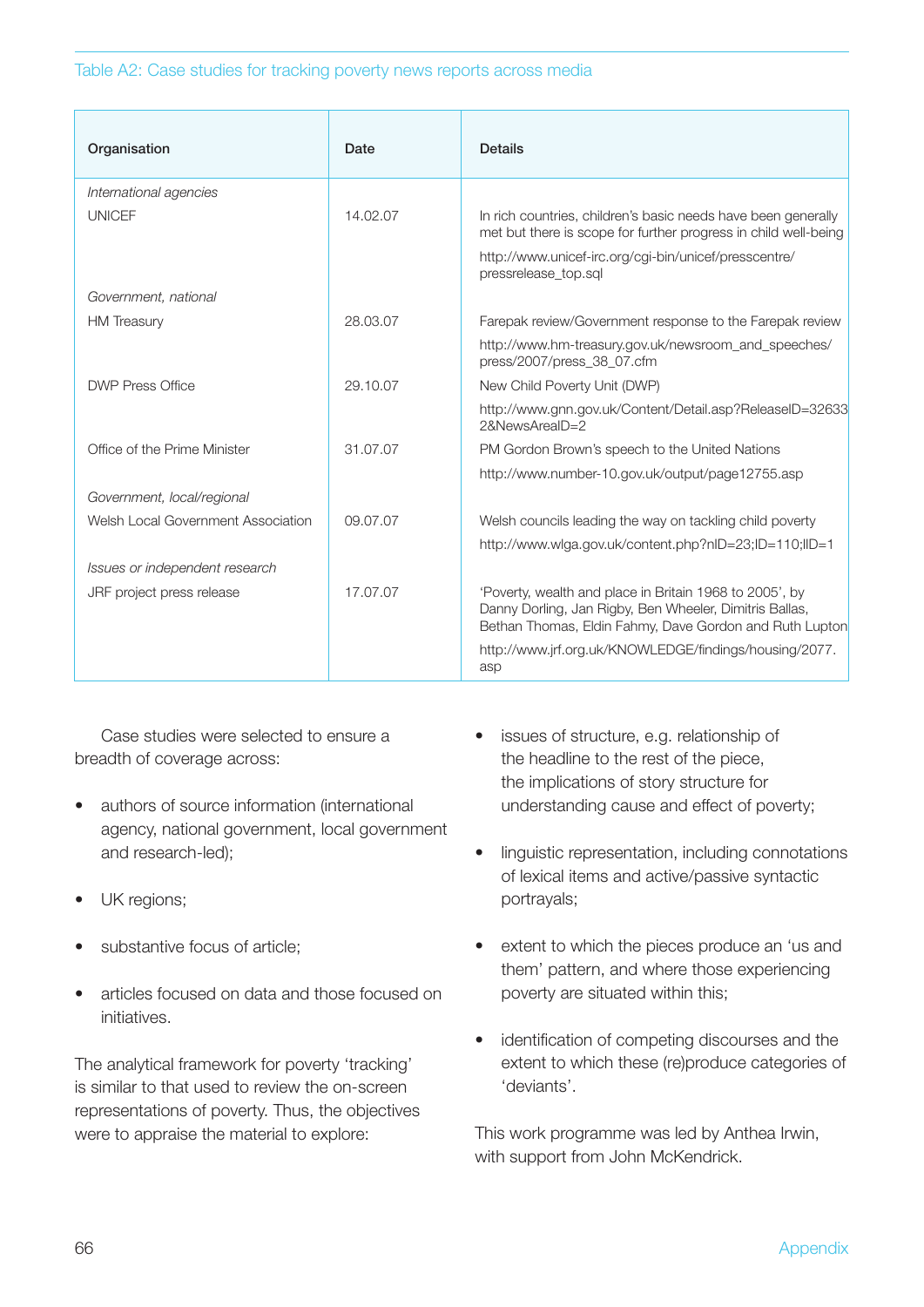## **On-screen representations of poverty**

Led by Hugh O'Donnell, with the support of John McKendrick and using the same analytical principles noted above, this work programme involved the appraisal of different genres of nonnews presentation of poverty in television and

radio. The analysis focused on these different levels and dimensions of narrative, including the *metanarrative*, whereby fiction formats absorb issues from the broader media and rework them in the form of narrative; and the *macronarrative*, whereby narrative strategies developed within the drama create a particular narrative universe. A small selection of key case studies were appraised (see Table A3).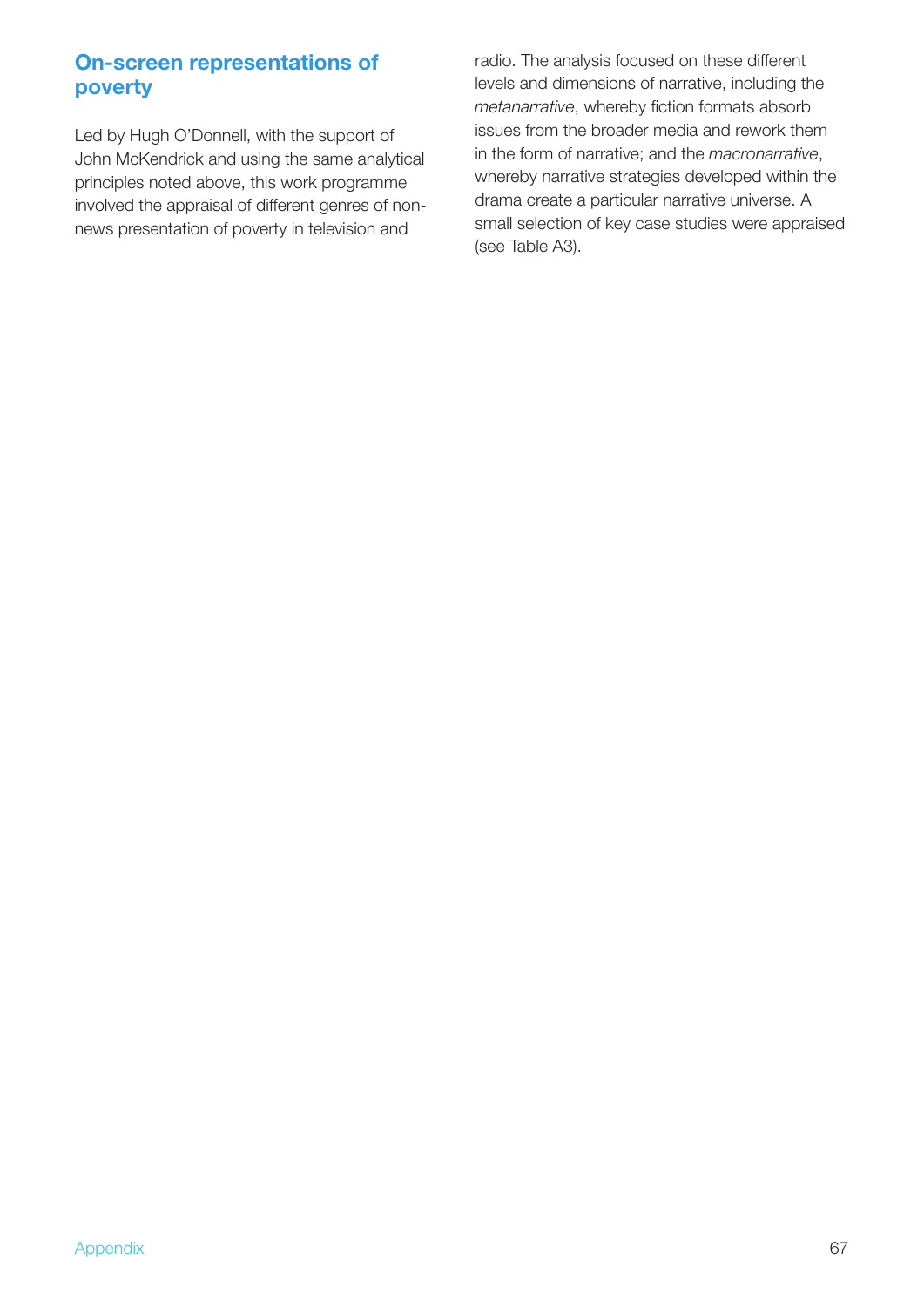### Table A3: Case studies for on-screen representations of poverty

| Programme                        | Channel             | <b>Details</b>                                                                                                                                                                                                                                                                                                                                                                                                       |
|----------------------------------|---------------------|----------------------------------------------------------------------------------------------------------------------------------------------------------------------------------------------------------------------------------------------------------------------------------------------------------------------------------------------------------------------------------------------------------------------|
| Reality television and lifestyle |                     |                                                                                                                                                                                                                                                                                                                                                                                                                      |
| 60 Minute Makeover               | <b>ITV</b>          | First shown in 2004, the show purports to redecorate four rooms in a house in<br>one hour, drawing on the expertise of a range of celebrity design professionals                                                                                                                                                                                                                                                     |
|                                  |                     | http://www.itv.com/60mm/                                                                                                                                                                                                                                                                                                                                                                                             |
| The Jeremy Kyle Show             | <b>ITV</b>          | First shown in 2005, this daytime television show is described as a show that<br>deals with families and relationships. Jeremy Kyle is forthright with an<br>uncompromising style of resolving relationship problems between guests on<br>the show                                                                                                                                                                   |
|                                  |                     | http://www.itv.com/Lifestyle/jeremykyle/default.htm                                                                                                                                                                                                                                                                                                                                                                  |
| Wife Swap                        | C <sub>4</sub>      | First shown in 2003 and now in its fourth season, Wife Swap is a reality<br>television programme, produced by UK independent TV production company<br>RDF Media. Two families, usually from different backgrounds or with different<br>personalities and interests, swap wives for two weeks                                                                                                                         |
|                                  |                     | http://www.channel4.com/life/microsites/W/wifeswap/index.html                                                                                                                                                                                                                                                                                                                                                        |
| The Secret Millionaire           | C4                  | First shown in 2006 and due to enter its third season, the show features<br>wealthy benefactors who each week go undercover in a deprived<br>neighbourhood. The millionaires mingle within the community and live on a<br>very low-cost budget. At the end of the show, the millionaire reveals her/his<br>real identity to the community and gives £50,000 of her/his own money to at<br>least one deserving person |
|                                  |                     | http://www.channel4.com/culture/microsites/S/secret_millionaire/index.html                                                                                                                                                                                                                                                                                                                                           |
| Soap operas                      |                     |                                                                                                                                                                                                                                                                                                                                                                                                                      |
| <b>Coronation Street</b>         | <b>ITV</b>          | Long-running soap opera set in a fictitious working-class neighbourhood of<br>tenement buildings in Manchester. First broadcast in 1960                                                                                                                                                                                                                                                                              |
|                                  |                     | http://www.itv.com/coronationstreet/                                                                                                                                                                                                                                                                                                                                                                                 |
| EastEnders                       | <b>BBC</b>          | Soap opera set in a fictitious square of Victorian terraced houses in the East<br>End of London. First broadcast in 1985                                                                                                                                                                                                                                                                                             |
|                                  |                     | http://www.bbc.co.uk/eastenders/                                                                                                                                                                                                                                                                                                                                                                                     |
| Emmerdale                        | <b>ITV</b>          | Soap opera set in a fictional village in the Yorkshire Dales. First broadcast as<br>Emmerdale Farm in 1972                                                                                                                                                                                                                                                                                                           |
|                                  |                     | http://www.itv.com/emmerdale/                                                                                                                                                                                                                                                                                                                                                                                        |
| <b>River City</b>                | <b>BBC Scotland</b> | Soap opera set in a fictional Glasgow suburb. First broadcast in 2002                                                                                                                                                                                                                                                                                                                                                |
|                                  |                     | http://www.bbc.co.uk/scotland/tv/rivercity/                                                                                                                                                                                                                                                                                                                                                                          |
| Documentary                      |                     |                                                                                                                                                                                                                                                                                                                                                                                                                      |
| Evicted                          |                     | Produced for the BBC, this documentary charts the experiences of three<br>young girls and their families as they negotiate homelessness in modern<br>Britain. Screened by the BBC in 2007. Directed by Brian Woods                                                                                                                                                                                                   |
|                                  |                     | http://www.truevisiontv.com/evicted/index.htm                                                                                                                                                                                                                                                                                                                                                                        |
| Breaking up with the Joneses     |                     | Screened on Channel 4, this documentary charts the experiences of<br>members of a family over one year as they separate and start new lives apart                                                                                                                                                                                                                                                                    |
|                                  |                     | http://www.channel4.com/health/microsites/B/breaking_up_joneses/index.html                                                                                                                                                                                                                                                                                                                                           |
| Comedy drama                     |                     |                                                                                                                                                                                                                                                                                                                                                                                                                      |
| Shameless                        | C <sub>4</sub>      | Comedy drama set in a fictitious estate in Manchester. First shown in 2004,<br>the show is now in its fifth series                                                                                                                                                                                                                                                                                                   |
|                                  |                     | http://www.channel4.com/entertainment/tv/microsites/S/shameless/                                                                                                                                                                                                                                                                                                                                                     |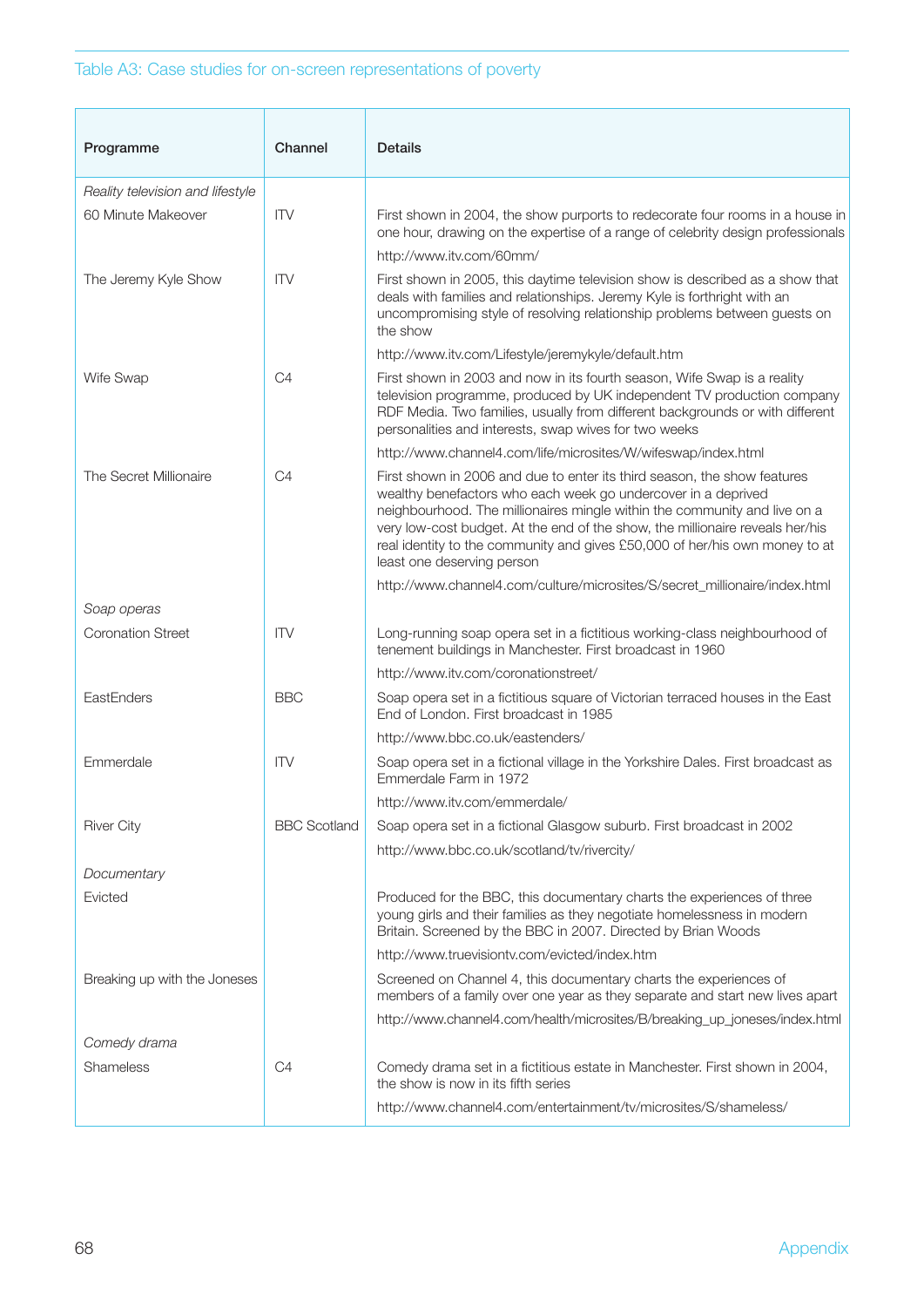## **Focus groups**

Eleven 90-minute group workshops were undertaken, comprising two elements:

- focus group discussions of general ideas about poverty and related issues;
- a deliberative element exploring responses to particular examples of poverty coverage.

The focus group element entailed structured group discussions uncovering existing understandings of poverty and related issues. These outlooks form the basis on which media outputs are judged. The discussions were structured to explore ideas about:

- experience of media;
- the meaning of 'poverty' and 'deprivation';
- the perceived causes of poverty;
- bases of entitlement to welfare and anti-poverty measures, e.g. deservingness, contribution, citizenship, fairness, etc.

The deliberative element involves presenting participants with selected examples of poverty coverage and exploring each group's response to these. Examples of coverage with particular resonance or the potential to elicit changes in opinion were important in informing recommendations for effective portrayals of poverty issues.

Participants were recruited from a range of locations and population groups (see Table A4). Leftfield was sub-contracted to recruit participants for the focus groups in England and SPIU recruited focus group participants in Scotland.

| Location                         | Social profile                     | Source      | <b>Number</b> |
|----------------------------------|------------------------------------|-------------|---------------|
| England, inner London            | Black or black British, aged 18-34 | Leftfield   | 6             |
| England, inner London            | Asian or Asian British, aged 45+   | Leftfield   | 6             |
| England, North West (Manchester) | Black or black British, aged 45+   | Leftfield   | 6             |
| England, North West (Manchester) | Asian or Asian British, aged 18-34 | Leftfield   |               |
| England, East (Ipswich)          | White, aged 55+                    | Leftfield   |               |
| England, East (Ipswich)          | White, aged 18-35                  | Leftfield   | 6             |
| Scotland, city (Glasgow)         | Not employed                       | <b>SPIU</b> |               |
| Scotland, city (Glasgow)         | Employed, low income               | <b>SPIU</b> | 6             |
| Scotland, city (Glasgow)         | Employed, middle-high income       | <b>SPIU</b> | 5             |
| Scotland, rural (Campbeltown)    | Low income                         | <b>SPIU</b> | 8             |
| Scotland, rural (Campbeltown)    | Mixed income                       | <b>SPIU</b> |               |

Table A4: Focus group profile

The classification of ethnic groups used National Statistics 2001 census categories: www.statistics.gov.uk/about/ Classifications/ns\_ethnic\_classification.asp. Income groups were classified using the 2001 National Statistics Socioeconomic Classification: see www.statistics.gov.uk/methods\_quality/ns\_sec/.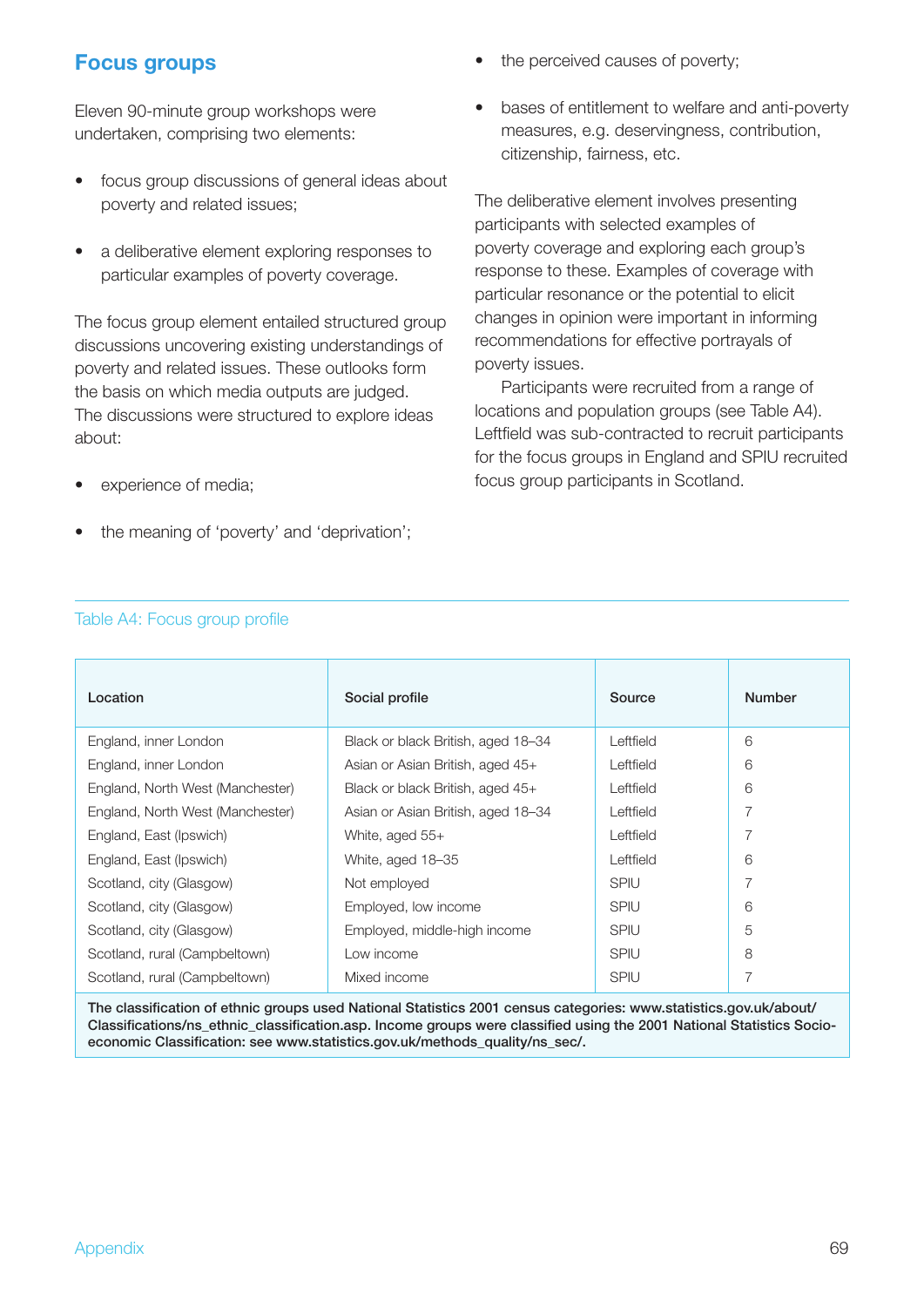Two team members were present at each interview, one facilitating the interview, the other acting as scribe/technical support. Participants were reimbursed for their involvement in the research. Interviews were audio-recorded and transcribed in full. Supported by the scribes within the research team, Stephen Sinclair appraised the transcripts to identify key themes, associations, recurrences and contrasts in opinion. Postinterview debriefings provided opportunities to cross-check interpretations, discuss emergent themes and compare results.

Analysis of group deliberations identified and explored examples of what information appeared resonant and was accepted by participants; what was renegotiated and what was opposed or rejected. These responses guided exploration of participants' interpretative frameworks and underlying predispositions in relation to poverty and anti-poverty strategy.

## **Key informant interviews**

Nine key informant interviews were undertaken (see Table A5), the majority of which were conducted in person at the home/workplace of the interviewee. Although each interview was tailored to reflect the expertise and experience of each key informant, a regular pattern was followed, which comprised examination of the following:

- career history;
- views of the nature of poverty coverage;
- understanding of the factors affecting poverty coverage;
- perceived impact of poverty coverage;
- recommendations for change.

Face-to-face interviews were audio-recorded and transcribed in full, while telephone interviews were written up in keynote form. Gill Scott appraised the transcripts to identify key themes, associations, recurrences and contrasts in opinion. John McKendrick also reviewed each transcript, providing a source of confirmatory support. Louise Dobbie and John McKendrick conducted one interview, with the majority of interviews being conducted by Gill Scott.

| Specialist experience                                                                        | <b>Base</b>    |
|----------------------------------------------------------------------------------------------|----------------|
| Policy adviser to first minister                                                             | Edinburgh      |
| Specialist journalist                                                                        | London         |
| Non-specialist journalist, regional                                                          | Belfast/Dublin |
| Non-specialist journalist, broadsheet                                                        | Glasgow        |
| Non-specialist journalist, middle market<br>(leaning to the right of the political spectrum) | Glasgow        |
| Organisation without press officer                                                           | <b>Belfast</b> |
| Organisation with press officer                                                              | London         |
| Organisation with press officer                                                              | Cardiff        |
| Voice of person experiencing poverty                                                         | Glasgow        |

#### Table A5: Key informant profile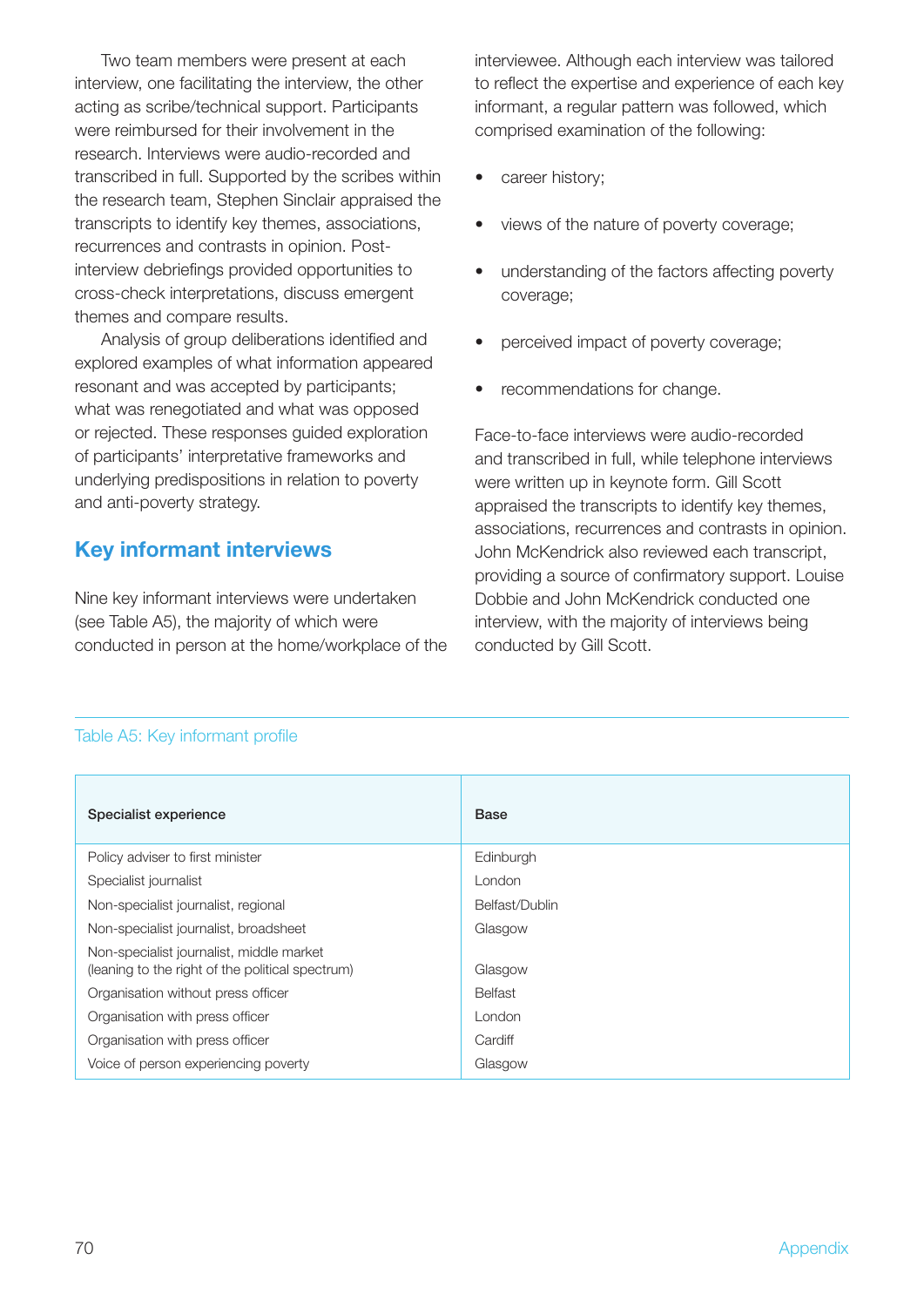The Joseph Rowntree Foundation has supported this project as part of its programme of research and innovative development projects, which it hopes will be of value to policy makers, practitioners and service users. The facts presented and views expressed in this report are, however, those of the authors and not necessarily those of the Foundation.

Joseph Rowntree Foundation The Homestead 40 Water End York YO30 6WP www.jrf.org.uk

A pdf version of this publication is available from the JRF website (www.jrf.org.uk). Further copies of this report, or any other JRF publication, can be obtained from the JRF website (www.jrf.org.uk/bookshop/).

A CIP catalogue record for this report is available from the British Library.

© Glasgow Caledonian University 2008.

First published 2008 by the Joseph Rowntree Foundation.

All rights reserved. Reproduction of this report by photocopying or electronic means for noncommercial purposes is permitted. Otherwise, no part of this report may be reproduced, adapted, stored in a retrieval system or transmitted by any means, electronic, mechanical, photocopying, or otherwise without the prior written permission of the Joseph Rowntree Foundation.

ISBN: 978-1-85935-667-8 (pdf)

Designed by Draught Associates Typeset and printed by York Publishing Services Ltd www.yps-publishing.co.uk